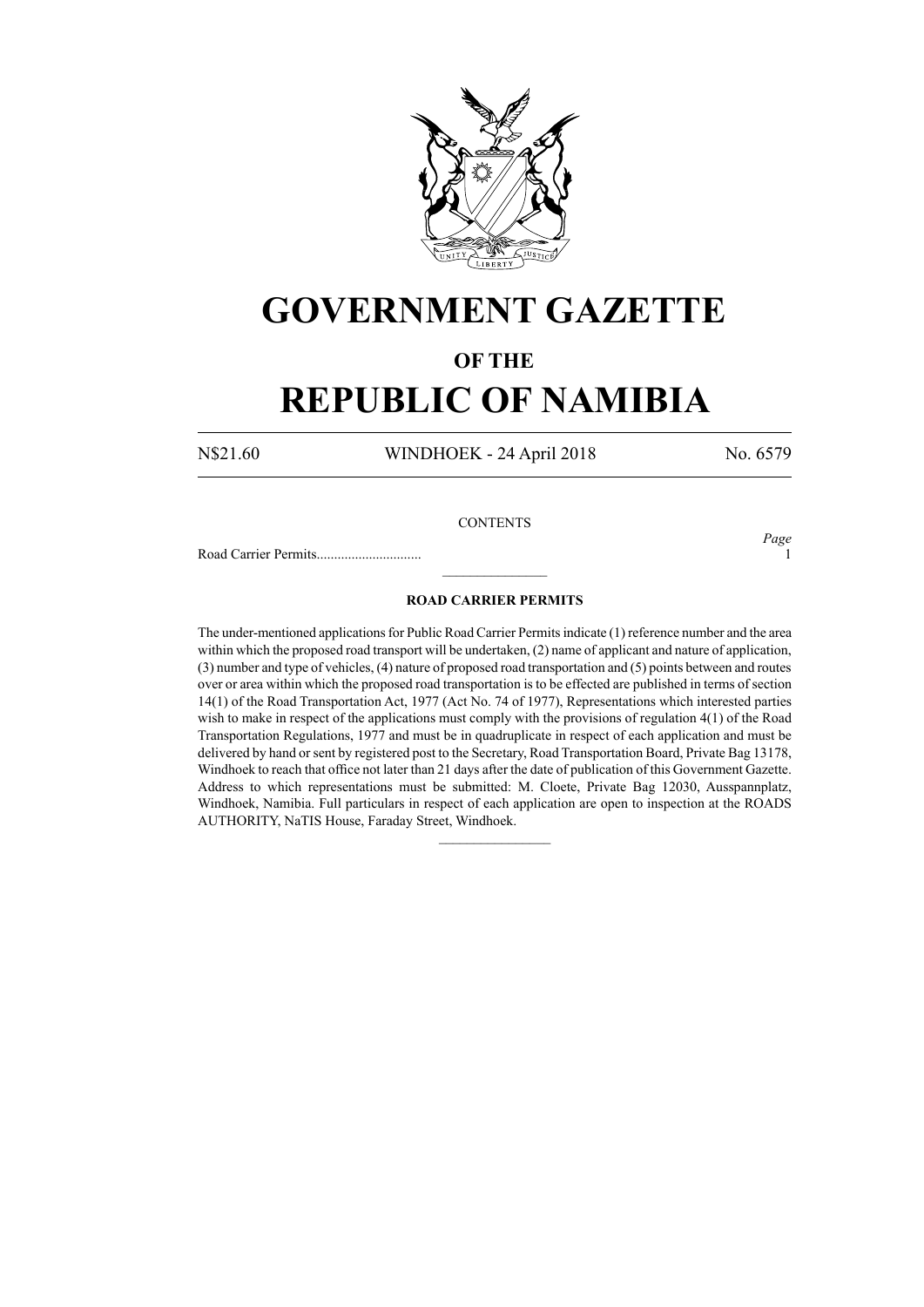App. 157246 (2) T S NANGOLO 74083100273 (3) PO BOX 2093, ONDANGWA, NAMIBIA, 9000 (4) New Permanent Authorisation (5A) Taxi Passengers (6A) 1 X Station wagon (7A) 7 passengers: Taxi passengers and their personal luggage: From Omuthiya to Oshakati via Ondangwa and return back the same route.

App. 157247 (2) S SILVANUS 91060200759 (3) PO BOX 1025, GROOTFONTEIN, NAMIBIA (4) New Permanent Authorisation (5A) Taxi Passengers (6A) 1 X Sedan (closed top) (7A) 5 passengers: Taxi passengers and their luggage: From Katutura Havana to Lafrenze Industrial area within Windhoek Municipal Area.

App. 157248 (2) J NIIKESHO 65050400430 (3) PO BOX 86894, EROS, WINDHOEK, NAMIBIA (4) New Permanent Authorisation (5A) Passengers (6A) 1 X Station wagon (7A) 7 passengers: Passengers and their personal luggage - From Windhoek to Okahandja and return the same route.

App. 157250 (2) J NIIKESHO 65050400430 (3) PO BOX 86894, EROS, WINDHOEK, NAMIBIA (4) New Permanent Authorisation (5A) Passengers (6A) 1 X Station wagon (7A) 7 passengers: Passengers and their personal luggage - From Windhoek to Okahandja and return the same route.

App. 157253 (2) ULTIMATE SAFARIS (PTY) LTD. 9500638 (3) PO BOX 9970, WINDHOEK, NAMIBIA (4) New Permanent Authorisation (5A) Tourists (6A) 4 X Station wagon (7A) 8 passengers: Tourists and their persoanal luggage: From Windhoek to hotels, Lodges, Guest houses and all other tourist attraction destinations in specific towns namely: Fish River, Lüderitz, Sossusvlei, Swakopmund, Erongo, Damara land, Kunene, Caprivi, Etosha and Bushman land and return the same route.

App. 157254 (2) ULTIMATE SAFARIS (PTY) LTD. 9500638 (3) PO BOX 9970, WINDHOEK, NAMIBIA (4) New Permanent Authorisation (5A) Tourists (6A) 1 X Sedan (closed top) (7A) 5 passengers: Tourists and their persoanal luggage: From Windhoek to hotels, Lodges, Guest houses and all other tourist attraction destinations in specific towns namely: Fish River, Lüderitz, Sossusvlei, Swakopmund, Erongo, Damara land, Kunene, Caprivi, Etosha and Bushman land and return the same route.

App. 157256 (2) A N NDARA 89112000426 (3) PO BOX 691, RUNDU, NAMIBIA (4) New Permanent Authorisation (5A) Passengers (6A) 2 X Combi / Micro bus / Minibus (7A) 14 passengers: Passengers and their personal luggage: From Rundu to Nkurenkuru and return the same route.

App. 157258 (2) F NDARA 86040500697 (3) PO BOX 691, RUNDU, NAMIBIA (4) New Permanent Authorisation (5A) Taxi Passengers (6A) 2 X Station wagon (7A) 7 passengers: Passengers and their personal luggage: From Rundu to Divundu and return the same route.

App. 157260 (2) O HANGO 85060610446 (3) PO BOX 71112, KHOMASDAL, NAMIBIA (4) New Permanent Authorisation (5A) Taxi Passengers (6A) 1 X Station wagon (7A) 7 passengers: Taxi Passengers and their personal luggage: From Otjomuise 3 taxi rank T355 to Khomasdal taxi rank No. 310 and Tauben Glen within Windhoek Municipal Area.

App. 157262 (2) P MWEULUNDA 80081910312 (3) PO BOX 71112, KHOMASDAL, WINDHOEK, NAMIBIA (4) New Permanent Authorisation (5A) Taxi Passengers (6A) 1 X Station wagon (7A) 7 passengers: Taxi Passengers and their personal luggage: From Otjomuise 3 to Khomasdal via town within Windhoek Municipal Area.

App. 157264 (2) T JOHANNES 89031200557 (3) PO BOX 99483, OTJOMUISE, WINDHOEK, NAMIBIA (4) New Permanent Authorisation (5A) Taxi Passengers (6A) 1 X Sedan (closed top) (7A) 5 passengers: Taxi Passengers and their personal luggage: From Otjomuise to town within Windhoek Municipal Area.

App. 157266 (2) MATYAYI ANDREAS M 82061810322 (3) PO BOX 1078, KEET-MANSHOOP, NAMIBIA (4) New Permanent Authorisation (5A) Taxi Passengers (6A) 1 X Sedan (closed top) (7A) 5 passengers: Taxi passengers and their personal luggage: Within Keetmanshoop Municipal Area.

App. 157268 (2) M MASHUNA 85040510470 (3) PO BOX 144, GOBABIS, NAMIBIA (4) New Permanent Authorisation (5A) Taxi Passengers (6A) 1 X Sedan (closed top) (7A) 5 passengers: Taxi Passengers and their personal luggage: From Epako to town within Gobabis Municipal Area.

App. 157273 (2) P NIILENGE 57020500706 (3) PO BOX 295, OSHAKATI, NAMIBIA (4) New Permanent Authorisation (5A) Taxi Passengers (6A) 1 X Station wagon (7A) 8 passengers: Passengers and their personal luggage: From Oshakati to Outapi via Okahao and Tjandi and return the same route.

App. 157276 (2) W N NGASHIKUAO 80080- 810063 (3) PO BOX 295, OSHAKATI, NAMIBIA (4) New Permanent Authorisation (5A) Taxi Passengers (6A) 1 X Sedan (closed top) (7A) 5 passengers: Taxi Passengers and their personal luggage: From Okuryangava to town within Windhoek Municipal Area.

App. 157278 (2) E M KAVERA 89021000326 (3) PO BOX 2328, RUNDU, NAMIBIA (4) New Permanent Authorisation (5A) Taxi Passengers (6A) 2 X Sedan (closed top) (7A) 5 passengers: Taxi Passengers and their personal luggage: From the Army base to town within Rundu Municipal Area.

App. 157280 (2) F M MASIZIANI 80060610077 (3) PO BOX 728, NGWEZE, NAMIBIA (4) New Permanent Authorisation (5A) Taxi Passengers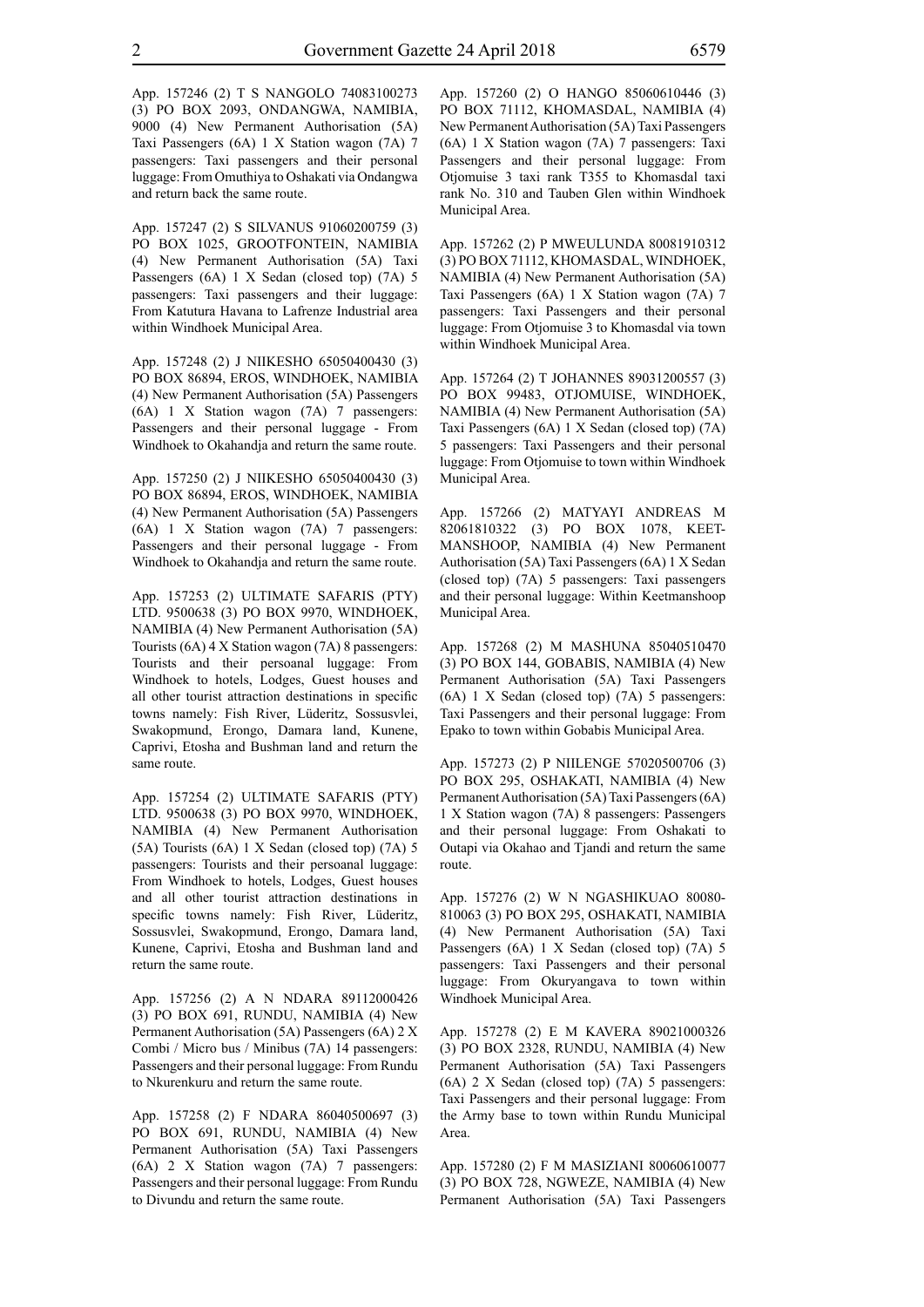(6A) 1 X Station wagon (7A) 8 passengers: Passengers and their personal luggage: From Ngoma to Kongola via Katima Mulilo and return the same route.

App. 157285 (2) JUNGLE TRANSFERS CC 201800603 (3) PO BOX 28173, AUASS VALLEY, WINDHOEK, NAMIBIA (4) New Permanent Authorisation (5A) Tourists (6A) 1 X Combi / Micro bus / Minibus (7A) 14 passengers: Tourist Passengers and their personal luggage: From Hosea International Airport to Windhoek Hotels, Lodges. Guest Houses and all other attaractive destinations within Windhoek Municipal Area.

App. 157287 (2) N I IYAMBULA 85112310146 (3) PO BOX 14354, OUTAPI, NAMIBIA (4) New Permanent Authorisation (5A) Taxi Passengers (6A) 1 X Sedan (closed top) (7A) 5 passengers: Taxi Passengers and their personal luggage: Within Outapi Municipal Area.

App. 157289 (2) V J AUTA 881002 0005 7 (3) PO BOX 503, RUACANA, NAMIBIA (4) New Permanent Authorisation (5A) Taxi Passengers (6A) 1 X Sedan (closed top) (7A) 5 passengers: Taxi Passengers and their personal luggage: From Ruacana to Outapi and return the same route.

App. 157296 (2) F SHINDUME 76030600249 (3) PO BOX 1974, OSHAKATI, NAMIBIA (4) New Permanent Authorisation (5A) Taxi Passengers (6A) 1 X Station wagon (7A) 7 passengers: Passengers and their personal luggage: From Okongo to Oshakati via Eenhana and Ongwediva and return the same route.

App. 157301 (2) G S SHIKONGO 69041600663 (3) PO BOX 309, TSUMEB, NAMIBIA (4) New Permanent Authorisation (5A) Taxi Passengers (6A) 1 X Sedan (closed top) (7A) 5 passengers: Taxi Passengers and their personal luggage: Within Tsumeb Municipal Area.

App. 157303 (2) M J TSUSEB 95021900323 (3) PO BOX 28, MARIENTAL, NAMIBIA (4) New Permanent Authorisation (5A) Taxi Passengers (6A) 1 X Sedan (closed top) (7A) 5 passengers: Taxi Passengers and their personal luggage: Within Mariental Municipal Area.

App. 157305 (2) L Q VAN ROOYEN 85121710011 (3) PO BOX 28, MARIENTAL (4) New Permanent Authorisation (5A) Taxi Passengers (6A) 1 X Sedan (closed top) (7A) 5 passengers: Taxi Passengers and their personal luggage: Within Mariental Municipal Area.

App. 157309 (2) J NGULUVE 84082010726 (3) PO BOX 7562, KUISEBMUND, WALVIS BAY, 9000 (4) New Permanent Authorisation (5A) Taxi Passengers (6A) 1 X Sedan (closed top) (7A) 5 passengers: Taxi passengers and their luggage - From Walvis Bay to Swakopmund and return back the same routes.

App. 157313 (2) M I THOMAS 83081410800 (3) PO BOX 1127, KEETMANSHOOP, NAMIBIA, 9000 (4) New Permanent Authorisation (5A) Taxi Passengers (6A) 1 X Sedan (closed top) (7A) 5 passengers: Taxi passengers and their luggage: Within Keetmanshoop Municipal Area.

App. 157314 (2) G M LIKANDO 79112700142 (3) PO BOX 3486, ONGWEDIVA, NAMIBIA (4) New Permanent Authorisation (5A) Taxi Passengers (6A) 2 X Sedan (closed top) (7A) 5 passengers: Taxi passengers and their personal luggage: From Ondangwa to Oshakati via Ongwediva and return the same route.

App. 157315 (2) M ELIA 70032800479 (3) PO BOX 638, KEETMANSHOOP, NAMIBIA, 9000 (4) New Permanent Authorisation (5A) Taxi Passengers (6A) 1 X Sedan (closed top) (7A) 5 passengers: Taxi passengers and their luggage: Within Keetmanshoop Municipal Area.

App. 157316 (2) R LIKEKE 61052810055 (3) PO BOX 1127, KEETMANSHOOP, NAMIBIA, 9000 (4) New Permanent Authorisation (5A) Taxi Passengers (6A) 1 X Sedan (closed top) (7A) 5 passengers: Taxi passengers and their luggage: Within Keetmanshoop Municiapal Area.

App. 157317 (2) OMOKUTI TOURS AND SAFARIS CC. 201701225 (3) BOX 2017, OTJIWARONGO (4) New Permanent Authorisation (5A) Tourists (6A) 1 X Pick-up (7A) 11 passengers: Tourists as well as their personal luggage - From Lodges, Hotels, B&B Outjo, Okakuejo and between those town to Halali, Namutoni to various tourists atraction places situated within the Republic of Namibia including places on the borders of Namibia with neighbouring countries and return.

App. 157318 (2) S N N SIMON 77090210499 (3) PO BOX 1946, ONDANGWA, NAMIBIA (4) New Permanent Authorisation (5A) Taxi Passengers (6A) 1 X Sedan (closed top) (7A) 5 passengers: Taxi passengers and their personal luggage: From Omuthiya to Ondangwa and return the same route.

App. 157321 (2) F NDARA 86040500697 (3) PO BOX 691, RUNDU, NAMIBIA (4) New Permanent Authorisation (5A) Passengers (6A) 2 X Combi / Micro bus / Minibus (7A) 26 passengers: Passengers and their personal luggage: From Rundu to Swakopmund via Windhoek and return the same route.

App. 157323 (2) C M NDJANGU 79122810277 (3) PO BOX 691, RUNDU, NAMIBIA (4) New Permanent Authorisation (5A) Taxi Passengers (6A) 2 X Sedan (closed top) (7A) 5 passengers: Taxi Passengers and their personal luggage: From Vungu Vungu taxi rank to town within Rundu Municipal Area.

App. 157325 (2) J T JOHANNES 85021910108 (3) PO BOX 3310, ONGWEDIVA, NAMIBIA (4) New Permanent Authorisation (5A) Taxi Passengers (6A) 1 X Sedan (closed top) (7A) 5 passengers: Taxi Passengers and their personal luggage: Within Ongwediva Municipal Area.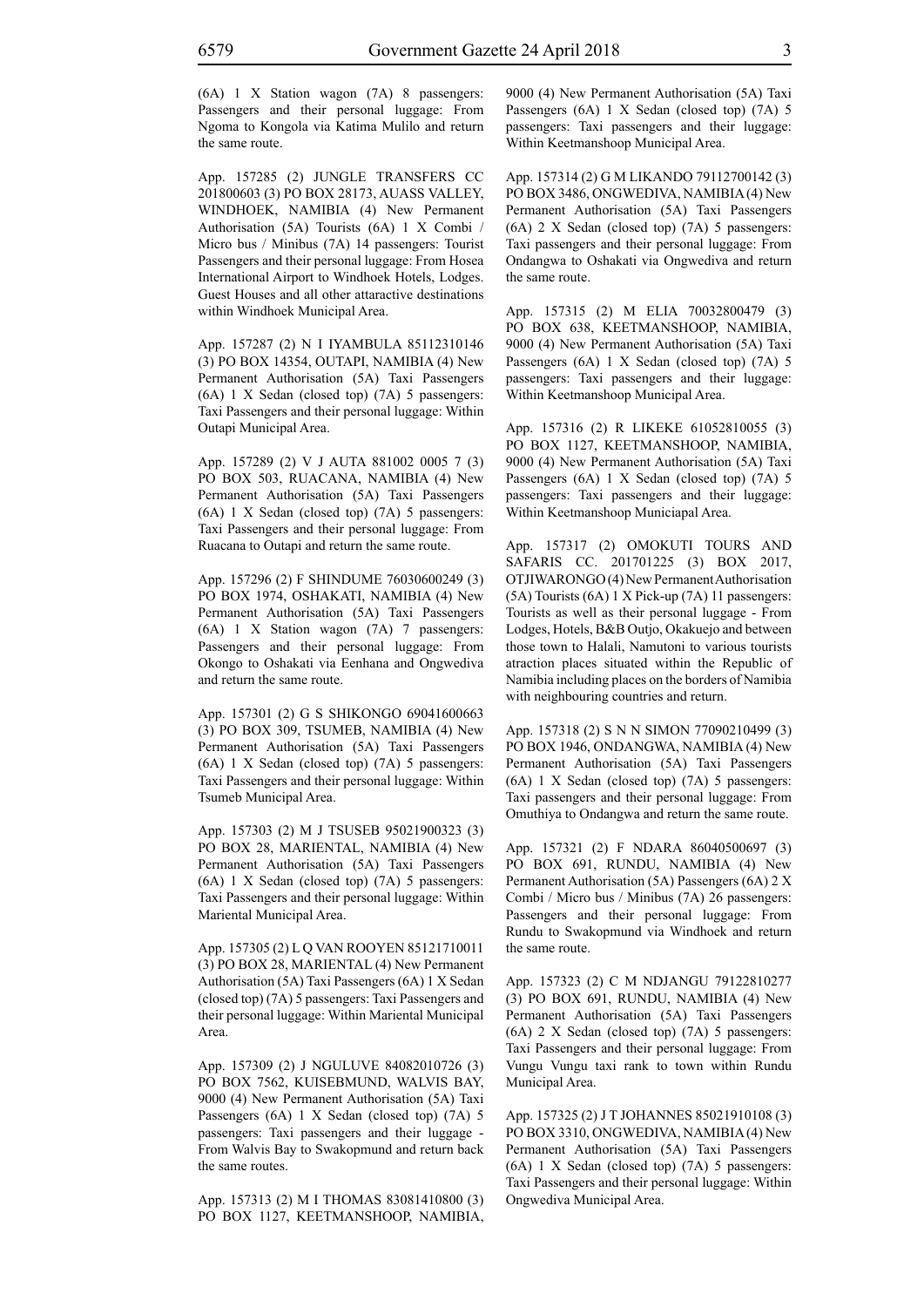App. 157330 (2) J KAKONDO 92071700813 (3) PO BOX 2006, WALVIS BAY, NAMIBIA (4) New Permanent Authorisation (5A) Taxi Passengers (6A) 1 X Sedan (closed top) (7A) 5 passengers: Taxi Passengers and their personal luggage: Within Walvis Bay Municipal Area.

App. 157333 (2) L NGWEDHA 78080110182 (3) PO BOX 2006, WALVIS BAY, NAMIBIA (4) New Permanent Authorisation (5A) Taxi Passengers (6A) 1 X Station wagon (7A) 7 passengers: Taxi Passengers and their personal luggage: Within Walvis Bay Municipal Area.

App. 157336 (2) D N KAPULA 91090100566 (3) PO BOX 17097, KATUTURA, WINDHOEK, NAMIBIA (4) New Permanent Authorisation (5A) Taxi Passengers (6A) 1 X Sedan (closed top) (7A) 5 passengers: Taxi Passengers and their personal luggage: From Hakahana taxi rank T104 to town at Wernhil Park within Windhoek Municipal Area.

App. 157337 (2) P N HATUTALE 90112500609 (3) PO BOX 64254, OKURYANGAVA, KATUTURA, NAMIBIA (4) New Permanent Authorisation (5A) Taxi Passengers (6A) 1 X Sedan (closed top) (7A) 5 passengers: Taxi passengers and their personal luggage: From Hakahana taxi rank T103 to town within Windhoek Municipal Area.

App. 157345 (2) N K NEWAKA 90070400318 (3) PO BOX 16002, PIONEERSPARK, WINDHOEK, NAMIBIA (4) New Permanent Authorisation (5A) Taxi Passengers (6A) 1 X Sedan (closed top) (7A) 5 passengers: Taxi Passengers and their personal luggage: Within Windhoek Municipal Area.

App. 157347 (2) F KAMBONDE 77090310043 (3) PO BOX 6996, GOREANGAB DAM, WINDHOEK, NAMIBIA (4) New Permanent Authorisation (5A) Taxi Passengers (6A) 1 X Sedan (closed top) (7A) 5 passengers: Taxi Passengers and their personal luggage: From Goreangab Dam to town at Wernhil within Windhoek Municipal Area and return the same route.

App. 157352 (2) T PIET 86100100177 (3) PO BOX 95010, KATUTURA, WINDHOEK, NAMIBIA (4) New Permanent Authorisation (5A) Taxi Passengers (6A) 1 X Sedan (closed top) (7A) 5 passengers: Taxi Passengers and their personal luggage: Within Windhoek Municipal Area.

App. 157356 (2) H SAKARIA 76121200812 (3) PO BOX 977, GROOTFONTEIN (4) New Permanent Authorisation (5A) Taxi Passengers (6A) 1 X Sedan (closed top) (7A) 5 passengers: Taxi Passengers and their personal luggage: Within Grootfontein Municipal Area.

App. 157359 (2) J S KAINDUME 93040800132 (3) PO BOX 2320, ONDANGWA, NAMIBIA, 9000 (4) New Permanent Authorisation (5A) Taxi Passengers (6A) 1 X Sedan (closed top) (7A) 5 passengers: From Namibia, Caprivi.

App. 157362 (2) M IIMBILI 94071200049 (3) PO BOX 70276, KHOMASDAL, WINDHOEK, NAMIBIA (4) New Permanent Authorisation (5A) Taxi Passengers (6A) 1 X Sedan (closed top) (7A) 5 passengers: Taxi Passengers and their personal luggage: From taxi rank from Okuryangava to Maerua Mall within Windhoek Municipal Area.

App. 157363 (2) P E IILONGA 75031200537 (3) PO BOX 75196, KATUTURA, WINDHOEK, NAMIBIA (4) New Permanent Authorisation (5A) Taxi Passengers (6A) 1 X Sedan (closed top) (7A) 5 passengers: Taxi Passengers and their personal luggage: Within Windhoek Municipal Area.

App. 157364 (2) N H NAMUPALA 88083000272 (3) PO BOX 19074, OMUTHIYA, NAMIBIA (4) New Permanent Authorisation (5A) Taxi Passengers (6A) 1 X Sedan (closed top) (7A) 5 passengers: Taxi Passengers and their personal luggage: From Omuthiya open market to Gwashamba Mall in Ondangwa and return the same route.

App. 157366 (2) W P ANYEMBA 81012610195 (3) PO BOX 19074, OMUTHIYA, NAMIBIA (4) New Permanent Authorisation (5A) Taxi Passengers (6A) 1 X Station wagon (7A) 7 passengers: Taxi Passengers and their personal luggage: From Omuthiya to Gwashamba open market in Ondangwa and return the same route.

App. 157367 (2) G M LIKANDO 79112700142 (3) PO BOX 3486, ONGWEDIVA, NAMIBIA (4) New Permanent Authorisation (5A) Taxi Passengers (6A) 1 X Sedan (closed top) (7A) 5 passengers: Taxi Passengers and their personal luggage: From Ongwediva to Oshakati and return the same route.

App. 157368 (2) DTG INVESTMENT CC 201704528 (3) PO BOX 25252, DORADO PARK, WINDHOEK, NAMIBIA (4) New Permanent Authorisation (5A) Taxi Passengers (6A) 1 X Sedan (closed top) (7A) 5 passengers: Taxi Passengers and their personal luggage: Wtithin Windhoek Municipal Area.

App. 157372 (2) J T JOHANNES 85021910108 (3) PO BOX 3310, ONGWEDIVA, NAMIBIA (4) New Permanent Authorisation (5A) Taxi Passengers (6A) 2 X Sedan (closed top) (7A) 5 passengers: Taxi Passengers and their personal luggage: From Oshakati to Ondangwa via Ongwediva and return the same route.

App. 157373 (2) C M NDJANGU 79122810277 (3) PO BOX 691, RUNDU, NAMIBIA (4) New Permanent Authorisation (5A) Taxi Passengers (6A) 2 X Sedan (closed top) (7A) 5 passengers: Taxi Passengers and their personal luggage: From Tutungeni taxi rank to town within Rundu Municipal Area.

App. 157375 (2) J LUKAS 82103110102 (3) PO BOX 691, RUNDU, NAMIBIA (4) New Permanent Authorisation (5A) Taxi Passengers (6A) 2 X Sedan (closed top) (7A) 5 passengers: Taxi Passengers and their personal luggage: From Satotwa taxi rank to Mavanze taxi rank within Rundu Municipal Area.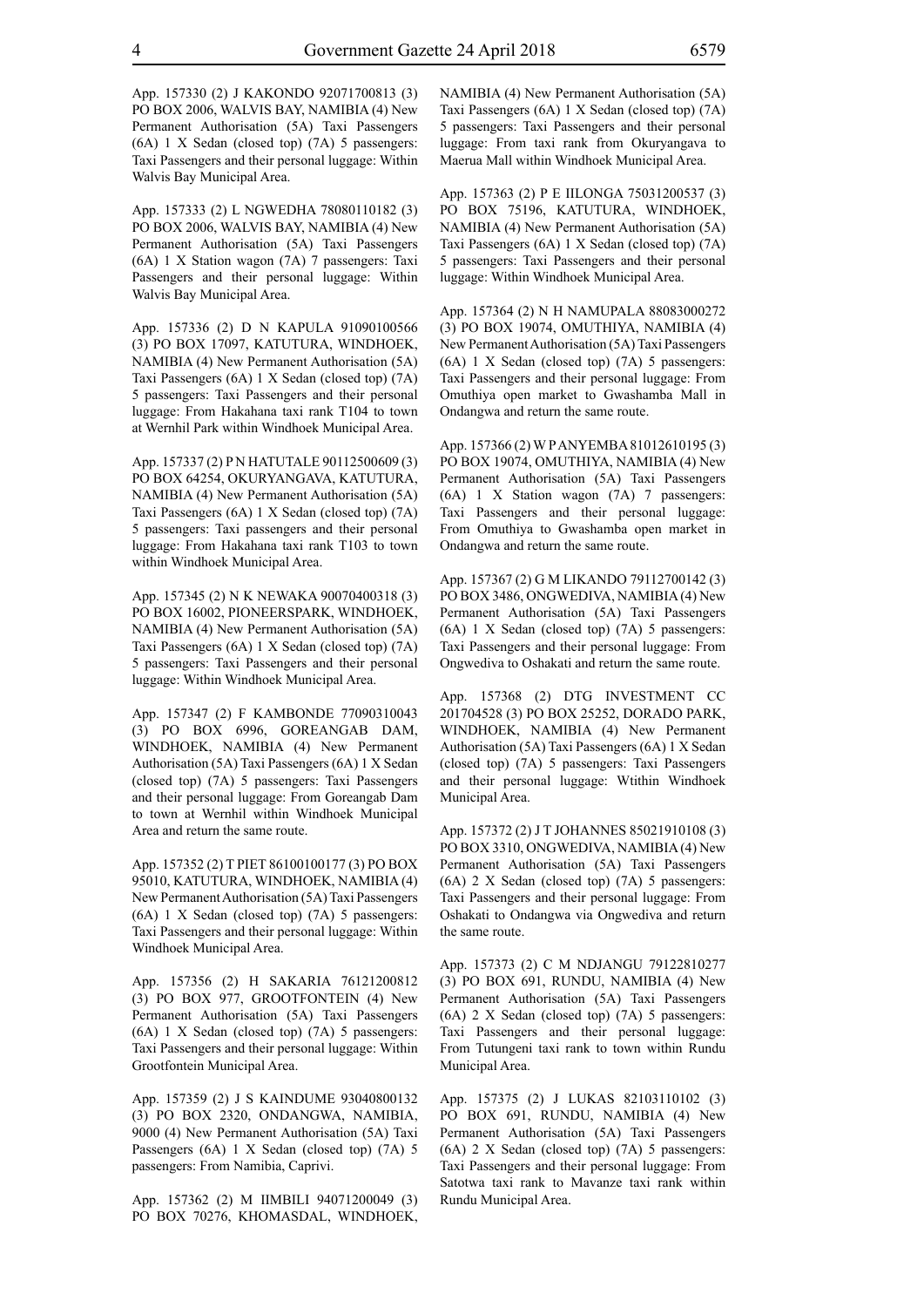App. 157376 (2) J LUKAS 82103110102 (3) PO BOX 691, RUNDU, NAMIBIA (4) New Permanent Authorisation (5A) Taxi Passengers (6A) 2 X Sedan (closed top) (7A) 5 passengers: Taxi Passengers and their personal luggage: From Sauyemwa taxi rank to town within Rundu Municipal Area.

App. 157377 (2) J LUKAS 82103110102 (3) PO BOX 691, RUNDU, NAMIBIA (4) New Permanent Authorisation (5A) Taxi Passengers (6A) 2 X Sedan (closed top) (7A) 5 passengers: Taxi Passengers and their personal luggage: From New Sewage Ndama to Rundu Hospital within Rundu Municipal Area.

App. 157383 (2) P G LEONARD 83081111064 (3) PO BOX 659, MARIENTAL, NAMIBIA, 9000 (4) New Permanent Authorisation (5A) Taxi Passengers (6A) 2 X Sedan (closed top) (7A) 5 passengers: Taxi Passengers and their personal luggage: Within Mariental Municipal Area.

App. 157384 (2) P T SHIKONGO 77041300099 (3) PO BOX 1344, OTJIWARONGO, NAMIBIA (4) New Permanent Authorisation (5A) Taxi Passengers (6A) 1 X Sedan (closed top) (7A) 5 passengers: Taxi Passengers and their personal luggage: Within Otjiwarongo Municipal Area.

App. 157386 (2) R F ALUMAS 59110600396 (3) PO BOX 1344, OTJIWARONGO, NAMIBIA (4) New Permanent Authorisation (5A) Taxi Passengers (6A) 1 X Sedan (closed top) (7A) 5 passengers: Taxi Passengers and their personal luggage: Within Otjiwarongo Municipal Area.

App. 157394 (2) M MOKWENA 68012800128 (3) PO BOX 901, NAMIBIA, 9000 (4) New Permanent Authorisation (5A) Taxi Passengers (6A) 1 X Sedan (closed top) (7A) 5 passengers: Taxi Passengers and their personal luggage: From Epukiro to Gobabis and within Gobabis Municipal Area.

App. 157399 (2) T NDAZAPO 67070900309 (3) PO BOX 11044, WINDHOEK, NAMIBIA, 9000 (4) New Permanent Authorisation (5A) Taxi Passengers (6A) 1 X Combi / Micro bus / Minibus (7A) 16 passengers: Taxi Passengers and their personal luggage: From Windhoek to Outapi and return back the same route.

App. 157403 (2) F S TJUNDA 89112300985 (3) PO BOX 8203, BACHBRECHT, WINDHOEK, 9000 (4) New Permanent Authorisation (5A) Taxi Passengers (6A) 1 X Sedan (closed top) (7A) 5 passengers: Taxi Passengers and their personal luggage: From Taxi rank T115 Ombili to Katutura Taxi tank T4 Shopping Centre and within Windhoek Municipal Area.

App. 157406 (2) G S SANZILA 84040810627 (3) PO BOX 1329, NGWEZE, KATIMA MULILO, NAMIBIA (4) New Permanent Authorisation (5A) Taxi Passengers (6A) 1 X Sedan (closed top) (7A) 5 passengers: Taxi Passengers and their personal luggage: From Taxi rank 1 Town to Mubiza.

App. 157410 (2) C M KAMANA 84061210831 (3) PO BOX 1260, NGWEZE, KATIMA MULILO, 9000 (4) New Permanent Authorisation (5A) Taxi Passengers (6A) 1 X Station wagon (7A) 7 passengers: Taxi Passengers and their personal luggage: From Taxi rank T1 Town to Mubiza.

App. 157418 (2) D N KAPULA 91090100566 (3) PO BOX 17097, KATUTURA, WINDHOEK, NAMIBIA (4) New Permanent Authorisation (5A) Taxi Passengers (6A) 1 X Sedan (closed top) (7A) 5 passengers: Taxi Passengers and their personal luggage: From Eenhana to Oshikango and return back.

App. 157435 (2) A N NGHIMWENA 88090901158 (3) PO BOX 352, OHANGWENA, NAMIBIA (4) New Permanent Authorisation (5A) Taxi Passengers (6A) 1 X Sedan (closed top) (7A) 1 passengers: Taxi passengers and their personal luggage: From Ondangwa to oshikango and return the same route.

App. 157439 (2) J C DRAGHOENDER 8003231- 0811 (3) PO BOX 8507, NARRAVILLE, WALVIS BAY, NAMIBIA (4) New Permanent Authorisation (5A) Taxi Passengers (6A) 2 X Sedan (closed top) (7A) 5 passengers: Taxi passengers and their personal luiggages: Within Walvis Bay Municipal Area.

App. 157441 (2) T H NKANDI 66112000997 (3) PO BOX 318, TSANDI, NAMIBIA (4) New Permanent Authorisation (5A) Taxi Passengers (6A) 1 X Station wagon (7A) 7 passengers: Passengers and their personal luggage: From Oshakati to Opuwo via Okahao and Tsandi and return the same route.

App. 157443 (2) S IINDONGO 93110100584 (3) BOX 65351, KATUTURA, WINDHOEK (4) New Permanent Authorisation (5A) Taxi Passengers (6A) 1 X Sedan (closed top) (7A) 5 passengers: Taxi passengers and their personal luggage: From Okuryangava to town within Windhoek Municipal Area.

App. 157446 (2) H AMUKWAYA 75050400279 (3) PO BOX 25167, WINDHOEK, NAMIBIA (4) New Permanent Authorisation (5A) Taxi Passengers (6A) 2 X Sedan (closed top) (7A) 5 passengers: Taxi paseengers and their personal luggage: From Otjomuise 7 DE LAAN taxi rank T32 to town at Ellerings within Windhoek Municipal Area.

App. 157447 (2) N S THOMPSON 93061600717 (3) PO BOX 1128, KEETMANSHOOP, NAMIBIA (4) New Permanent Authorisation (5A) Taxi Passengers (6A) 1 X Sedan (closed top) (7A) 5 passengers: Taxi passengers and their personal luggage - Within Keetmanshoop Municipal Areas.

App. 157453 (2) R V URI-KHOB 82092210459 (3) PO BOX 769, OKAHANDJA, NAMIBIA (4) New Permanent Authorisation (5A) Taxi Passengers (6A) 1 X Sedan (closed top) (7A) 5 passengers: Taxi passengers and their personal luggage: From Spar in town to 5 Rand Location within Okhandja Municipal Area.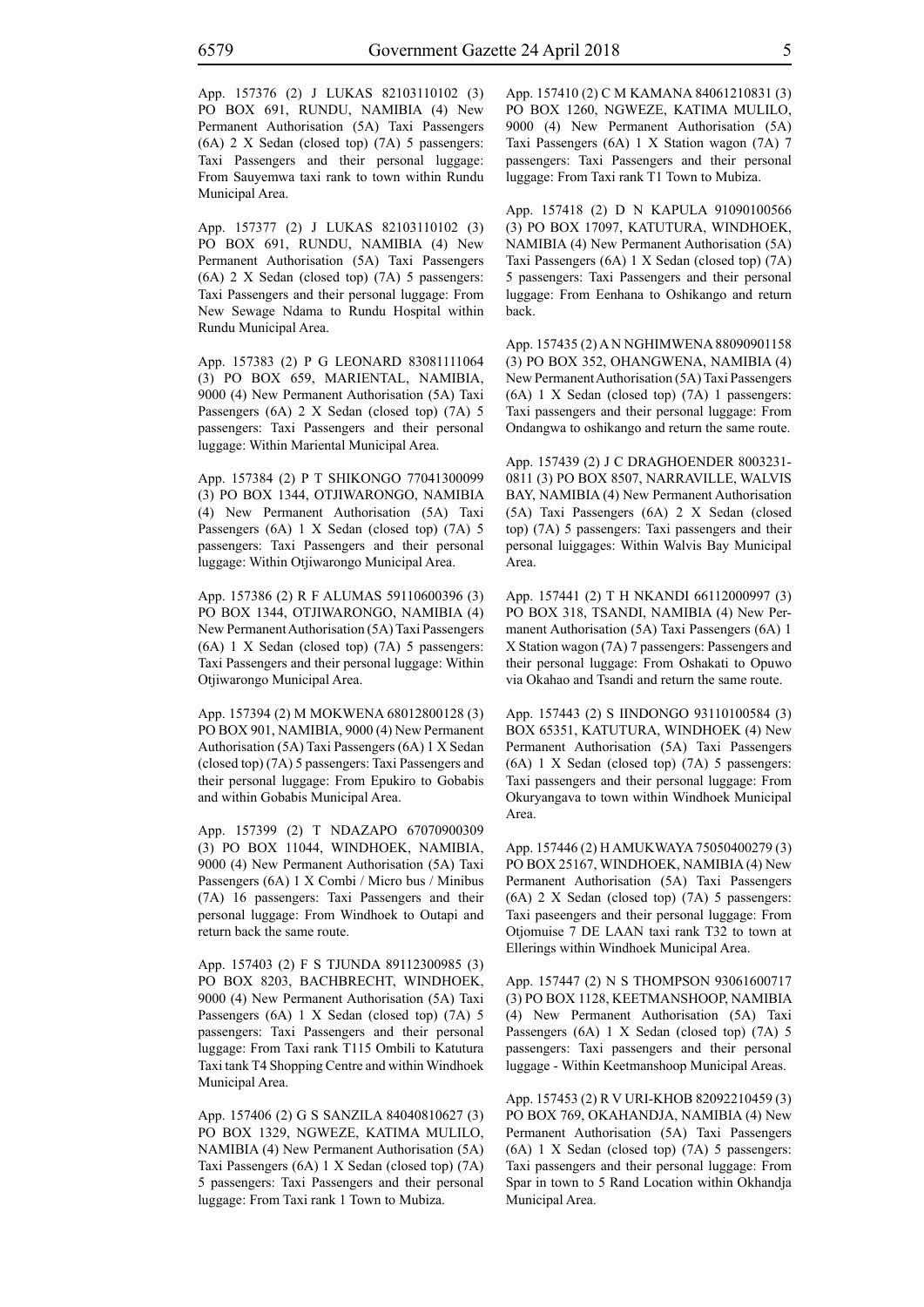App. 157455 (2) AU JEFF'S INVESTMENT CC 201700128 (3) PO BOX 32057, PIONEERSPARK, WINDHOEK, NAMIBIA (4) New Permanent Authorisation (5A) Passengers (6A) 2 X Combi / Micro bus / Minibus (7A) 14 passengers: Passengers and their personal luggage: From Windhoek to Walvis Bay and return the same route.

App. 157457 (2) C E URI-KHOS 87011400540 (3) PO BOX 1507, OKAHANDJA, NAMIBIA (4) New Permanent Authorisation (5A) Taxi Passengers (6A) 1 X Sedan (closed top) (7A) 5 passengers: Taxi passengers and their personal luggage: From Ninth Avenue Okahnadja to Old Shopping Centre at Pick n Pay to town within Okahandja Municipal Area.

App. 157480 (2) I TJISEMO 80060400064 (3) PRIVATE BAG 95034, SOWETO, WINDHOEK (4) New Permanent Authorisation (5A) Taxi Passengers (6A) 1 X Combi / Micro bus / Minibus (7A) 16 passengers: Taxi passengers and their personal luggage - From Windhoek to Opuwo, Kamanjab, Outjo, Otjiwarongo and return the same route.

App. 157482 (2) I TJISEMO 80060400064 (3) PRIVATE BAG 95034, SOWETO, WINDHOEK (4) New Permanent Authorisation (5A) Taxi Passengers (6A) 1 X Sedan (closed top) (7A) 5 passengers: Taxi passengers and their personal luggage - Within Opuwo Municipal Areas.

App. 157484 (2) I TJISEMO 80060400064 (3) PRIVATE BAG 95034, SOWETO, WINDHOEK (4) New Permanent Authorisation (5A) Taxi Passengers (6A) 1 X Sedan (closed top) (7A) 5 passengers: Taxi passengers and their personal luggage - From Otuzemba to Kondaunue,Katutura, Okatuuo and along Mbumbijao Muharukua Avenue.

App. 157492 (2) M HAITOPE 891028 0090 7 (3) PO BOX 60095, KATUTURA, WINDHOEK, NAMIBIA (4) New Permanent Authorisation (5A) Taxi Passengers (6A) 1 X Station wagon (7A) 7 passengers: Passengers and their personal luggage: From Rundu to Katima Mulilo and return the same route.

App. 157494 (2) A JOHANNES 78101500308 (3) PO BOX 2379, ONDANGWA, NAMIBIA (4) New Permanent Authorisation (5A) Taxi Passengers (6A) 1 X Sedan (closed top) (7A) 5 passengers: Taxi passengers and their personal luggage: From Oshakati to Ondangwa and return the same route.

App. 157499 (2) J K SHINDIMBA 85080610336 (3) PO BOX 1212, RUNDU, NAMIBIA (4) New Permanent Authorisation (5A) Taxi Passengers (6A) 2 X Sedan (closed top) (7A) 5 passengers: Taxi passengers and their perosnal luggage: From Tuhingireni location to Rundu state hospital and return the same route.

App. 157503 (2) S HAUFIKU 64013100339 (3) PO BOX 1897, ONGANGWA, NAMIBIA (4) New Permanent Authorisation (5A) Taxi Passengers (6A) 1 X Station wagon (7A) 7 passengers: Taxi passengers and their personal luggage: From Ondangwa to Oshigambo via Oshakati and Omuthiya and return the same route.

App. 157507 (2) H S HAUFIKU 89090800948 (3) PO BOX 70133, KHOMASDAL, WINDHOEK (4) New Permanent Authorisation (5A) Taxi Passengers (6A) 1 X Sedan (closed top) (7A) 5 passengers: Taxi passengers and their personal luggage: From Okahandja Park to town at Ellerings within Windhoek Municipal Area.

App. 157509 (2) C N NGAIRORUE 76081810461 (3) PO BOX 22804, WINDHOEK, NAMIBIA (4) New Permanent Authorisation (5A) Taxi Passengers (6A) 1 X Sedan (closed top) (7A) 5 passengers: Taxi passengers and their personal luggage: Within Windhoek Municipal Area.

App. 157510 (2) G K KAHUNGI 59011400461 (3) PO BOX 637, GROOTFONTEIN, NAMIBIA (4) New Permanent Authorisation (5A) Taxi Passengers (6A) 1 X Sedan (closed top) (7A) 5 passengers: Taxi passengers and their personal luggage: Within Grootfontein Municipal Area.

App. 157513 (2) LC OUTSOURCING CC 20124863 (3) BOX 1924, WINDHOEK (4) New Permanent Authorisation (5A) Tourists (6A) 1 X Combi / Micro bus / Minibus (7A) 14 passengers: Tourists and their personal luggage - From Windhoek, Swakopmund, Oshikango, Ongwediva, Etosha and surraunding.

App. 157515 (2) J S SHILUMBU 65111101462 (3) PRIVATE BAG 2265, GOBABIS, NAMIBIA (4) New Permanent Authorisation (5A) Taxi Passengers (6A) 1 X Sedan (closed top) (7A) 5 passengers: Taxi passengers and their personal luggage: Within Gobabis Municipal Area.

App. 157518 (2) A NEWILI 91100700471 (3) PO BOX 2281, GOBABIS, NAMIBIA (4) New Permanent Authorisation (5A) Taxi Passengers (6A) 1 X Sedan (closed top) (7A) 5 passengers: Taxi passengers and their personal luggage: Within Gobabis Municipal Area.

App. 157521 (2) K A DAVID 76080510391 (3) PO BOX 22318, WINDHOEK, NAMIBIA (4) New Permanent Authorisation (5A) Taxi Passengers (6A) 1 X Station wagon (7A) 7 passengers: Taxi passengers and their personal luggage - From taxi rank 27 Khomadal to town within Windhoek Municipal Area.

App. 157524 (2) K A DAVID 76080510391 (3) PO BOX 22318, WINDHOEK, NAMIBIA (4) New Permanent Authorisation (5A) Taxi Passengers (6A) 1 X Sedan (closed top) (7A) 5 passengers: Taxi passengers and their personal luggage - From taxi rank 87 Havana/ Okuryangava in Katutura to town within Windhoek Municipal Area.

App. 157529 (2) K LAZARUS 83071410182 (3) PO BOX 16206, ONAYENA, NAMIBIA, 9000 (4) New Permanent Authorisation (5A) Taxi Passengers (6A) 1 X Sedan (closed top) (7A) 5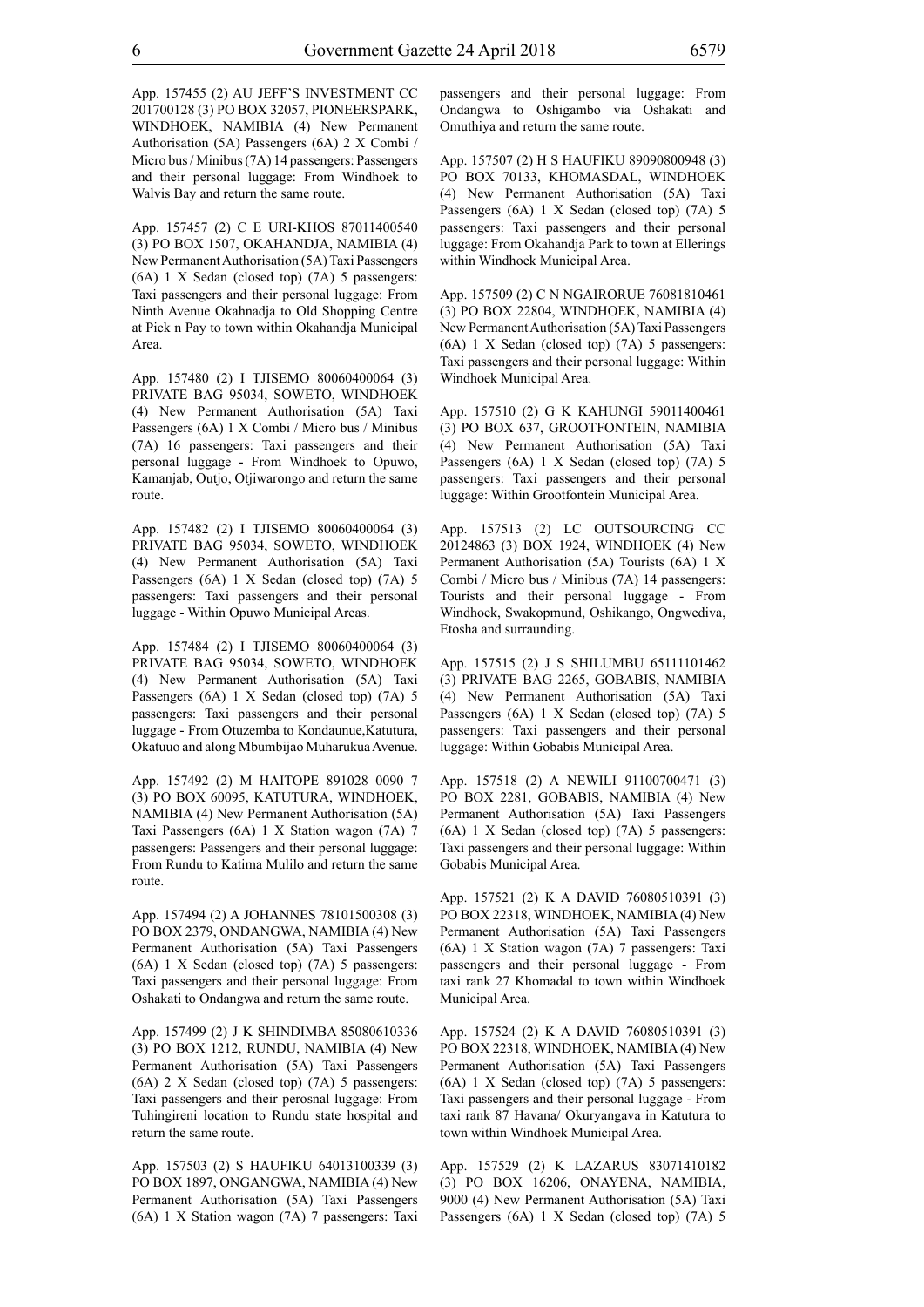passengers: Taxi passengers and their personal luggage: From Ondangwa to Oshikango and return back the same route.

App. 157530 (2) B MUCHENJEKWA 77021800223 (3) PO BOX 1215, GOBABIS, NAMIBIA (4) New Permanent Authorisation (5A) Taxi Passengers (6A) 1 X Sedan (closed top) (7A) 5 passengers: Taxi passengers and their personal luggage: Within Gobabis Municipal Area.

App. 157531 (2) TEKA MANUFACTURING AND SUPPLIES CC CC201800198 (3) PO BOX 1215, GOBABIS, NAMIBIA, 9000 (4) New Permanent Authorisation (5A) Taxi Passengers (6A) 1 X Sedan (closed top) (7A) 5 passengers: Taxi passengers and their personal luggage: Within Gobabis Municipal Area and around the Central Business District.

App. 157533 (2) C N NGHISHIIKO 89062200141 (3) BOX 23579, WINDHOEK, 0000 (4) New Permanent Authorisation (5A) Taxi Passengers (6A) 1 X Sedan (closed top) (7A) 1 passengers: Passenger and their personal luggage - From rank 27 Khomasdal to town within Windhoek Municipal Area

App. 157534 (2) C N NGHISHIIKO 89062200141 (3) BOX 23579, WINDHOEK, 0000 (4) New Permanent Authorisation (5A) Taxi Passengers (6A) 1 X Sedan (closed top) (7A) 5 passengers: Taxi passenger and their personal luggage - From rank 31 Otjomuise to town within Windhoek Municipal Area

App. 157535 (2) C N NGHISHIIKO 89062200141 (3) BOX 23579, WINDHOEK, 0000 (4) New Permanent Authorisation (5A) Taxi Passengers (6A) 1 X Sedan (closed top) (7A) 5 passengers: Taxi passenger and their personal luggage - From rank 31 Otjomuise to town within Windhoek Municipal Area

App. 157536 (2) S I HAIMBODI 95020500348 (3) PO BOX 951, WALVIS BAY, NAMIBIA (4) New Permanent Authorisation (5A) Taxi Passengers (6A) 1 X Sedan (closed top) (7A) 5 passengers: Taxi passengers - and their personal luggage - From Okongo taxi rank to Eenhana and return the same route.

App. 157537 (2) NAMIBIA WILDLIFE RESORTS 9900001070011 (3) PRIVATE BAG 13378, WINDHOEK (4) New Permanent Authorisation (5A) Tourists (6A) 1 X Pick-up (7A) 11 passengers: Tourists as well as their personal luggage - Within the entire Etosha National park, Popa falls, Sossus Vlei area and the Waterberg area, Skeleton Coast and Ai-Ais and operating only in the National Parks of the Ministry of Enviroment and Tourism. (Between Sunrise and Sunset).

App. 157540 (2) A N M SHIPANGA 79111310391 (3) PO BOX 1644, OTJIWARONGO, NAMIBIA (4) New Permanent Authorisation (5A) Taxi Passengers (6A) 1 X Sedan (closed top) (7A) 5 passengers: Taxi passengers and their personal luggage: Within Otjiwarongo Municipal Area.

App. 157548 (2) P S SHIMWEEFLENI 9001- 2200743 (3) PO BOX 13669, EENHANA, OHANGWENA, NAMIBIA (4) New Permanent Authorisation (5A) Taxi Passengers (6A) 1 X Sedan (closed top) (7A) 5 passengers: Taxi passengers and their personal luggage: Within Windhoek Municipal Area.

App. 157549 (2) G F AMADHILA 83061710426 (3) PO BOX 2093, OSHAKATI, NAMIBIA (4) New Permanent Authorisation (5A) Taxi Passengers (6A) 1 X Sedan (closed top) (7A) 5 passengers: Taxi passengers and their personal luggage - FromOshakati and Outapi and return the same route.

App. 157551 (2) D T HANGHOME 78120200160 (3) PO BOX 900, GOBABIS, NAMIBIA (4) New Permanent Authorisation (5A) Taxi Passengers (6A) 1 X Sedan (closed top) (7A) 5 passengers: Taxi passengers and their personal lugagge: From Nossoville to town Within Gobabis Municipal Area.

App. 157553 (2) U TJITUKA 93061600973 (3) PO BOX 1988, OTJIWARONGO, NAMIBIA (4) New Permanent Authorisation (5A) Taxi Passengers (6A) 1 X Sedan (closed top) (7A) 5 passengers: Taxi passengers and their personal luggage: From Orwetoveni via DRC and Ombili to town within Otjiwarongo Municipal Area.

App. 157556 (2) A L MODISE 81033010103 (3) PO BOX 22362, WINDHOEK, NAMIBIA (4) New Permanent Authorisation (5A) Taxi Passengers (6A) 1 X Sedan (closed top) (7A) 5 passengers: From Namibia, Caprivi.

App. 157558 (2) L E MARTIN 88061800950 (3) PO BOX 341, OTJIWARONGO, NAMIBIA, 9000 (4) New Permanent Authorisation (5A) Taxi Passengers (6A) 1 X Sedan (closed top) (7A) 5 passengers: Taxi passengers and their personal luggage - From Ombili location to town and within Otjiwarongo Municipal Area.

App. 157560 (2) T K HAUFIKU 87083100136 (3) PO BOX 70133, KHOMASDAL, WINDHOEK, 900 (4) New Permanent Authorisation (5A) Taxi Passengers (6A) 1 X Sedan (closed top) (7A) 5 passengers: Taxi passengers and their personal luggage - From Okuryangava taxi rank T78 to Town taxi rank T717 and within Windhoek Municipal Area.

App. 157563 (2) T KAMATI 84120810321 (3) PO BOX 61602, KATUTURA, WINDHOEK, 9000 (4) New Permanent Authorisation (5A) Taxi Passengers (6A) 1 X Sedan (closed top) (7A) 5 passengers: Taxi passengers and their personal luggage - From Cimbebasia taxi rank T518 to Okahandja park and within Windhoek Munocipal Area.

App. 157565 (2) M BOOIS 80021210063 (3) PO BOX 4657, REHOBOTH, NAMIBIA, 9000 (4) New Permanent Authorisation (5A) Taxi Passengers (6A) 1 X Sedan (closed top) (7A) 5 passengers: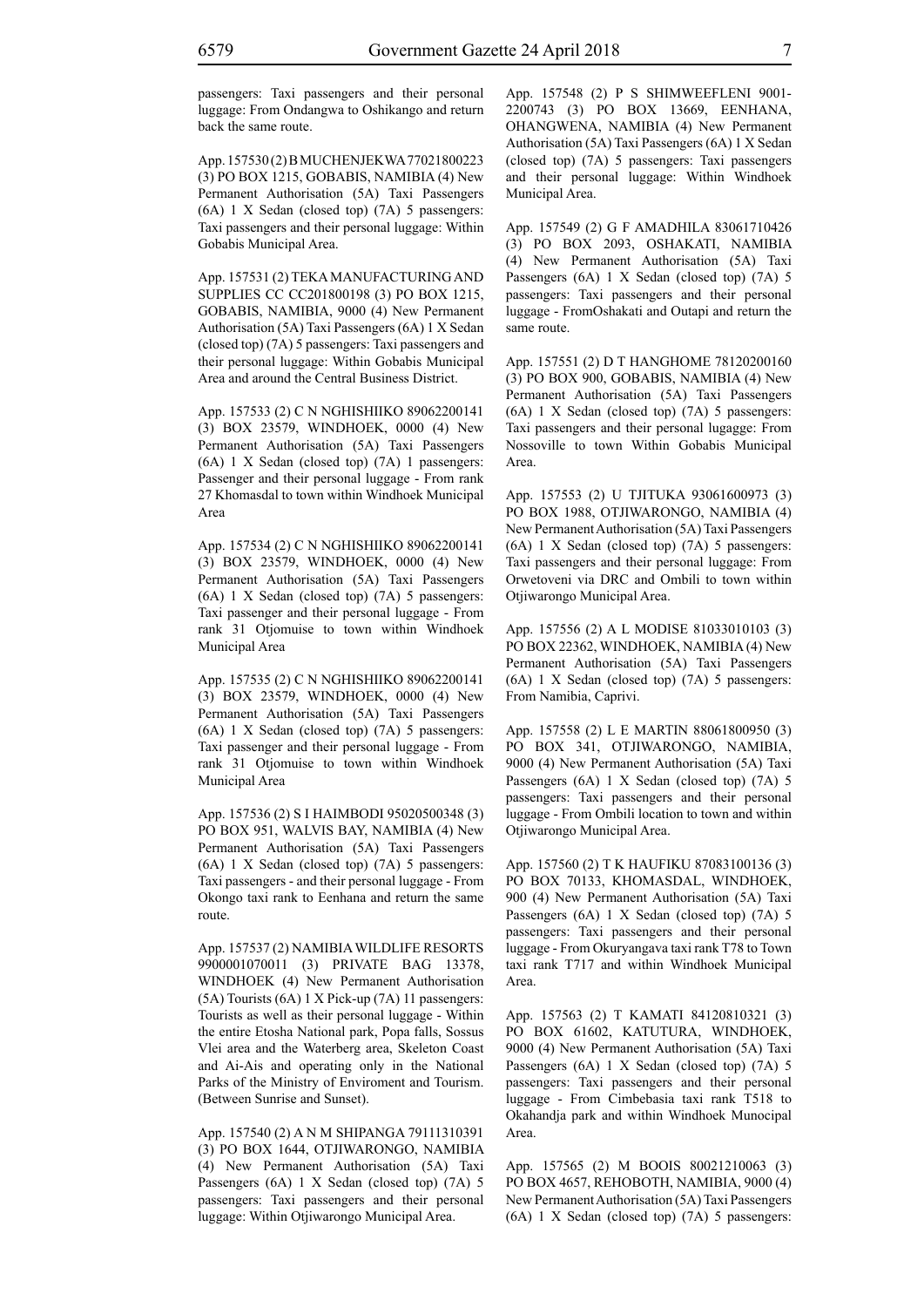Taxi passengers and their personal luggage - From Block E and RHB Shopping Centre (Mall) in town and Kawukuland.

App. 157568 (2) A K MUFENDA 60030301386 (3) PO BOX 538, RUNDU, NAMIBIA, 9000 (4) New Permanent Authorisation (5A) Taxi Passengers (6A) 1 X Sedan (closed top) (7A) 5 passengers: Taxi passengers and their personal luggage -Within Rundu MUnicipal Area.

App. 157570 (2) DELLY TOUR TRANSFERS CC. 20115083 (3) BOX 1455, WALVIS BAY (4) New Permanent Authorisation (5A) Tourists (6A) 1 X Station wagon (7A) 7 passengers: Tours and their personal luggage - From Walvis Bay, Swakopmund, Windhoek, Sossusvlei, Etosha.

App. 157571 (2) P MHELELE 80052210367 (3) PO BOX 4570, SWAKOPMUND, VINETA (4) New Permanent Authorisation (5A) Taxi Passengers (6A) 1 X Sedan (closed top) (7A) 5 passengers: Taxi passengers and their personal luggage -Within Swakopmund Municipal Area.

App. 157572 (2) P MHELELE 80052210367 (3) PO BOX 4570, SWAKOPMUND, VINETA (4) New Permanent Authorisation (5A) Taxi Passengers (6A) 1 X Sedan (closed top) (7A) 5 passengers: Taxi passengers and their personal luggage - From Omungwelime to Oshakati and return back the same route.

App. 157575 (2) J T GABRIEL 87050501875 (3) PO BOX 1561, OTJIWARONGO, NAMIBIA, 9000 (4) New Permanent Authorisation (5A) Taxi Passengers (6A) 1 X Sedan (closed top) (7A) 5 passengers: Taxi passengers and their personal luggage -Within Otjiwarongo Municipal Area.

App. 157578 (2) S KASITA 76072000428 (3) PO BOX 19069, OMUTHIYA, NAMIBIA, 9000 (4) New Permanent Authorisation (5A) Taxi Passengers (6A) 1 X Combi / Micro bus / Minibus (7A) 16 passengers: Taxi passengers and their personal luggage - From Omuthiya to Tsumeb and return back the same route.

App. 157579 (2) KAPILU SHUTTLE AND TOURS CC 201614582 (3) BOX 789, WINDHOEK (4) New Permanent Authorisation (5A) Tourists (6A) 1 X Station wagon (7A) 7 passengers: Tourists and their personal luggage - From Hosea Kutako International Airports to hotels, lodges, B&B's guesthouses in Windhoek and return to the places of embarkation subject to;

App. 157583 (2) M K SHUUYA 85102810472 (3) PO BOX 8704, BACHBRECHT, WINDHOEK, NAMIBIA (4) New Permanent Authorisation (5A) Passengers (6A) 1 X Combi / Micro bus / Minibus (7A) 16 passengers: Passengers and their personal luggage: From Onethindi to Eenhana and return the same route.

App. 157593 (2) D T HANGHOME 78120200160 (3) PO BOX 900, GOBABIS, NAMIBIA (4) New Permanent Authorisation (5A) Taxi Passengers (6A) 1 X Sedan (closed top) (7A) 5 passengers: Taxi passengers and their personal luggage -Within Gobabis Municipal Area.

App. 157594 (2) D T HANGHOME 78120200160 (3) PO BOX 900, GOBABIS, NAMIBIA (4) New Permanent Authorisation (5A) Taxi Passengers (6A) 1 X Sedan (closed top) (7A) 5 passengers: Taxi passengers and their personal luggage -Within Gobabis Municipal Area.

App. 157596 (2) E N CARLOS 94071700262 (3) PO BOX 2786, ONDANGWA, NAMIBIA (4) New Permanent Authorisation (5A) Taxi Passengers (6A) 1 X Sedan (closed top) (7A) 5 passengers: Taxi passengers and their personal luggage - From Ondangwa to Ongwediva and return the same route.

App. 157597 (2) H UUPINDI 81080510524 (3) PO BOX 99913, OTJOMUISE, WINDHOEK (4) New Permanent Authorisation (5A) Taxi Passengers (6A) 1 X Sedan (closed top) (7A) 5 passengers: Taxi passengers and their personal luggage - From Otjomuise T364 to town at Ellerines taxi rank and return the same route.

App. 157599 (2) H UUPINDI 81080510524 (3) PO BOX 99913, OTJOMUISE, WINDHOEK (4) New Permanent Authorisation (5A) Taxi Passengers (6A) 1 X Sedan (closed top) (7A) 5 passengers: Taxi passengers and their personal luggage - From T364 to T365 and back to Kitunda street.

App. 157606 (2) I M MALUMANI 87090100286 (3) PO BOX 615, WINDHOEK, NAMIBIA (4) New Permanent Authorisation (5A) Taxi Passengers (6A) 1 X Sedan (closed top) (7A) 5 passengers: Taxi passengers and their personal luggage: From the location to town within Gobabis Municipal Area.

App. 157607 (2) M SABISO 82050110537 (3) PO BOX 956, GOBABIS, NAMIBIA (4) New Permanent Authorisation (5A) Taxi Passengers (6A) 1 X Sedan (closed top) (7A) 5 passengers: Taxi passengers and their peersonal luggage: From the location to town within Gobabis Municipal Area.

App. 157610 (2) S N NANGOMBE 90102700249 (3) PO BOX 8763, BACHBRECHT, WINDHOEK (4) New Permanent Authorisation (5A) Taxi Passengers (6A) 1 X Sedan (closed top) (7A) 5 passengers: Taxi passengers and their personal luggage: From Katutura to town within Windhoek Municipal Area.

App. 157611 (2) I N HIPUDILO 82123110140 (3) PO BOX 1728, OSHAKATI, NAMIBIA (4) New Permanent Authorisation (5A) Taxi Passengers (6A) 1 X Station wagon (7A) 7 passengers: Passengers and their personal luggage: From Oshakati to Opuwo and return the same route.

App. 157614 (2) S SHINYEMBA 81071610058 (3) PO BOX 7268, OSHAKATI, NAMIBIA (4) New Permanent Authorisation (5A) Taxi Passengers (6A) 1 X Sedan (closed top) (7A) 5 passengers: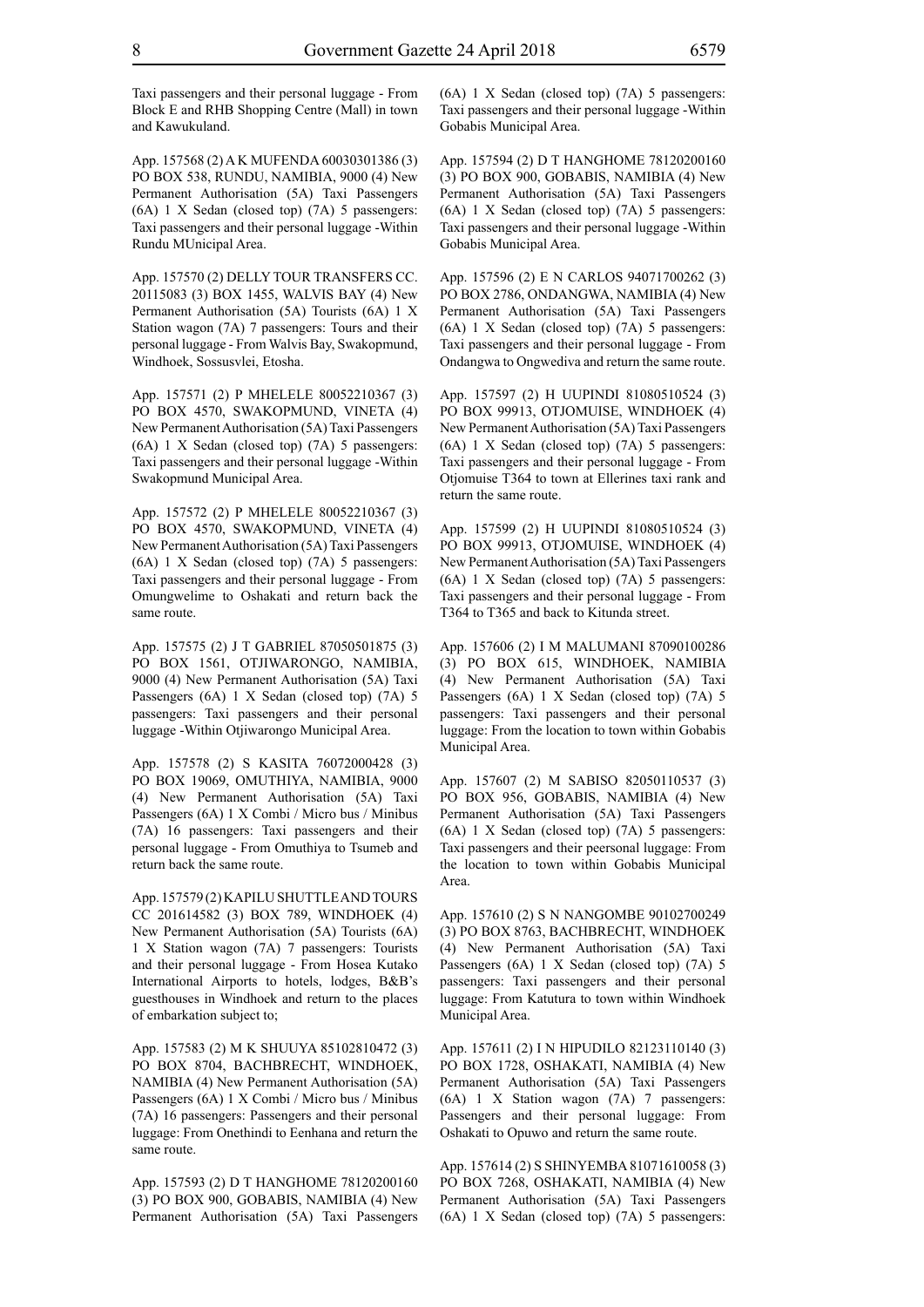Taxi passengers and their personal lugagge: From Oshakati to Ondangwa and return the same route.

App. 157621 (2) L A SHILULU 71123000417 (3) BOX 20467, WINDHOEK (4) New Permanent Authorisation (5A) Passengers (6A) 1 X Combi / Micro bus / Minibus (7A) 15 passengers: Taxi passengers and their personal lugagge: From taxi rank T102 Katutura to town within Windhoek Municipal Area.

App. 157622 (2) L M MASHUNA 83112110439 (3) PO BOX 144, GOBABIS, NAMIBIA (4) New Permanent Authorisation (5A) Taxi Passengers (6A) 1 X Sedan (closed top) (7A) 5 passengers: Taxi passengers and their personal luggage: From Epako location to town within Gobabis Municipal Area.

App. 157624 (2) T K KAUNA 87091100727 (3) PO BOX 940, GOBABIS, NAMIBIA (4) New Permanent Authorisation (5A) Taxi Passengers (6A) 1 X Sedan (closed top) (7A) 5 passengers: Taxi passengers and their personal lugagge: Within Gobabis Municipal Area.

App. 157626 (2) S GABRIEL 77061900334 (3) PO BOX 63486, WANAHEDA, KATUTURA, WINDHOEK (4) New Permanent Authorisation (5A) Taxi Passengers (6A) 1 X Sedan (closed top) (7A) 5 passengers: Taxi pasengers asnd their personal luggage: From Goreangab Dam taxi rank T244 to Grove Mall within Windhoek Municipal Area.

App. 157628 (2) M SHIKONGO 720505 1056 7 (3) PO BOX 2454, ONDANGWA, NAMIBIA (4) New Permanent Authorisation (5A) Taxi Passengers (6A) 1 X Sedan (closed top) (7A) 5 passengers: Taxi passengers and their personal luggage: From Onayena Omuthiya via Ondangwa and Onandjokwe state hospital and return the same route.

App. 157629 (2) A HANGO 85030510699 (3) PO BOX 91021, KLEIN WINDHOEK, WINDHOEK, NAMIBIA (4) New Permanent Authorisation (5A) Taxi Passengers (6A) 1 X Sedan (closed top) (7A) 5 passengers: Taxi passengers and their personal luggage: From Goreangab Dam to town within Windhoek Municipal Area.

App. 157631 (2) J KAYOMBO 720505 0050 7 (3) PO BOX 1291, NGWEZE, KATIMA MULILO, NAMIBIA (4) New Permanent Authorisation (5A) Passengers (6A) 1 X Combi / Micro bus / Minibus (7A) 16 passengers: Passengers and their personal luggage: From Shukumansburg to Kongola via Ngoma, Kalimbeza and Nchincimani and return the same route.

App. 157633 (2) R SASELE 90061600717 (3) PO BOX 6357, AUSSPANNPLATZ, WINDHOEK, NAMIBIA (4) New Permanent Authorisation (5A) Taxi Passengers (6A) 1 X Sedan (closed top) (7A) 5 passengers: Taxi passengers and their personal luggage: From Khomasdal to Katutura via Otjomuise within Within Windhoek Municipal Area.

App. 157634 (2) R SASELE 90061600717 (3) PO BOX 6357, AUSSPANNPLATZ, WINDHOEK, NAMIBIA (4) New Permanent Authorisation (5A) Taxi Passengers (6A) 1 X Sedan (closed top) (7A) 5 passengers: Taxi passengers and their personal luggage: From Khomasdal to Katutura via Otjomuise within Within Windhoek Municipal Area.

App. 157638 (2) D NEHALE 80041210212 (3) PO BOX 1038, OTJIWARONGO, NAMIBIA (4) New Permanent Authorisation (5A) Taxi Passengers (6A) 1 X Sedan (closed top) (7A) 5 passengers: Taxi passengers and their personal luggage: Within Otjomuise Municipal Area.

App. 157641 (2) J N KAKORO 82090410485 (3) PO BOX 6136, NKURENKURU, RUNDU, NAMIBIA (4) New Permanent Authorisation (5A) Taxi Passengers (6A) 1 X Sedan (closed top) (7A) 5 passengers: Taxi passengers and their personal luggage: Within Nkurenkuru Municipal Area.

App. 157643 (2) OSHOSHENI TOURS AND SHUTTLE SERVICES CC 201801785 (3) PO BOX 61600, KATUTURA, WINDHOEK, NAMIBIA (4) New Permanent Authorisation (5A) Tourists (6A) 1 X Sedan (closed top) (7A) 5 passengers: Tourists and their persoanal lugagge: From Hosea Kutako International Airport to Windhoek Residentional places and Accomodation Establishment in Windhoek Municipal Area.

App. 157647 (2) A LINUS 57100600359 (3) PO BOX 23584, WINDHOEK, NAMIBIA, 90000 (4) New Permanent Authorisation (5A) Taxi Passengers (6A) 1 X Sedan (closed top) (7A) 5 passengers: Taxi passengers and their personal luggage - From Suiderhof to Cimbebasia and Within Windhoek Municipal Areas.

App. 157648 (2) T ISHIDHIMBWA 71061700658 (3) PO BOX 23584, WINDHOEK, NAMIBIA (4) New Permanent Authorisation (5A) Taxi Passengers (6A) 1 X Sedan (closed top) (7A) 5 passengers: Taxi passengers and their personal luggage - From Cimbebasia T536 to town T717 and Within Windhoek Municipal Areas.

App. 157649 (2) E SHUUYA 95082700502 (3) PO BOX 95279, KATUTURA, WINDHOEK (4) New Permanent Authorisation (5A) Taxi Passengers (6A) 1 X Sedan (closed top) (7A) 5 passengers: Taxi passengers and their personal luggage - From Wanaheda T261, Katutura to Academia T502 and return the same route.

App. 157651 (2) I B IMAKANDO 84040411374 (3) PO BOX 2485, NGWEZE, KATIMA MULILO, 9000 (4) New Permanent Authorisation (5A) Taxi Passengers (6A) 1 X Sedan (closed top) (7A) 5 passengers: Taxi passengers and their personal luggage: Within Katima Mulilo Municipal Area.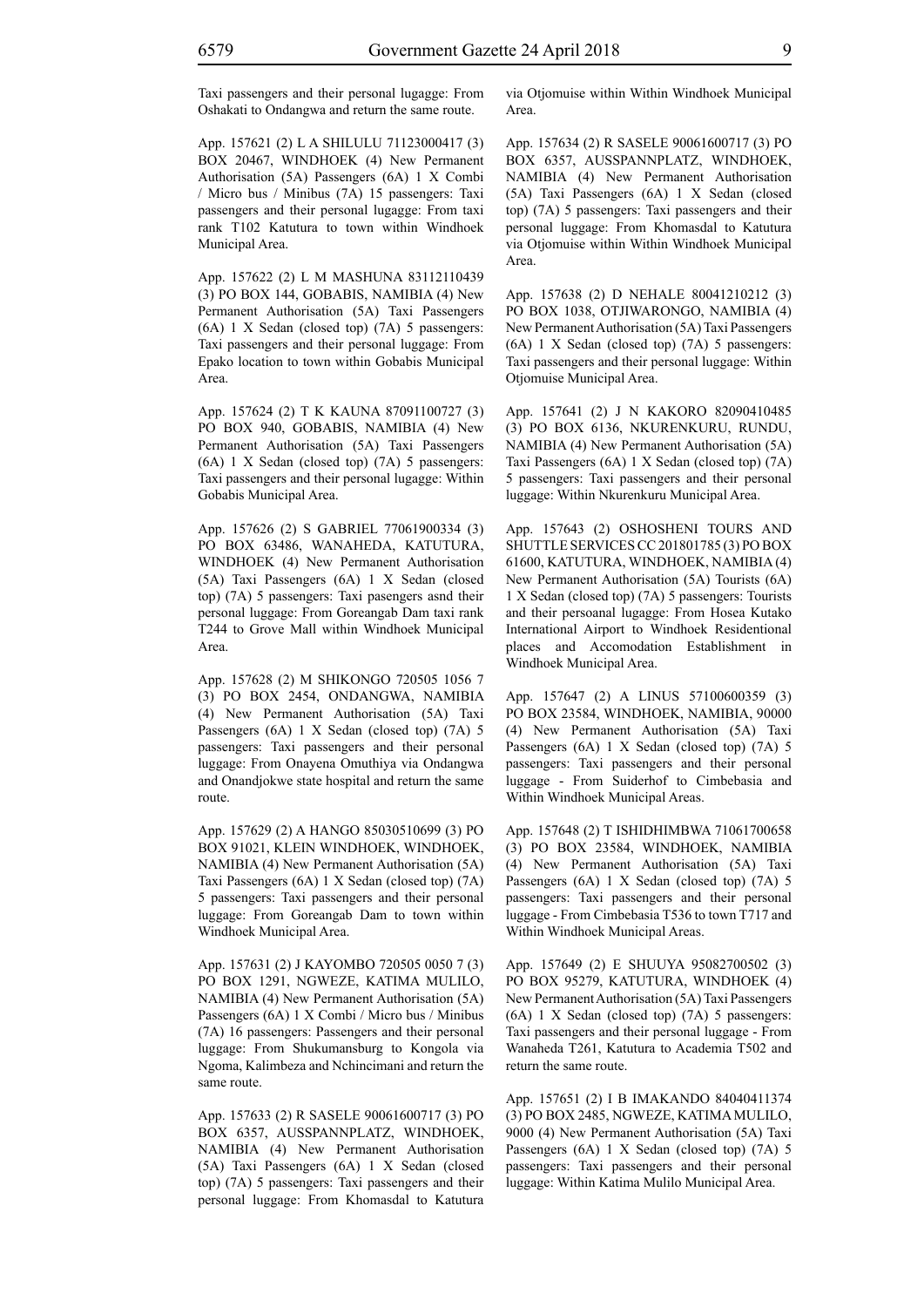App. 157652 (2) F K FILLEMON 83071710542 (3) PO BOX 95279, KATUTURA, WINDHOEK, 9000 (4) New Permanent Authorisation (5A) Taxi Passengers (6A) 1 X Sedan (closed top) (7A) 5 passengers: Taxi passengers and their personal luggage - From Katutura Nama 10 to Maerua Mall and return the same route.

App. 157656 (2) E P SHIMAFO 80120710037 (3) PO BOX 63, OUTJO, NAMIBIA (4) New Permanent Authorisation (5A) Taxi Passengers (6A) 1 X Sedan (closed top) (7A) 5 passengers: Taxi passengers and their personal luggage: From Herero location T3 to town at OK Food stop and return the same route.

App. 157657 (2) A S AKOOMENA 76051710140 (3) PO BOX 484, OUTJO, NAMIBIA (4) New Permanent Authorisation (5A) Taxi Passengers (6A) 1 X Station wagon (7A) 5 passengers: Taxi passengers and their personal luggage: From Soweto location to town at Ok Food store and return the same route.

App. 157660 (2) WINDHOEK STUDENT SHUTTLE SERVICES 20174208 (3) PO BOX 2769, WINDHOEK, NAMIBIA (4) New Permanent Authorisation (5A) Organised passengers (6A) 1 X Combi / Micro bus / Minibus (7A) 10 passengers: School children and their personal luggage: From Cimbebasia to Suiderhof and DHPS Schools within Windhoek Municipal Area.

App. 157661 (2) M N JOHANNES 87030100875 (3) PO BOX 2379, ONDANGWA, NAMBIA (4) New Permanent Authorisation (5A) Taxi Passengers (6A) 1 X Sedan (closed top) (7A) 5 passengers: Taxi passengers and their luggage: From Oshakati to Ondangwa and return the same route.

App. 157662 (2) L NGWEDHA 78080110182 (3) PO BOX 2006, WALVIS BAY, NAMIBIA (4) New Permanent Authorisation (5A) Taxi Passengers (6A) 1 X Station wagon (7A) 7 passengers: Taxi passengers and their personal lugagge: Within Walvis Bay Municipal Area.

App. 157663 (2) J KAKONDO 92071700813 (3) PO BOX 2006, WALVIS BAY, NAMIBIA (4) New Permanent Authorisation (5A) Taxi Passengers (6A) 1 X Sedan (closed top) (7A) 5 passengers: Taxi passengers and their personal luggage: Within Walvis Bay Municipal Area.

App. 157665 (2) B N AUPINDI 84121310403 (3) PO BOX 247, OUTJO, NAMIBIA (4) New Permanent Authorisation (5A) Taxi Passengers (6A) 1 X Sedan (closed top) (7A) 5 passengers: Taxi passengers and their personal luggage - From Bravo T3 to town at OK Foosd shop and return the same route.

App. 157666 (2) S RASARUS 74020700397 (3) PO BOX 174, OUTJO, NAMIBIA (4) New Permanent Authorisation (5A) Taxi Passengers (6A) 1 X Sedan (closed top) (7A) 5 passengers: Taxi passengers and their personal luggage - From Soweto location to town at OK Food and Spar and return back.

App. 157667 (2) I EGUMBO 78102000139 (3) PO BOX 85, OUTJO, NAMIBIA (4) New Permanent Authorisation (5A) Taxi Passengers (6A) 1 X Sedan (closed top) (7A) 5 passengers: Taxi passengers and their personal luggage - From Herero location taxi rank No. 3 to town at OK Food and Spar and return the same route.

App. 157674 (2) C HEITA 55021000500 (3) PO BOX 7899, KATUTURA, WINDHOEK, NAMIBIA (4) New Permanent Authorisation (5A) Taxi Passengers (6A) 1 X Station wagon (7A) 7 passengers: Taxi passengers and their personal luggage: From taxi rank T31 Shandumbala to Khomasdal extention 14 within Windhoek Municipal Area.

App. 157676 (2) S MELEKESEDEKA 751- 12500344 (3) PO BOX 26270, WINDHOEK, NAMIBIA (4) New Permanent Authorisation (5A) Taxi Passengers (6A) 1 X Sedan (closed top) (7A) 5 passengers: Taxi passengers and their personal luggage: Within Windhoek Municipal Area.

App. 157679 (2) V M HAUSIKU 88021400587 (3) PO BOX 62936, WANAHEDA, WINDHOEK, 9000 (4) New Permanent Authorisation (5A) Taxi Passengers (6A) 1 X Sedan (closed top) (7A) 5 passengers: Taxi passengers and their personal luggage: From taxi rank T210 Goreangab Dam to town T717 and within Windhoek Municipal Area.

App. 157681 (2) F M KANDJIMI 84080811411 (3) PO BOX 530, OKAHANDJA, NAMIBIA, 9000 (4) New Permanent Authorisation (5A) Taxi Passengers (6A) 1 X Sedan (closed top) (7A) 5 passengers: Taxi passengers and their personal luggage: Within Okahandja Municipal Area.

App. 157685 (2) F S STRAUSS 88020800220 (3) PO BOX 3547, REHOBOTH, NAMIBIA, 9000 (4) New Permanent Authorisation (5A) Taxi Passengers (6A) 1 X Combi / Micro bus / Minibus (7A) 14 passengers: Taxi passengers and their personal luggage: From Rehoboth to Windhoek and return back the same route.

App. 157688 (2) M N FILLIPUS 91081301015 (3) PO BOX 3648, ONGWEDIVA, NAMIBIA (4) New Permanent Authorisation (5A) Taxi Passengers (6A) 1 X Sedan (closed top) (7A) 5 passengers: Taxi passengers and their personal luggage: From Okalongo to Oshakati via Outapi and Oshikuku and return back the same.

App. 157696 (2) S S JOHANNES 800520 1021 7 (3) PO BOX 9952, EROS, WINDHOEK, NAMIBIA, 9000 (4) New Permanent Authorisation (5A) Taxi Passengers (6A) 1 X Sedan (closed top) (7A) 5 passengers: Taxi passengers and their personal luggage: From Kilimandjalo location Okahandja Park to town and within Windhoek Municipal Area.

App. 157698 (2) C M MWAMPOLE 85102410261 (3) PO BOX 615, NGWEZE, KATIMA MULILO,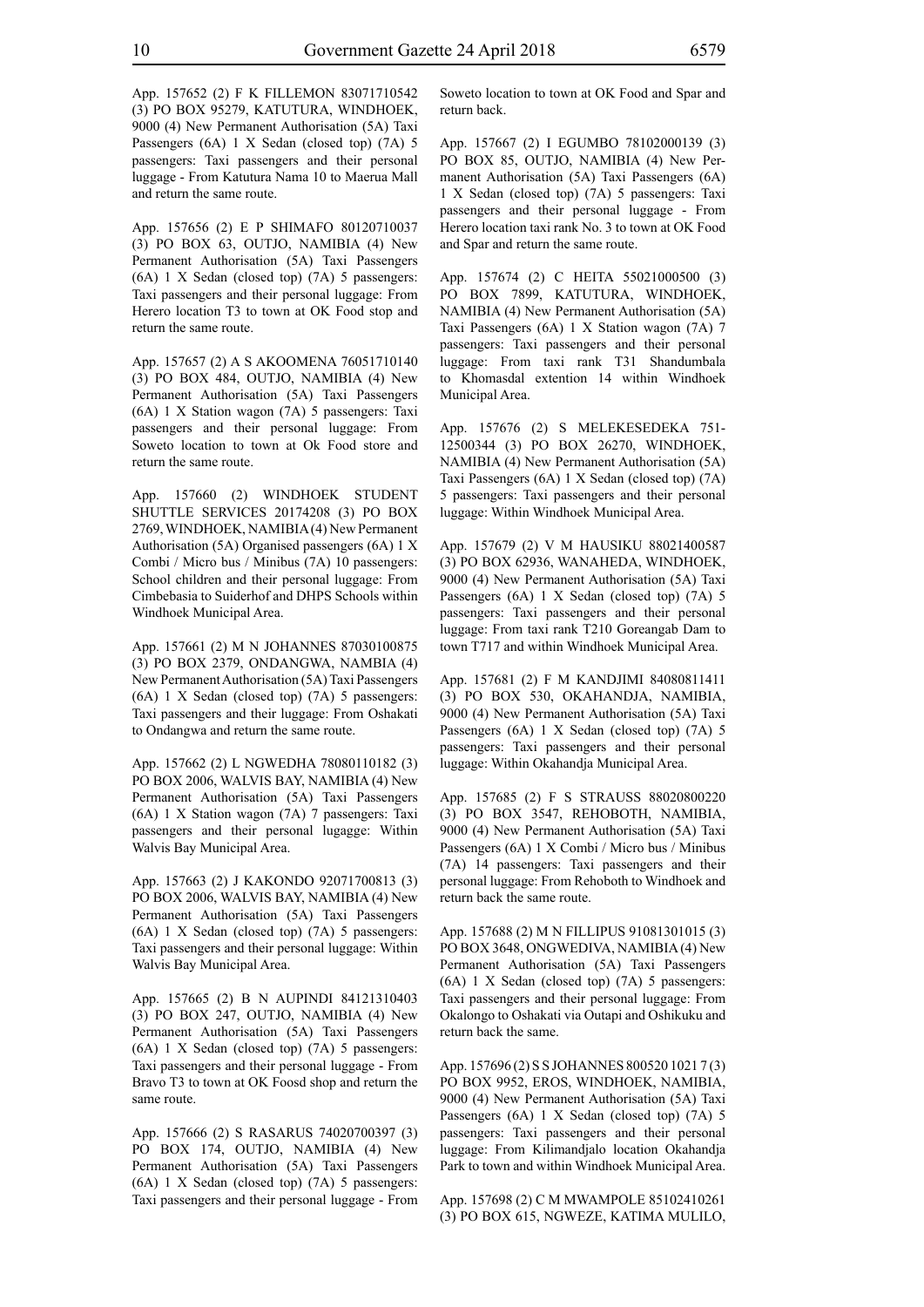900 (4) New Permanent Authorisation (5A) Taxi Passengers (6A) 1 X Station wagon (7A) 8 passengers: Taxi passengers and their personal luggage: Within Katima Mulilo Municipal Area.

App. 157700 (2) R L K FONSECA 81070810150 (3) PO BOX 61935, KATUTURA, WINDHOEK, NAMIBIA (4) New Permanent Authorisation (5A) Taxi Passengers (6A) 1 X Sedan (closed top) (7A) 5 passengers: Taxi passengers and their personal luggage: From taxi rank T152 Goreangab Dam to town within Windhoek Municipal Area.

App. 157701 (2) N A HIVENGWA 79062510191 (3) PO BOX 324, OMBALANTU, NAMIBIA (4) New Permanent Authorisation (5A) Taxi Passengers (6A) 1 X Sedan (closed top) (7A) 5 passengers: Taxi passengers and their personal luggage: From Outapi to Ruacana and return the same route.

App. 157703 (2) B KANDJIMI 821113 1031 7 (3) PO BOX 6086, NKURENKURU, KAVANGO WEST, NAMIBIA (4) New Permanent Authorisation (5A) Taxi Passengers (6A) 1 X Sedan (closed top) (7A) 5 passengers: Taxi passengers and their personal luggage: Within Nkurenkuru Municipal Area.

App. 157704 (2) D KANGULOHI 79092410276 (3) PO BOX 7611, KATUTURA, WINDHOEK, NAMIBIA (4) New Permanent Authorisation (5A) Taxi Passengers (6A) 1 X Sedan (closed top) (7A) 5 passengers: Taxi passengers and their personal luggage: From taxi rank T605 Eros Park to Okahandja Park within Windhoek Municipal Area.

App. 157708 (2) S ASHIPALA 57071500703 (3) PO BOX 61408, KATUTURA, WINDHOEK, NAMIBIA (4) New Permanent Authorisation (5A) Taxi Passengers (6A) 1 X Sedan (closed top) (7A) 5 passengers: Taxi passengers and their personal luggage: From taxi rank T256 Wanaheda to Daan Viljoen within Windhoek Municipal Area.

App. 157711 (2) P P SHINEDIMA 91052100023 (3) PO BOX 1254, TSUMEB, NAMIBIA (4) New Permanent Authorisation (5A) Taxi Passengers (6A) 1 X Sedan (closed top) (7A) 5 passengers: From Namibia, Caprivi.

App. 157713 (2) R A VENTER 76051500022 (3) BOX 3705, VINETA, SWAKOPMUND, 0000 (4) New Permanent Authorisation (5A) Taxi Passengers (6A) 1 X Combi / Micro bus / Minibus (7A) 19 passengers: Passengers and their personal luggage: To pick up junior primary school children and workers to school and Rossmund workers within Swakopmund Municipal Area.

App. 157717 (2) SUNSHINE TOURS (PTY) LTD. CC20120658 (3) PO BOX 5199, WINDHOEK, NAMIBIA (4) New Permanent Authorisation (5A) Passengers (6A) 1 X Bus (single deck) (7A) 62 passengers: Passengers and their personal luggage - From Windhoek to Oshakati and back the same route.

App. 157719 (2) T P SHEEHAMA 84052410319 (3) PO BOX BOX 41763, AUSSPANNPLATZ, NAMIBIA, 00000 (4) New Permanent Authorisation (5A) Taxi Passengers (6A) 1 X Sedan (closed top) (7A) 5 passengers: Taxi passengers and their personal luggage: From taxi rank T522 to Town and within Windhoek Municipal Area.

App. 157722 (2) SUNSHINE TOURS (PTY) LTD. CC20120658 (3) PO BOX 5199, WINDHOEK, NAMIBIA (4) New Permanent Authorisation (5A) Passengers (6A) 1 X Bus (single deck) (7A) 62 passengers: Passengers and their personal luggage - From Windhoek to Walvis Bay and back the same route.

App. 157724 (2) T DAVID 79013000193 (3) PO BOX 323, OHANGWENA, NAMIBIA, 9000 (4) New Permanent Authorisation (5A) Taxi Passengers (6A) 1 X Sedan (closed top) (7A) 5 passengers: Taxi passengers and their personal luggage: Within Ohangwena Municipal Area.

App. 157725 (2) T DAVID 79013000193 (3) PO BOX 323, OHANGWENA, NAMIBIA, 9000 (4) New Permanent Authorisation (5A) Taxi Passengers (6A) 1 X Sedan (closed top) (7A) 5 passengers: Taxi passengers and their personal luggage: Within Helao Nafidi town council.

App. 157726 (2) T DAVID 79013000193 (3) PO BOX 323, OHANGWENA, NAMIBIA, 9000 (4) New Permanent Authorisation (5A) Taxi Passengers (6A) 1 X Sedan (closed top) (7A) 5 passengers: Taxi passengers and their personal luggage: Within Eenhana Municipal Area.

App. 157732 (2) M MALAKIA 62090900644 (3) BOX 209, WINDHOEK, 0000 (4) New Permanent Authorisation (5A) Taxi Passengers (6A) 1 X Sedan (closed top) (7A) 5 passengers: Taxi Passengers and their personal luggage - From rank 74 Okuryangava to town within Windhoek Municipal Area

App. 157735 (2) M SILAS 71091000875 (3) PO BOX 3962, WINDHOEK, NAMIBIA, 9000 (4) New Permanent Authorisation (5A) Taxi Passengers (6A) 1 X Sedan (closed top) (7A) 5 passengers: Passenger and their personal luggage - From Otjomuise to Katutura and Within Windhoek Municipal Area.

App. 157737 (2) F P HAINDONGO 76041100285 (3) PO BOX 3017, OPUWO, NAMIBIA, 9000 (4) New Permanent Authorisation (5A) Taxi Passengers (6A) 1 X Station wagon (7A) 8 passengers: Passenger and their personal luggage - From Opuwo to Okamanjab and return back the same route.

App. 157742 (2) E S SHAANIKA 77082610068 (3) PO BOX 3217, VINETA, SWAKOPMUND, NAMIBIA (4) New Permanent Authorisation (5A) Taxi Passengers (6A) 1 X Sedan (closed top) (7A) 5 passengers: Taxi Passengers and their personal luggage - From Swakopmund to Walvis Bay and return the same route.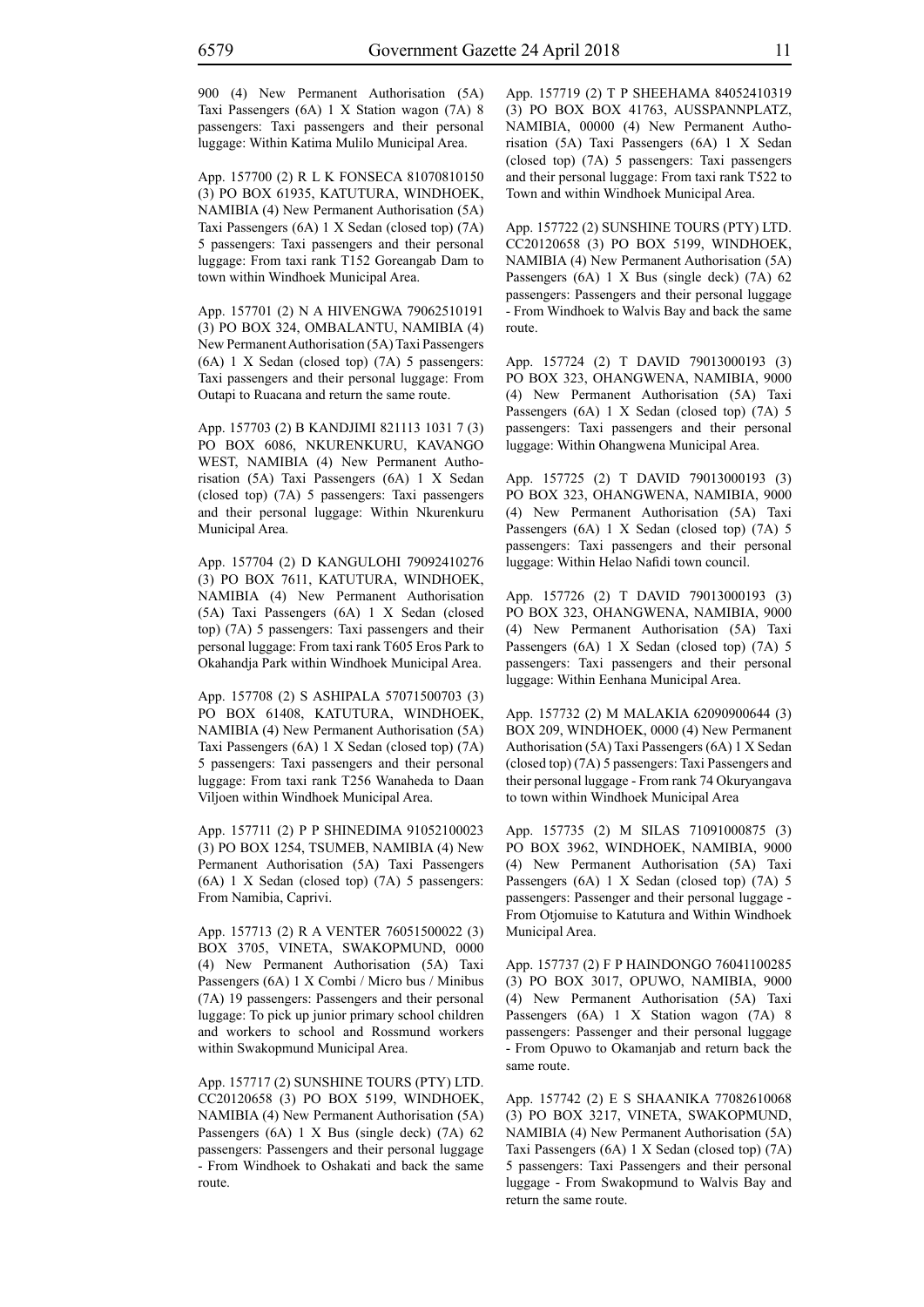App. 157744 (2) O M HALUPE 83040410849 (3) PO BOX 552, WINDHOEK, NAMIBIA (4) New Permanent Authorisation (5A) Taxi Passengers (6A) 1 X Sedan (closed top) (7A) 5 passengers: Taxi Passengers and their personal luggage - From Soweto in Katutura to town within Windhoek Municipal Area.

App. 157746 (2) MCCLUNE'S TAXI SERVICE CC. CC20070336 (3) PO BOX 24875, WIND-HOEK, NAMIBIA (4) New Permanent Authorisation (5A) Taxi Passengers (6A) 3 X Combi / Micro bus / Minibus (7A) 14 passengers: Taxi Passengers and their personal luggage - From Windhoek to Oshakati via Tsumeb, Ongwediva and return the same route.

App. 157757 (2) SENSE OF AFRICA (PTY) LTD 93219 (3) BOX 2058, WINDHOEK (4) New Permanent Authorisation (5A) Tourists (6A) 1 X Bus (single deck) (7A) 17 passengers: Tourist as well as their personal luggage - From Windhoek and/or the Hosea Kutako International Airport to places situated within Windhoek Municipal Area and within the Republic of Namibia including places on the borders of Namibia and return.

App. 157760 (2) J SALOM 58040400171 (3) PO BOX 17, RUACANA, NAMIBIA, 9000 (4) New Permanent Authorisation (5A) Taxi Passengers (6A) 1 X Station wagon (7A) 7 passengers: Taxi Passengers and their personal luggage - From Ruacana to Oshakati via Outapi and return.

App. 157763 (2) LOT TOUR SERVICES CC CC201709445 (3) PO BOX 3335, WALVIS BAY, NAMIBIA (4) New Permanent Authorisation (5A) Taxi Passengers (6A) 1 X Station wagon (7A) 7 passengers: Taxi Passengers and their personal luggage - Within Erongo Region.

App. 157765 (2) M A MENDES 64082000658 (3) BOX 10821, KHOMASDAL, WINDHOEK (4) New Permanent Authorisation (5A) Taxi Passengers (6A) 1 X Sedan (closed top) (7A) 5 passengers: Taxi passengers and their personal luggage - From taxi rank 28/29 Khomasdal to town within Windhoek Municipal Area.

App. 157766 (2) F MALAKIA 91041200048 (3) PO BOX 63173, WANAHEDA, WINDHOEK, NAMIBIA, 9000 (4) New Permanent Authorisation (5A) Taxi Passengers (6A) 1 X Sedan (closed top) (7A) 5 passengers: Taxi Passengers and their personal luggage - Within Windhoek Municipal Area.

App. 157771 (2) P P SHINEDIMA 91052100023 (3) PO BOX 1254, TSUMEB, NAMIBIA (4) New Permanent Authorisation (5A) Taxi Passengers (6A) 1 X Sedan (closed top) (7A) 5 passengers: Taxi Passengers and their personal luggage - Within Tsumeb Municipal Area.

App. 157775 (2) ASANTENI INVESTMENT CC CC201602230 (3) PO BOX 2310, NGWEZE, KATIMA MULILO, 9000 (4) New Permanent Authorisation (5A) Taxi Passengers (6A) 1 X Combi / Micro bus / Minibus (7A) 15 passengers: Taxi Passengers and their personal luggage - From Katima Mulilo to Kasane in Botswana and return back the ame route.

App. 157779 (2) P KAPUTA 78030700458 (3) PO BOX 63478, WINDHOEK, NAMIBIA, 9000 (4) New Permanent Authorisation (5A) Taxi Passengers (6A) 1 X Sedan (closed top) (7A) 5 passengers: Taxi Passengers and their personal luggage - From Katutura to Town and Within Municipal Area.

App. 157784 (2) P S VICTOR 920514 0075 7 (3) PO BOX 8024, RUNDU, NAMIBIA, 9000 (4) New Permanent Authorisation (5A) Taxi Passengers (6A) 1 X Sedan (closed top) (7A) 5 passengers: Taxi Passengers and their personal luggage - From Ngwangwa to Rundu Town and return.

App. 157793 (2) UUKWALUUDHI SAFARI LODGE 20151374 (3) PO BOX 402690, AUSS-PANNPLATZ, WINDHOEK, NAMIBIA (4) New Permanent Authorisation (5A) Tourists (6A) 1 X Bus (single deck) (7A) 22 passengers: Tourists and their personal luggage: From Windhoek to Hotels, lodges, Guest houses and all tourist atrractive destinations. speciafically, Uukwaludhi Safari Lodge, Opuwo, Omakange, Okaho and Tsandi and return the same route.

App. 157804 (2) PACK TRANSPORT SAFARI CC. 20000002 (3) BOX 29, WINDHOEK, NAMIBIA (4) New Permanent Authorisation (5A) Tourists (6A) 5 X Combi / Micro bus / Minibus (7A) 12 passengers: Tourists and their personal luggage - From Windhoek /Hosea Kutako International Airport to all tourist attractive destinantions, specifically Etosha, Swakopmund, Sossusvlei, Grand Canyon, Katima Mulilo, Ngoma, Namutoni, Henties Bay, Xorigas, Ai-Ais, Terris bay, Opuwo, Ruacana, Epupa and Oshakati and return the same route.

App. 157814 (2) T DAVID 79013000193 (3) PO BOX 323, OHANGWENA, NAMIBIA, 9000 (4) New Permanent Authorisation (5A) Taxi Passengers (6A) 1 X Sedan (closed top) (7A) 5 passengers: Taxi passengers and their personal luggage: From Helao Nafidi Eenahana to Ondangwa and return the same route.

App. 157817 (2) R NANGONYA 52101300362 (3) BOX 965, OSHAKATI (4) New Permanent Authorisation (5A) Taxi Passengers (6A) 1 X Sedan (closed top) (7A) 5 passengers: Taxi passengers and their personal luggage - From Oshakati to Ondangwa and return.

App. 157823 (2) M UUANGA 81061510026 (3) PO BOX 3003, OPUWO, NAMIBIA (4) New Permanent Authorisation (5A) Taxi Passengers (6A) 1 X Sedan (closed top) (7A) 5 passengers: Taxi passengers and their personal luggage: Within Opuwo Municipal Area.

App. 157825 (2) K SHANINGWA 76041710148 (3) PO BOX 1155, OUTAPI, NAMIBIA (4) New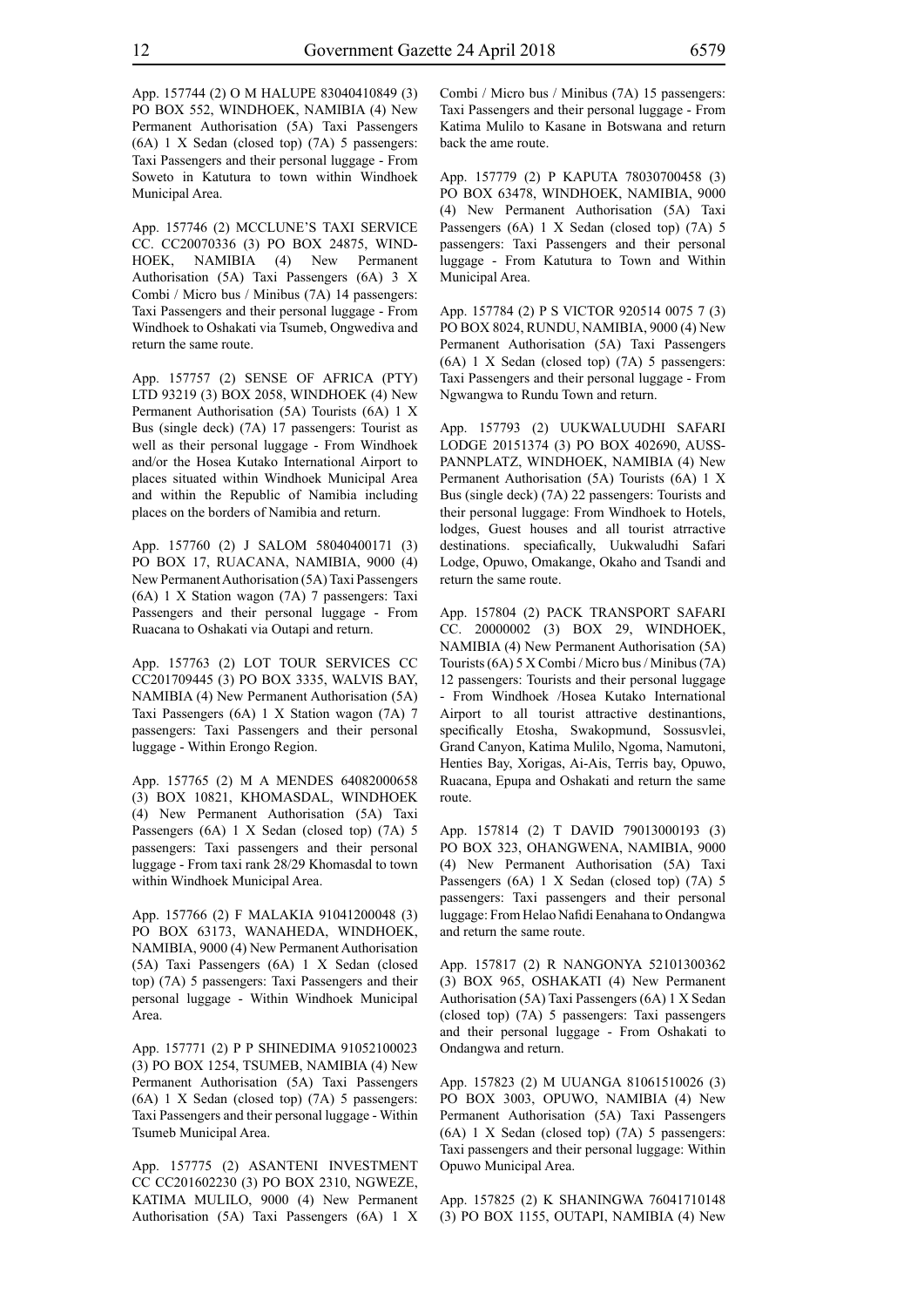Permanent Authorisation (5A) Taxi Passengers (6A) 1 X Station wagon (7A) 7 passengers: Taxi passengers and their personal luggage - From Outapi to Ruacana via Epalela and return the same route.

App. 157827 (2) J N LYAMBEZI 86022100321 (3) PO BOX 6002, NKURENKURU, NAMIBIA (4) New Permanent Authorisation (5A) Taxi Passengers (6A) 1 X Sedan (closed top) (7A) 5 passengers: Taxi passengers and their personal luggage - Within Nkurenkuru Municipal Area.

App. 157829 (2) P K SIKONGO 90080100910 (3) PO BOX 1469, WALVIS BAY, NAMIBIA (4) New Permanent Authorisation (5A) Taxi Passengers (6A) 1 X Sedan (closed top) (7A) 5 passengers: Taxi passengers and their personal luggage - From Walvis Bay to Swakopmund and return the same route.

App. 157833 (2) M S SHAANIKA 8909200061 (3) PO BOX 22915, WINDHOEK, NAMIBIA (4) New Permanent Authorisation (5A) Taxi Passengers (6A) 1 X Sedan (closed top) (7A) 5 passengers: Taxi passengers and their personal luggage - From Okuryangava taxi rank T74 to Cimbebasia taxi rank T520 Within Windhoek Municipal Area.

App. 157836 (2) M N N AMADHILA 78031410178 (3) PO BOX 5577, OSHAKATI, NAMIBIA (4) New Permanent Authorisation (5A) Taxi Passengers (6A) 1 X Sedan (closed top) (7A) 5 passengers: Taxi passengers and their personal luggage - From Oshakati to Oshikango via Ondangwa and return the same route.

App. 157840 (2) ZANO'S EXPRESS INVESTMENT CC 20123037 (3) PO BOX 6899, AUSSPANNPLATZ, WINDHOEK, NAMIBIA (4) New Permanent Authorisation (5A) Passengers (6A) 1 X Combi / Micro bus / Minibus (7A) 12 passengers: Passengers and their personal luggage - From Windhoek to Lüderitz via Rehoboth and Keetmanshoop and return the same route.

App. 157841 (2) E M VIMONA 91090100493 (3) PO BOX 1581, RUNDU, NAMIBIA (4) New Permanent Authorisation (5A) Taxi Passengers (6A) 1 X Sedan (closed top) (7A) 5 passengers: Taxi passengers and their personal luggage - From Sauyemwa to town and return the same route.

App. 157842 (2) R INKONO 70050600060 (3) PO BOX 2623, OSHAKATI, NAMIBIA (4) New Permanent Authorisation (5A) Taxi Passengers (6A) 1 X Sedan (closed top) (7A) 5 passengers: Taxi passengers and their personal luggage - From Oshakati to Oshikango via Ondangwa and return the same route.

App. 157844 (2) MCCLUNE'S TAXI SERVICE CC. CC20070336 (3) PO BOX 24875, WINDHOEK, NAMIBIA (4) New Permanent Authorisation (5A) Passengers (6A) 1 X Combi / Micro bus / Minibus (7A) 20 passengers: Taxi passengers and their personal luggage - From Outapi to Opuwo and Oshakati and return the same route.

App. 157846 (2) T K KANYANGA 86040700955 (3) PO BOX 8024, RUNDU, NAMIBIA (4) New Permanent Authorisation (5A) Taxi Passengers (6A) 1 X Sedan (closed top) (7A) 5 passengers: Taxi passengers and their personal luggage - From Nakazaza loacation to town within Rundu Municipal Area.

App. 157850 (2) D M MUTAFELA 84112810989 (3) PO BOX 5, WITVLEI, NAMIBIA (4) New Permanent Authorisation (5A) Taxi Passengers (6A) 1 X Sedan (closed top) (7A) 5 passengers: Taxi passengers and their personal luggage - From the loctaion to town within Gobabis Municipal Area.

App. 157852 (2) M KUDUMO 91010301152 (3) PO BOX 3614, RUNDU, NAMIBIA (4) New Permanent Authorisation (5A) Taxi Passengers (6A) 1 X Sedan (closed top) (7A) 5 passengers: Taxi passengers and their personal luggage - Within Rundu Municipal Areas.

App. 157853 (2) J S AMADHILA 81071110257 (3) PO BOX 62777, WANAHEDA, WINDHOEK, NAMIBIA (4) New Permanent Authorisation (5A) Taxi Passengers (6A) 1 X Sedan (closed top) (7A) 5 passengers: Taxi passengers and their personal luggage - From Katutura Shoprite and Wernhil Park within Windhoek Municipal Area.

App. 157854 (2) M K SIPANGA 86112600625 (3) PO BOX 86, RUNDU, NAMIBIA (4) New Permanent Authorisation (5A) Taxi Passengers (6A) 2 X Sedan (closed top) (7A) 5 passengers: Taxi passengers and their personal luggage - From Rundu town to Kalayi border and return the same route.

App. 157857 (2) U TJITURI 80122410424 (3) PO BOX 35, OPUWO, NAMIBIA (4) New Permanent Authorisation (5A) Taxi Passengers (6A) 1 X Sedan (closed top) (7A) 5 passengers: Taxi passengers and their personal luggage - Within Opuwo Municipal Area.

App. 157859 (2) G NGOMBE 86121600209 (3) PO BOX 35, OPUWO, NAMIBIA (4) New Permanent Authorisation (5A) Taxi Passengers (6A) 1 X Sedan (closed top) (7A) 5 passengers: Taxi passengers and their personal luggage - Within Opuwo Municipal Area.

App. 157860 (2) G NGOMBE 86121600209 (3) PO BOX 35, OPUWO, NAMIBIA (4) New Permanent Authorisation (5A) Taxi Passengers (6A) 1 X Sedan (closed top) (7A) 5 passengers: Taxi passengers and their personal luggage - Within Opuwo Municipal Area.

App. 157862 (2) U TJITURI 80122410424 (3) P O BOX 35, OPUWO, NAMIBIA (4) New Permanent Authorisation (5A) Taxi Passengers (6A) 1 X Combi / Micro bus / Minibus (7A) 16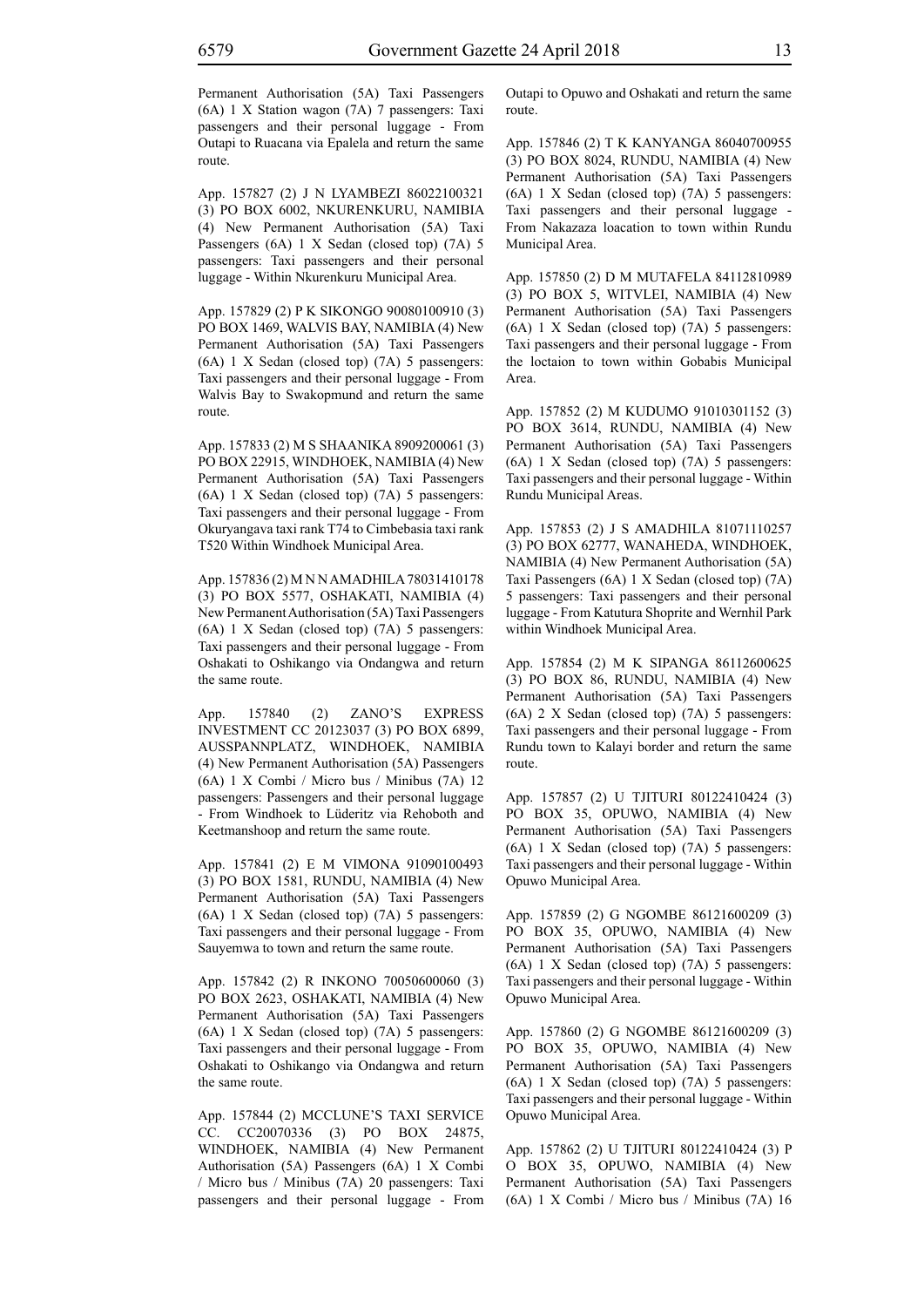passengers: Taxi passengers and their personal luggage - From Windhoek to Opuwo and return back.

App. 157865 (2) D M MUTAFELA 84112810989 (3) PO BOX 5, WITVLEI, NAMIBIA (4) New Permanent Authorisation (5A) Taxi Passengers (6A) 1 X Sedan (closed top) (7A) 5 passengers: Taxi passengers and their personal luggage - Within Gobabis Municipal Area.

App. 157866 (2) A F HAUFIKU 74012100246 (3) PO BOX 27182, WINDHOEK, NAMIBIA, 9000 (4) New Permanent Authorisation (5A) Taxi Passengers (6A) 1 X Sedan (closed top) (7A) 5 passengers: Taxi passengers and their personal luggage - From Rocky Cresty to Town and Within Municipal Area.

App. 157867 (2) D M MUTAFELA 84112810989 (3) PO BOX 5, WITVLEI, NAMIBIA (4) New Permanent Authorisation (5A) Taxi Passengers (6A) 1 X Sedan (closed top) (7A) 5 passengers: Taxi passengers and their personal luggage - Within Gobabis Municipal Area.

App. 157871 (2) A M SIMALUMBA 64040100123 (3) PO BOX 2414, RUNDU, NAMIBIA (4) New Permanent Authorisation (5A) Taxi Passengers (6A) 1 X Station wagon (7A) 7 passengers: Taxi passengers and their personal luggage - From Rundu to Divundu and return the same route.

App. 157872 (2) R M LUTUHEZI 89090701079 (3) PO BOX 86, RUNDU, NAMIBIA (4) New Permanent Authorisation (5A) Taxi Passengers (6A) 1 X Sedan (closed top) (7A) 5 passengers: Taxi passengers and their personal luggage - From Rundu Shopping Mall to Sikondo Village and return the same route.

App. 157877 (2) MOLA MOLA SAFARIS CC CC201702195 (3) BOX 980, WALVIS BAY (4) New Permanent Authorisation (5A) Tourists (6A) 10 X Station wagon (7A) 7 passengers: TOURISTS as well as their personal luggage on pre-booked tours - From Walvis Bay/Rooikop Airport and/ or Windhoek/Hosea Kutako International Airport to different tourist destinations situated within the Republic of Namibia and return.

App. 157878 (2) D NAHOLE 8104070271 (3) PO BOX 5119, WALVIS BAY, NAMIBIA (4) New Permanent Authorisation (5A) Taxi Passengers (6A) 1 X Sedan (closed top) (7A) 5 passengers: Tax-passengers and their personal luggage - From Tutaleni to Outuseb Within Walvis Bay Municipal Area.

App. 157879 (2) P N MWALUNGA 78021300221 (3) PO BOX 65664, KATUTURA, WINDHOEK, NAMIBIA (4) New Permanent Authorisation (5A) Taxi Passengers (6A) 1 X Sedan (closed top) (7A) 5 passengers: Taxi passengers and their personal luggage - From taxi rank T402 Rocky Crest to Babylon Within Windhoek Municipal Area.

App. 157882 (2) V N SHIKONGO 800615 0017 8 (3) PO BOX 404, OKONGO, NAMIBIA (4) New Permanent Authorisation (5A) Taxi Passengers (6A) 1 X Combi / Micro bus / Minibus (7A) 16 passengers: Taxi passengers and their personal luggage - From Okongo to Windhoek and return the same route.

App. 157884 (2) I SHILIMWATI 86081800849 (3) PO BOX 13047, EENHANA, NAMIBIA (4) New Permanent Authorisation (5A) Taxi Passengers (6A) 1 X Sedan (closed top) (7A) 5 passengers: Taxi passengers and their personal luggage - From Okongo to Eenhana and return the same route.

App. 157886 (2) PRIDE SAFARIS AND TRANS-FERS CC. 201615855 (3) P.O BOX 61312, WINDHOEK, NAMIBIA (4) New Permanent Authorisation (5A) Tourists (6A) 1 X Station wagon (7A) 9 passengers: Tourists and their personal luggage - From Windhoek International Airport to Windoek, Guesthouses, Lodge, Pumula guesthouse, Hanas Wilderness Fountiondation, Windhoek, Sossevlei. Swakopmund, Damaraland.

App. 157888 (2) C N SIRONGO 95071100266 (3) PO BOX 2149, RUNDU, NAMIBIA (4) New Permanent Authorisation (5A) Taxi Passengers (6A) 1 X Sedan (closed top) (7A) 5 passengers: Tax-passengers and their personal luggage - From Ndama to Kaisosi No. 2 and return the same route.

App. 157890 (2) G KANDALI 90072100923 (3) PO BOX 3323, WALVIS BAY, NAMIBIA (4) New Permanent Authorisation (5A) Taxi Passengers (6A) 1 X Sedan (closed top) (7A) 5 passengers: Taxi passengers and their personal luggage - From Caberjou to Rooikop Within Walvis Bay Municipal Area.

App. 157899 (2) P H HAMUTENYA 98040700612 (3) PO BOX 40185, WINDHOEK, NAMIBIA, 9000 (4) New Permanent Authorisation (5A) Taxi Passengers (6A) 1 X Sedan (closed top) (7A) 5 passengers: Tax-passengers and their personal luggage - From Havanna taxi rank T75 to Pick n Pay T4 and within Windhoek Municipal Araea.

App. 157905 (2) M PAULUS 52073010024 (3) PO BOX 519, OHANGWENA, NAMIBIA, 9000 (4) New Permanent Authorisation (5A) Taxi Passengers (6A) 1 X Sedan (closed top) (7A) 5 passengers: Tax-passengers and their personal luggage - From Eenhana to Oshikango and return back the same route.

App. 157909 (2) S K KALYANGU 880310 0059 7 (3) PO BOX 99483, WINDHOEK, NAMIBIA, 9000 (4) New Permanent Authorisation (5A) Taxi Passengers (6A) 1 X Sedan (closed top) (7A) 5 passengers: Tax-passengers and their personal luggage - Within Windhoek Municipal Area.

App. 157912 (2) L AMOONGO 75021900323 (3) PO BOX 60118, KATUTURA, WINDHOEK, 9000 (4) New Permanent Authorisation (5A) Taxi Passengers (6A) 1 X Sedan (closed top) (7A) 5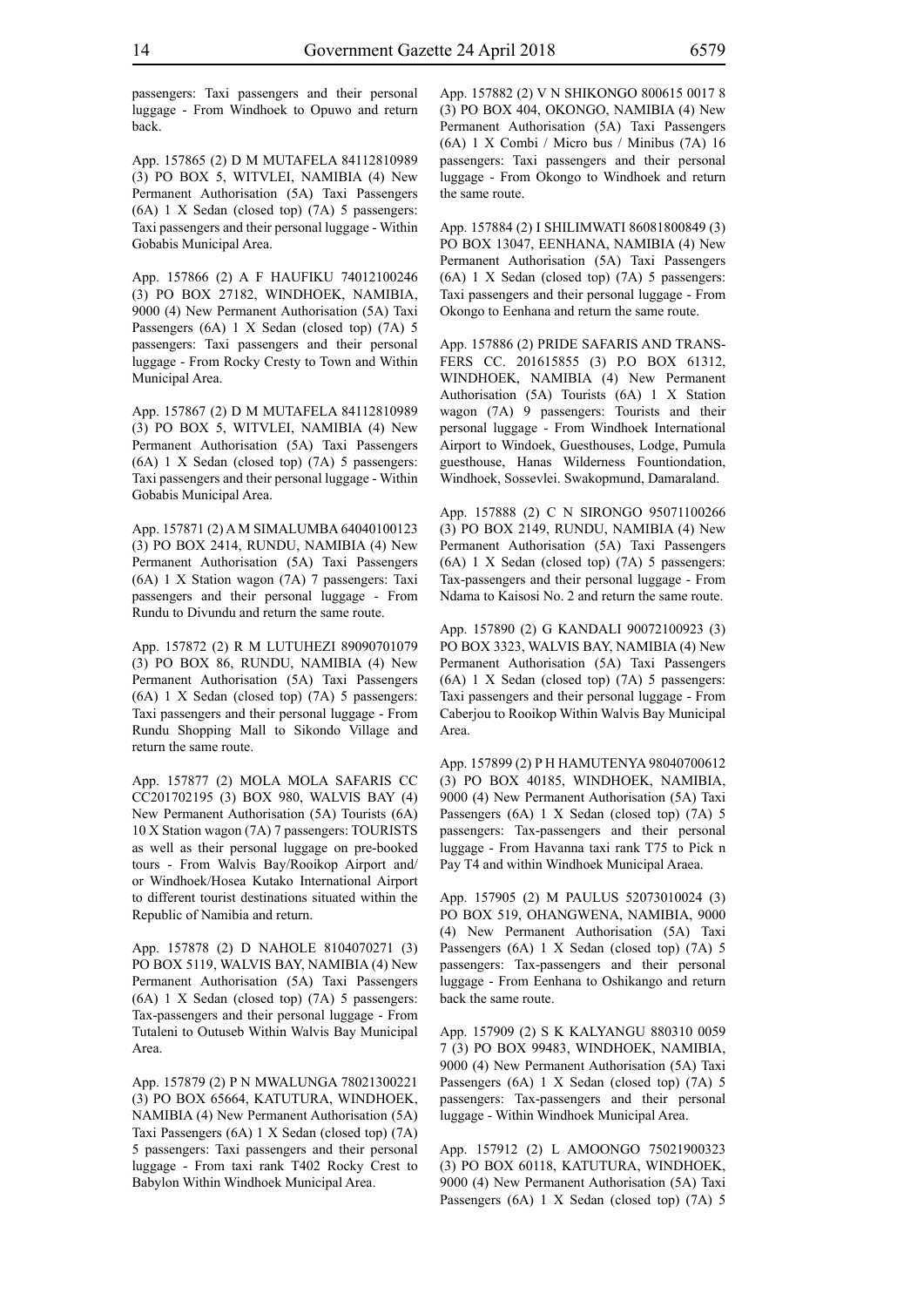passengers: Tax-passengers and their personal luggage - Within Windhoek Municipal Area.

App. 157914 (2) S KALYA 87090300420 (3) PO BOX 9437, WINDHOEK, NAMIBIA (4) New Permanent Authorisation (5A) Taxi Passengers (6A) 1 X Sedan (closed top) (7A) 5 passengers: Tax-passengers and their personal luggage - Within Windhoek Municipal Area.

App. 157917 (2) ASANTENI INVESTMENT CC CC201602230 (3) PO BOX 2310, NGWEZE, KATIMA MULILO, 9000 (4) New Permanent Authorisation (5A) Taxi Passengers (6A) 1 X Combi / Micro bus / Minibus (7A) 15 passengers: Taxi Passengers and their personal luggage - From Katima Mulilo to Ngoma via Bukalo and return the same route.

App. 157921 (2) M SISONDO 82090711078 (3) PO BOX 319, RUNDU, NAMIBIA (4) New Permanent Authorisation (5A) Taxi Passengers (6A) 1 X Sedan (closed top) (7A) 5 passengers: Taxi Passengers and their personal luggage - From Ndama to town within Rundu Municipal Area.

App. 157924 (2) J S KAINDUME 93040800132 (3) PO BOX 2320, ONDANGWA, NAMIBIA, 9000 (4) New Permanent Authorisation (5A) Taxi Passengers (6A) 1 X Sedan (closed top) (7A) 5 passengers: Taxi Passengers and their personal luggage - From Oshakati and Ondangwa and return the same route.

App. 157927 (2) J D NAMASEB 86071100011 (3) PO BOX 137, OTJUWARONGO, NAMIBIA (4) New Permanent Authorisation (5A) Taxi Passengers (6A) 1 X Sedan (closed top) (7A) 5 passengers: Taxi Passengers and their personal luggage - Within Otjiwarongo Municipal Area.

App. 157928 (2) M K AMUSHILA 920127 (3) BOX 7931, KATUTURA, 0000 (4) New Permanent Authorisation (5A) Taxi Passengers (6A) 1 X Sedan (closed top) (7A) 5 passengers: Taxi passengers and their personal luggage - From Oshakati to Oshikuku and Okalongo and return.

App. 157929 (2) F IIYAMBO 67091400623 (3) PO BOX 23584, WINDHOEK, NAMIBIA, 0000 (4) New Permanent Authorisation (5A) Taxi Passengers (6A) 1 X Sedan (closed top) (7A) 5 passengers: Taxi Passengers and their personal luggage - From Ausblick taxi rank T585 to town and return the same route and Within Windhoek Municipal Areas.

App. 157930 (2) M M GHISHINDI 88052300835 (3) PO BOX 23584, WINDHOEK, NAMIBIA (4) New Permanent Authorisation (5A) Taxi Passengers (6A) 1 X Sedan (closed top) (7A) 5 passengers: Taxi Passengers and their personal luggage - From Smarties Location taxi rank No. T11 to Osona Base Village and Within Okahandja Municipal Areas and return the same route.

App. 157931 (2) O M ASHIWA 79091010290 (3) PO BOX 15178, OSHAKATI, NAMIBIA (4) New Permanent Authorisation (5A) Taxi Passengers (6A) 1 X Sedan (closed top) (7A) 5 passengers: Taxi passengers and their personal luggage - From Omuthiya taxi rank No.4 to Eenhana and return the same route.

App. 157932 (2) W MBETJIHA 88072000063 (3) PO BOX 23584, WINDHOEK, NAMIBIA (4) New Permanent Authorisation (5A) Taxi Passengers (6A) 1 X Station wagon (7A) 7 passengers: Taxi passengers and their personal luggage - From Soweto taxi rank T375 to Grootfontein and returnt the same route.

App. 157933 (2) A T O NANGHAMA 880713- 00896 (3) PO BOX 15166, OKONGO, NAMIBIA (4) New Permanent Authorisation (5A) Taxi Passengers (6A) 1 X Sedan (closed top) (7A) 5 passengers: Taxi passengers and their personal luggage - From Okongo to Eenhana, Ondangwa and Oshikango and return the same route.

App. 157934 (2) M M KANDOMBE 84081910235 (3) PO BOX 3780, RUNDU, NAMIBIA (4) New Permanent Authorisation (5A) Taxi Passengers (6A) 1 X Sedan (closed top) (7A) 5 passengers: Taxi Passengers and their personal luggage - From Tuhingireni location to Rundu Campus and return the same route.

App. 157935 (2) A T O NANGHAMA 880713- 00896 (3) PO BOX 15166, OKONGO, NAMIBIA (4) New Permanent Authorisation (5A) Taxi Passengers (6A) 1 X Overland Truck (7A) 5 passengers: Taxi passengers and their personal luggage - From Okongo to Eenhana, Ondangwa and Oshikango and return the same route.

App. 157936 (2) A T O NANGHAMA 880713- 00896 (3) PO BOX 15166, OKONGO, NAMIBIA (4) New Permanent Authorisation (5A) Taxi Passengers (6A) 1 X Sedan (closed top) (7A) 5 passengers: Taxi passengers and their personal luggage - From Okongo to Eenhana,Ondangwa and return the same route.

App. 157937 (2) A T O NANGHAMA 880713- 00896 (3) PO BOX 15166, OKONGO, NAMIBIA (4) New Permanent Authorisation (5A) Taxi Passengers (6A) 1 X Sedan (closed top) (7A) 5 passengers: Taxi passengers and their personal luggage - From Okongo taxi rank to Eenhana and Ondangwa and return back.

App. 157938 (2) A T O NANGHAMA 880713- 00896 (3) PO BOX 15166, OKONGO, NAMIBIA (4) New Permanent Authorisation (5A) Taxi Passengers (6A) 1 X Sedan (closed top) (7A) 5 passengers: Taxi passengers and their personal luggage - From Okongo to Eenhana, Oshikango and Ondangwa and return the same route.

App. 157939 (2) S MATENGU 80061800104 (3) PO BOX 2183, NGWEZE, KATIMA MULILO, NAMIBIA (4) New Permanent Authorisation (5A) Taxi Passengers (6A) 1 X Sedan (closed top) (7A) 5 passengers: Taxi Passengers and their personal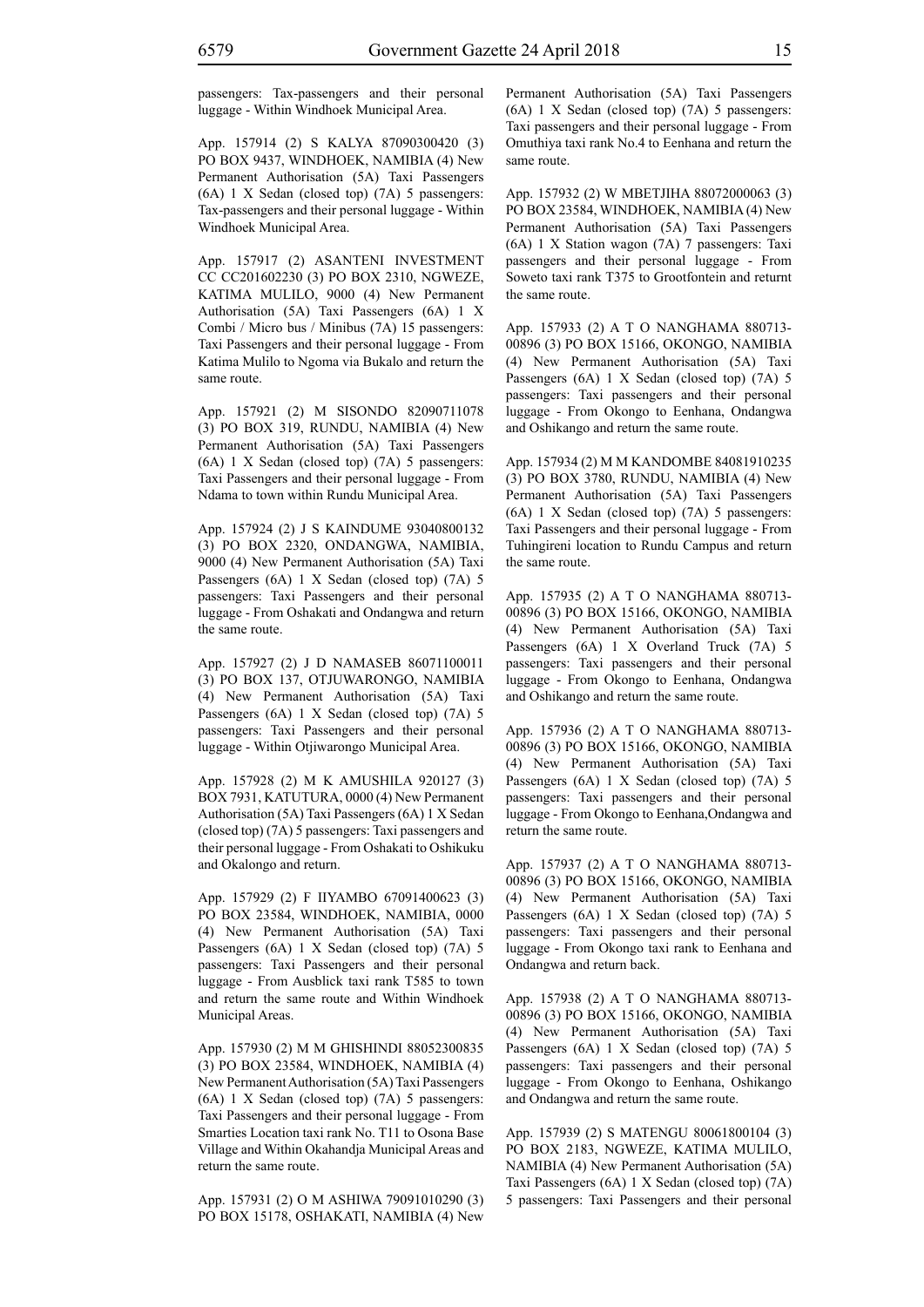luggage - From Bebi location to Chotto location within Katima Mulilo Municipal Area.

App. 157940 (2) A T O NANGHAMA 880713- 00896 (3) PO BOX 15166, OKONGO, NAMIBIA (4) New Permanent Authorisation (5A) Taxi Passengers (6A) 1 X Sedan (closed top) (7A) 5 passengers: Taxi passengers and their personal luggage - From Okongo to Eenhana, Ondangwa, and Oshikango and return the same route.

App. 157941 (2) A T O NANGHAMA 880713- 00896 (3) PO BOX 15166, OKONGO, NAMIBIA (4) New Permanent Authorisation (5A) Taxi Passengers (6A) 1 X Sedan (closed top) (7A) 5 passengers: Taxi passengers and their personal luggage - From Okongo to Eenhana, Ondangwa, and Oshikango and return the same route.

App. 157942 (2) S MATENGU 80061800104 (3) PO BOX 2183, NGWEZE, KATIMA MULILO, NAMIBIA (4) New Permanent Authorisation (5A) Taxi Passengers (6A) 2 X Sedan (closed top) (7A) 5 passengers: Taxi Passengers and their personal luggage - From Bebi location to Chotto location within Katima Mulilo Municipal Area.

App. 157943 (2) S MATENGU 80061800104 (3) PO BOX 2183, NGWEZE, KATIMA MULILO, NAMIBIA (4) New Permanent Authorisation (5A) Passengers (6A) 2 X Combi / Micro bus / Minibus (7A) 16 passengers: Taxi Passengers and their personal luggage - From Katima Mulilo to Rundu and return the same route.

App. 157944 (2) A T O NANGHAMA 880713- 00896 (3) PO BOX 15166, OKONGO, NAMIBIA (4) New Permanent Authorisation (5A) Taxi Passengers (6A) 1 X Sedan (closed top) (7A) 5 passengers: Taxi passengers and their personal luggage - From Okongo to Eenhana, Ondangwa and Oshikango and return the same route.

App. 157945 (2) A T O NANGHAMA 88071300896 (3) PO BOX 15166, OKONGO, NAMIBIA (4) New Permanent Authorisation (5A) Taxi Passengers (6A) 1 X Sedan (closed top) (7A) 5 passengers: Taxi passengers and their personal luggage - From Okongo taxi rank to Eenhana, Ondangwa, and Oshikango and return the same route.

App. 157946 (2) K A MBANGU 79081310682 (3) PO BOX 86, RUNDU, NAMIBIA (4) New Permanent Authorisation (5A) Taxi Passengers (6A) 2 X Sedan (closed top) (7A) 5 passengers: Taxi Passengers and their personal luggage - From Rundu Hospital to New Sewage Ndama laoction and return the same route.

App. 157947 (2) A T O NANGHAMA 880713- 00896 (3) PO BOX 15166, OKONGO, NAMIBIA (4) New Permanent Authorisation (5A) Taxi Passengers (6A) 1 X Sedan (closed top) (7A) 5 passengers: Taxi passengers and their personal luggage - From Okongo to Eenhana, Ondangwa, and Oshikango and return the same route.

App. 157948 (2) S H WILLEM 95041500835 (3) PO BOX 26788, WINDHOEK, NAMIBIA (4) New Permanent Authorisation (5A) Taxi Passengers (6A) 1 X Sedan (closed top) (7A) 5 passengers: Taxi Passengers and their personal luggage -Within Windhoek Municipal Area.

App. 157950 (2) S T WILLEM 86111600524 (3) PO BOX 26788, WINDHOEK, NAMIBIA (4) New Permanent Authorisation (5A) Taxi Passengers (6A) 1 X Sedan (closed top) (7A) 5 passengers: Taxi Passengers and their personal luggage -Within Windhoek Municipal Area.

App. 157954 (2) DUNE SHUTTLE & TOUR CC CCC20122841 (3) BOX 4511, WALVIS BAY (4) New Permanent Authorisation (5A) Tourists (6A) 1 X Combi / Micro bus / Minibus (7A) 8 passengers: TOURISTS as well as their personal luggage on pre-booked tours - From Namport, Rooikop Airport, Walvis Bay, Swakopmund and Henties Bay to places situated within the Republic of Namibia including places on the borders of Namibia with neighbouring counties and return.

App. 157955 (2) EE EKANDJO 86112400766 (3) PO BOX 172, OKAHANDJA, NAMIBIA, 9000 (4) New Permanent Authorisation (5A) Taxi Passengers (6A) 1 X Sedan (closed top) (7A) 5 passengers: Taxi Passengers and their personal luggage -Within Okahandja Municipal Area.

App. 157956 (2) L N IITHETE 84043010796 (3) PO BOX 61935, KATUTURA, WINDHOEK, NAMIBIA (4) New Permanent Authorisation (5A) Taxi Passengers (6A) 1 X Combi / Micro bus / Minibus (7A) 16 passengers: Taxi passengers and their personal luggage: From taxi rank T113 Hakahana to Neudem UNAM Campus and return the same route.

App. 157957 (2) J G HAMWAANYENA 89090- 901407 (3) PO BOX 13, OSHAKATI, NAMIBIA (4) New Permanent Authorisation (5A) Taxi Passengers (6A) 1 X Sedan (closed top) (7A) 5 passengers: Taxi passengers and their personal luggage: From Okandjengedi to Ompumbu location within Oshakati Municipal Area.

App. 157958 (2) W T ASHIPEMBE 64063010023 (3) PO BOX 50267, BACHBRECHT, WINDHOEK, NAMIBIA (4) New Permanent Authorisation (5A) Taxi Passengers (6A) 1 X Sedan (closed top) (7A) 5 passengers: Taxi passengers and their personal luggage: From taxi rank T578 Cimbebasia to Groot Aub and return the same route.

App. 157959 (2) E HAMALWA 6608111100588 (3) PO BOX 43, OSHAKATI, NAMIBIA (4) New Permanent Authorisation (5A) Taxi Passengers (6A) 1 X Combi / Micro bus / Minibus (7A) 15 passengers: Taxi passengers and their personal luggage: From Oshakati to Katima Mulilo via Rundu and return the same route.

App. 157961 (2) P ASHIPEMBE 66060600514 (3) PO BOX 20660, WINDHOEK, NAMIBIA (4) New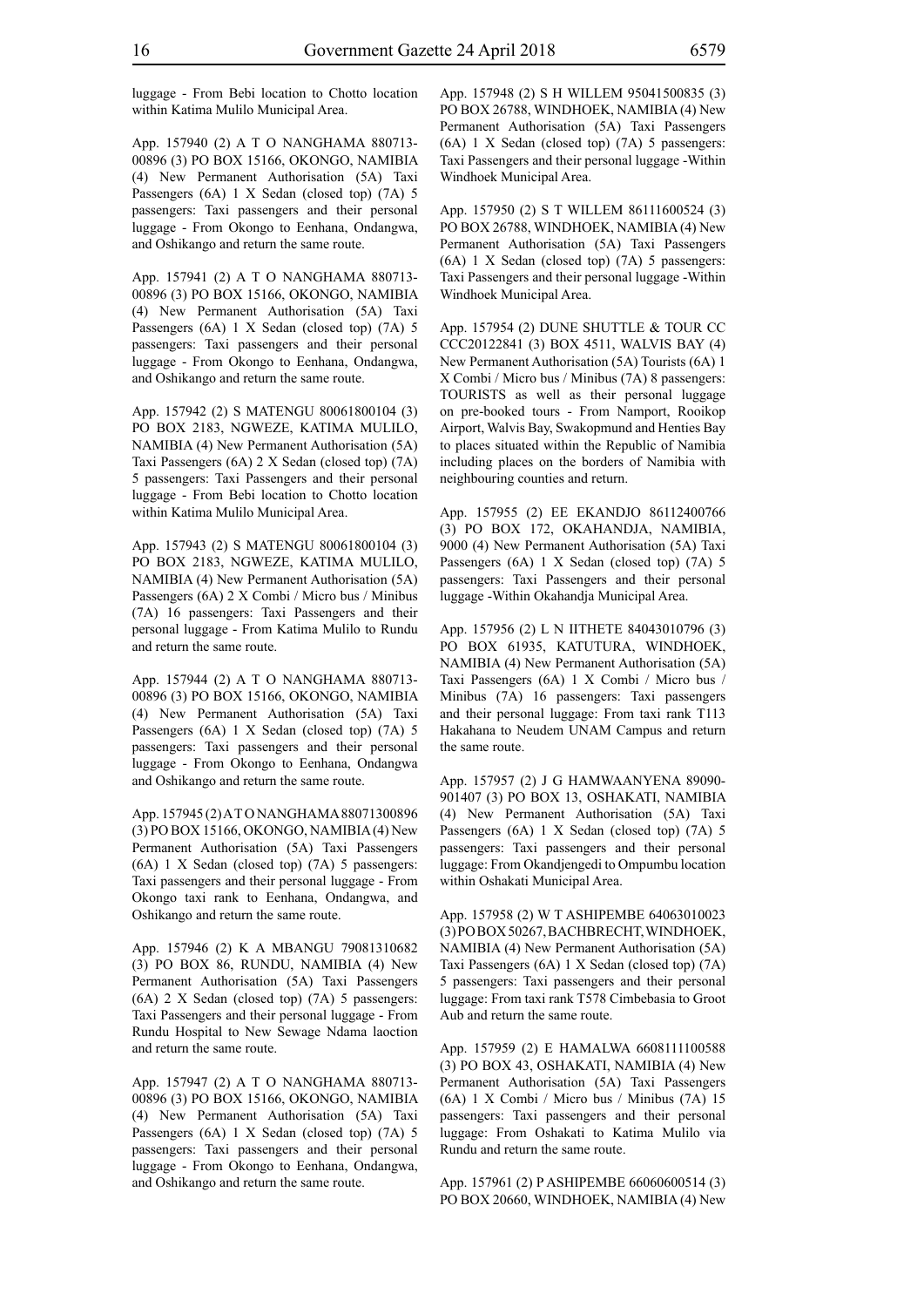Permanent Authorisation (5A) Taxi Passengers (6A) 1 X Sedan (closed top) (7A) 5 passengers: Taxi passengers and their personal luggage: From taxi rank T25 Katutura to Finkenstein and return the same route.

App. 157967 (2) B D N SHIMUEFELENI 7912- 3010231 (3) PO BOX 1456, OKAHANDJA, NAMIBIA, 9000 (4) New Permanent Authorisation (5A) Taxi Passengers (6A) 1 X Sedan (closed top) (7A) 1 passengers: Taxi passengers and their personal luggage: Within Okahandja Municipal Area.

App. 157971 (2) I LUKAS 91022100653 (3) PO BOX 2717, OKAHANDJA, NAMIBIA, 9000 (4) New Permanent Authorisation (5A) Taxi Passengers (6A) 1 X Sedan (closed top) (7A) 5 passengers: Taxi passengers and their personal luggage: Within Okahandja Municipal Area.

App. 157973 (2) H N MULUNDU 900628 0054 7 (3) PO BOX 3232, ONGWEDIVA, NAMIBIA, 9000 (4) New Permanent Authorisation (5A) Taxi Passengers (6A) 1 X Sedan (closed top) (7A) 5 passengers: Taxi passengers and their personal luggage: From Oshakati to Ondanwa and return.

App. 157975 (2) S S HAIMBODI 86070700406 (3) PO BOX 3466, VINETA, SWAKOPMUND, NAMIBIA (4) New Permanent Authorisation (5A) Taxi Passengers (6A) 1 X Sedan (closed top) (7A) 5 passengers: Taxi passengers and their personal luggage: From Walvis Bay to Hentis Bay via Swakopmund and return back the same route.

App. 157977 (2) P N MWASHINDANGE 8501- 1010384 (3) PO BOX 25219, WINDHOEK, NAMIBIA, 9000 (4) New Permanent Authorisation (5A) Taxi Passengers (6A) 1 X Sedan (closed top) (7A) 5 passengers: Taxi passengers and their personal luggage: Within Windhoek Municipal Area.

App. 157979 (2) T S UULIGI 76110200417 (3) PO BOX 1118, OTJIWARONGO, NAMIBIA, 9000 (4) New Permanent Authorisation (5A) Taxi Passengers (6A) 1 X Sedan (closed top) (7A) 5 passengers: Taxi passengers and their personal luggage: Within Otjiwarongo Municipal Area.

App. 157981 (2) MWIYA TOURS AND TRANS-FERS NAMIBIA CC201705301 (3) PO BOX 60671, KATUTURA, WINDHOEK (4) New Permanent Authorisation (5A) Tourists (6A) 1 X Sedan (closed top) (7A) 5 passengers: Tourists and their personal luggage - From Hose Kutako International Airport to Hope Village, Greenwell Mantongo Katutura to Guest houses, B&B Tourists in Windhoek pre-booked and return.

App. 157982 (2) T N TITUS 92052400109 (3) PO BOX 1207, UUTAPI, NAMIBIA, 9000 (4) New Permanent Authorisation (5A) Taxi Passengers (6A) 1 X Sedan (closed top) (7A) 5 passengers: Taxi passengers and their personal luggage: From Windhoek Municipal Area.

App. 157986 (2) K O ONYEWU-DIALA 6507- 1410117 (3) PO BOX 22566, WINDHOEK, NAMIBIA, 9000 (4) New Permanent Authorisation (5A) Taxi Passengers (6A) 1 X Sedan (closed top) (7A) 5 passengers: Taxi passengers and their personal luggage: From taxi rank T311 Khomasdal to Town.

App. 157987 (2) I EITABEL 56071400600 (3) PO BOX 13240, WINDHOEK, NAMIBIA, 9000 (4) New Permanent Authorisation (5A) Taxi Passengers (6A) 1 X Sedan (closed top) (7A) 5 passengers: Taxi passengers and their personal luggage: Within Windhoek Municipal Area.

App. 157996 (2) P J N KAMUPINGENE 8508- 0610190 (3) PO BOX 60039, KATUTURA, WIND-HOEK, 9000 (4) New Permanent Authorisation (5A) Taxi Passengers (6A) 1 X Combi / Micro bus / Minibus (7A) 14 passengers: Taxi passengers and their personal luggage: Within Windhoek Municipal Area.

App. 157997 (2) J P SHIKESHO 77111310209 (3) PO BOX 65292, WINDHOEK, NAMIBIA, 900 (4) New Permanent Authorisation (5A) Taxi Passengers (6A) 1 X Sedan (closed top) (7A) 1 passengers: Taxi passengers and their personal luggage: From Goreangab to Shoprite and back.

App. 158001 (2) F HAMUKUAJA 76072500226 (3) PO BOX 1324, GOBABIS, NAMIBIA, 9000 (4) New Permanent Authorisation (5A) Taxi Passengers (6A) 1 X Sedan (closed top) (7A) 5 passengers: Taxi passengers and their personal luggage: Withi the Area of Gobabis Municipal.

App. 158006 (2) E DAUSAS 92111900745 (3) PO BOX 780, OKAHANDJA, NAMIBIA, 9000 (4) New Permanent Authorisation (5A) Taxi Passengers (6A) 1 X Sedan (closed top) (7A) 5 passengers: Taxi passengers and their personal luggage: Within Okahandja Municipal Area.

App. 158007 (2) P ELIASER 93040100165 (3) PO BOX 459, OKAHANDJA, NAMIBIA, 9000 (4) New Permanent Authorisation (5A) Taxi Passengers (6A) 1 X Sedan (closed top) (7A) 1 passengers: Taxi passengers and their personal luggage: Within Okahandja Municipal Area.

App. 158010 (2) ROHL'S TOURS AND TRANS-FERS CC. 21708803 (3) BOX 1910, WALVIS BAY (4) New Permanent Authorisation (5A) Taxi Passengers (6A) 1 X Station wagon (7A) 7 passengers: Tourists as well as their personal luggage - From Walvis Bay, Swakopmund, to Windhoek, Ongwediva, Oshakati on pre-booked tours to pick-up tourists within the Republic of Namibia and back the same route.

App. 158014 (2) A N WAANDJA 78052500389 (3) PRIVATE BAG 2018, GROOTFONTEIN, NAMIBIA (4) New Permanent Authorisation (5A) Taxi Passengers (6A) 1 X Combi / Micro bus / Minibus (7A) 12 passengers: Taxi passengers and their personal luggage - From Grootfontein to Okongo and return the same route.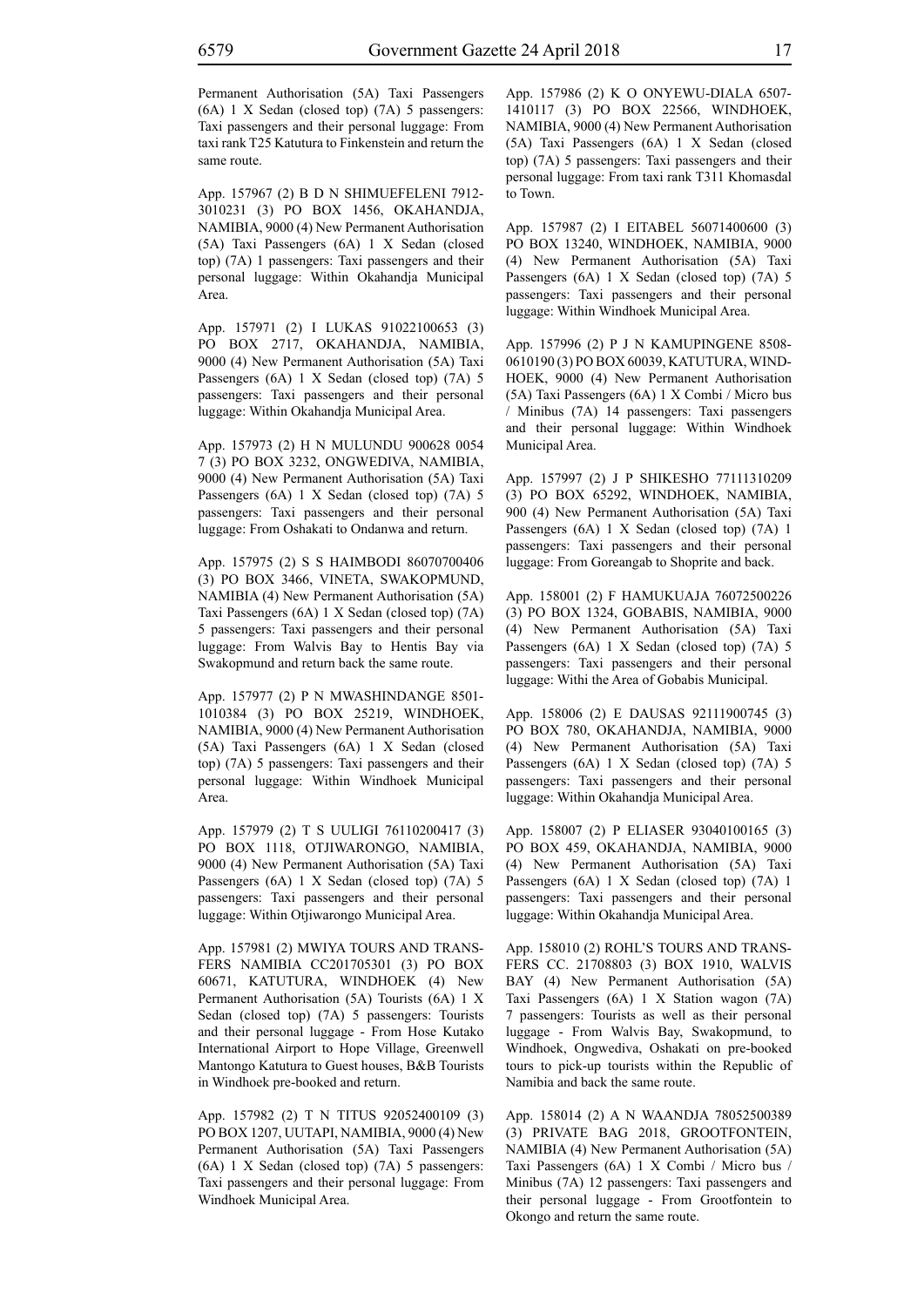App. 158015 (2) P S KAYOO 73091200442 (3) PO BOX 5335, MONDESA, SWAKOPMUND (4) New Permanent Authorisation (5A) Taxi Passengers (6A) 1 X Sedan (closed top) (7A) 5 passengers: Taxi passengers and their personal luggage - Within Swakopmund Municipal Areas.

App. 158016 (2) M KUUDHINGILILWA 770905- 10247 (3) PO BOX 2695, KEETMANSHOOP, NAMIBIA (4) New Permanent Authorisation (5A) Taxi Passengers (6A) 1 X Sedan (closed top) (7A) 5 passengers: Taxi passengers and their personal luggage - Within Keetmanshoop Municipal Areas.

App. 158017 (2) M C ISAAK 86093000060 (3) PO BOX 7849, OTJIWARONGO, NAMIBIA (4) New Permanent Authorisation (5A) Taxi Passengers (6A) 1 X Sedan (closed top) (7A) 5 passengers: Taxi passengers and their personal luggage - Within Otjiwarongo Municipal Areas.

App. 158019 (2) S K MAKUTI 90112900305 (3) PO BOX 4008, RUNDU, NAMIBIA (4) New Permanent Authorisation (5A) Taxi Passengers (6A) 1 X Sedan (closed top) (7A) 5 passengers: Taxi passengers and their personal luggage - Within Rundu Municipal Areas.

App. 158021 (2) L B SIMASIKU 77051000241 (3) PO BOX 1121, GROOTFONTEIN, NAMIBIA (4) New Permanent Authorisation (5A) Taxi Passengers (6A) 1 X Sedan (closed top) (7A) 5 passengers: Taxi passengers and their personal luggage - From Grootfontein to Rietfontein and return the same route.

App. 158022 (2) S L SIPOPO 73032700507 (3) PO BOX 2351, NGWEZE, KATIMA MULILO, NAMIBIA (4) New Permanent Authorisation (5A) Taxi Passengers (6A) 1 X Station wagon (7A) 7 passengers: Taxi passengers and their personal luggage: From Kongola to Katima Mulilo via Sangwali and return the same route.

App. 158023 (2) H L SISAMU 75032800260 (3) PO BOX 1121, GROOTFONTEIN, NAMIBIA (4) New Permanent Authorisation (5A) Taxi Passengers (6A) 1 X Sedan (closed top) (7A) 5 passengers: Taxi passengers and their personal luggage - Within Grootfontein Municipal Areas.

App. 158024 (2) L NUNES 84021610316 (3) PO BOX 613, ONDANGWA, NAMIBIA, 9000 (4) New Permanent Authorisation (5A) Passengers (6A) 1 X Combi / Micro bus / Minibus (7A) 14 passengers: Taxi passengers and their personal luggage - From Oshakati to Lüderitz via Ondangwa, Tsumeb, Otjowarongo, Windhoek, Rehoboth, Mariental, Keetmanhoop and back the same route.

App. 158025 (2) M M KANGALI 85112410825 (3) PO BOX 1945, RUNDU, NAMIBIA (4) New Permanent Authorisation (5A) Taxi Passengers (6A) 1 X Sedan (closed top) (7A) 5 passengers: Taxi passengers and their personal luggage: From NHE location to town within Rundu Municipal Area.

App. 158026 (2) E ABEL 89080800481 (3) BOX 4, KEETMANSHOOP (4) New Permanent Authorisation (5A) Taxi Passengers (6A) 1 X Sedan (closed top) (7A) 5 passengers: Taxi passengers and their personal luggage - Within Keetmanshoop Municipal Area.

App. 158027 (2) A D MUSENGE 75051110312 (3) PO BOX 86, RUNDU, NAMIBIA (4) New Permanent Authorisation (5A) Taxi Passengers (6A) 2 X Sedan (closed top) (7A) 5 passengers: Taxi passengers and their personal luggage: From Tutungeni location to Kehemu location within Rundu Municipal Area.

App. 158028 (2) A N SIMON 79111310197 (3) PRIVATE BAG 5575, OSHAKATI (4) New Permanent Authorisation (5A) Taxi Passengers (6A) 1 X Sedan (closed top) (7A) 5 passengers: Taxi passengers and their personal luggage - From Oshakati to Omungwelume via Okambebe and back the same route.

App. 158029 (2) V S KINDINU 99112000067 (3) PO BOX 910, RUNDU, NAMIBIA (4) New Permanent Authorisation (5A) Taxi Passengers (6A) 2 X Sedan (closed top) (7A) 5 passengers: Taxi passengers and their personal luggage: From Mavanle location to Kehemu open market within Rundu Municipal Area.

App. 158030 (2) T M NAUYOMA 70052500985 (3) PO BOX 86, RUNDU, NAMIBIA (4) New Permanent Authorisation (5A) Taxi Passengers (6A) 1 X Sedan (closed top) (7A) 5 passengers: Taxi passengers and their personal luggage: From Kehemu location to State Hospital within Rundu Municipal Area.

App. 158031 (2) E N NGHISHIVIDIVALI 89092- 400831 (3) PRIVATE BAG 5575, OSHAKATI (4) New Permanent Authorisation (5A) Taxi Passengers (6A) 1 X Sedan (closed top) (7A) 5 passengers: Taxi passengers and their pesonal luggage - From Oshikongo to Outapi via Okalongo and back the same route.

App. 158032 (2) P K NDINGO 73081300371 (3) PO BOX 86, RUNDU, NAMIBIA (4) New Permanent Authorisation (5A) Taxi Passengers (6A) 1 X Sedan (closed top) (7A) 5 passengers: Taxi passengers and their personal luggage: From Kahira-hira location to town within Rundu Municipal Area.

App. 158034 (2) N NDUMBU 86010900433 (3) PO BOX 1945, RUNDU, NAMIBIA (4) New Permanent Authorisation (5A) Taxi Passengers (6A) 1 X Sedan (closed top) (7A) 5 passengers: Taxi passengers and their personal luggage: From Ndama location to town within Rundu Municipal Area.

App. 158035 (2) F N PAULUS 89122100016 (3) PRIVATE BAG 5575, OSHAKATI (4) New Permanent Authorisation (5A) Taxi Passengers (6A) 1 X Sedan (closed top) (7A) 5 passengers: Taxi passengers and their personal luggage - From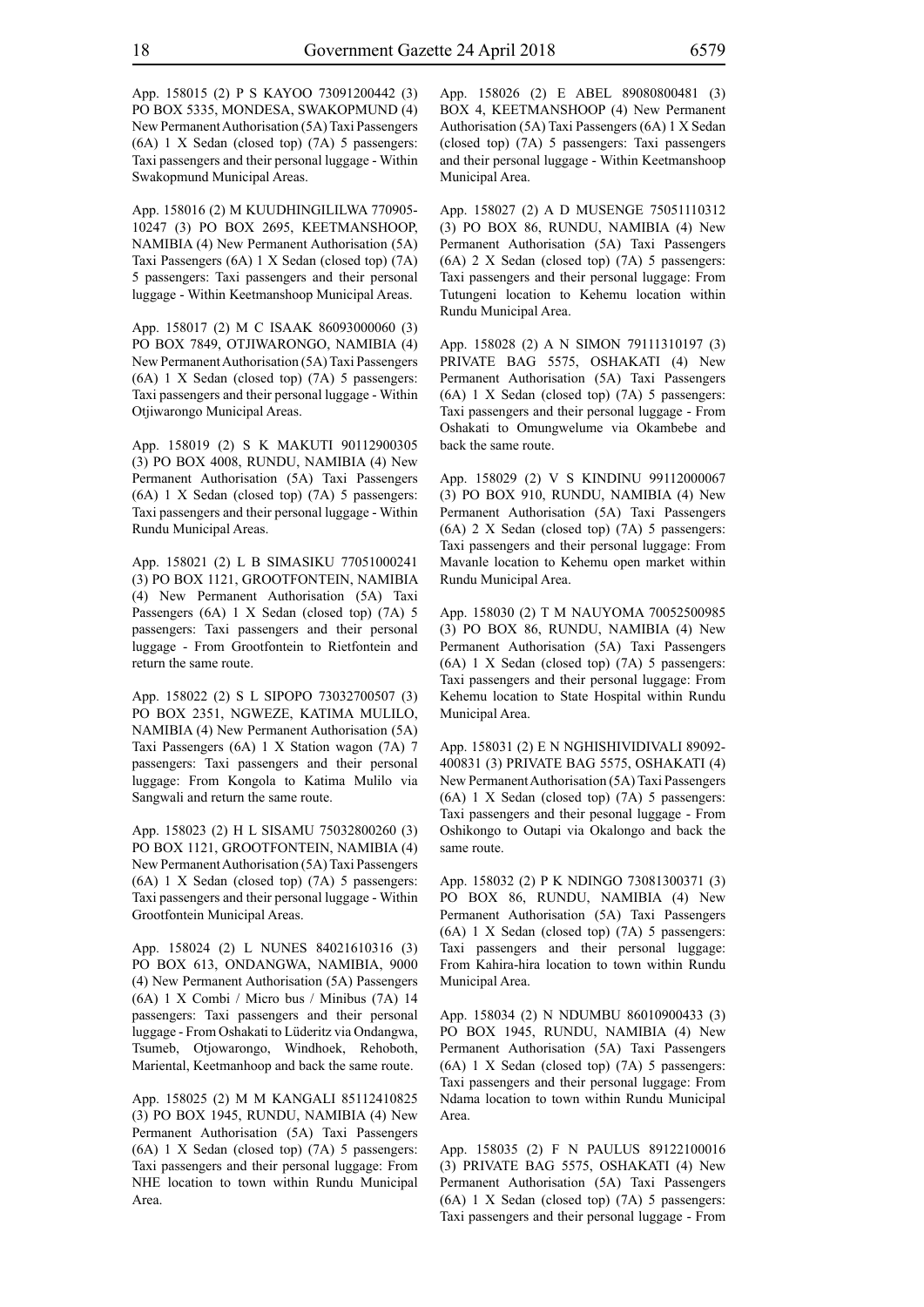Oshakati to Omungwelume via Ongenga and back the same route.

App. 158036 (2) M M SHILIMA 00051500302 (3) PO BOX 86, GROOTFONTEIN, NAMIBIA (4) New Permanent Authorisation (5A) Taxi Passengers (6A) 1 X Sedan (closed top) (7A) 5 passengers: Taxi passengers and their personal luggage - From Kasote to Sauyemwa taxi rank and return the same route.

App. 158037 (2) H N PENOHANGE 82062810059 (3) PO BOX 1681, RUNDU, NAMIBIA (4) New Permanent Authorisation (5A) Taxi Passengers (6A) 2 X Sedan (closed top) (7A) 5 passengers: Taxi passengers and their personal luggage - From Mupini to Kaisosi Lodge and return back.

App. 158038 (2) H N PENOHANGE 82062810059 (3) PO BOX 1681, RUNDU, NAMIBIA (4) New Permanent Authorisation (5A) Taxi Passengers (6A) 2 X Sedan (closed top) (7A) 5 passengers: Taxi passengers and their personal luggage - From Masivi check point to Rundu Beach River side and return back.

App. 158039 (2) H N PENOHANGE 82062810059 (3) PO BOX 1681, RUNDU, NAMIBIA (4) New Permanent Authorisation (5A) Taxi Passengers (6A) 2 X Sedan (closed top) (7A) 5 passengers: Taxi passengers and their personal luggage - From Nakazaza location to Rundu campus and return back.

App. 158040 (2) M HAMBERERA 52080100777 (3) PO BOX 69, RUNDU, NAMIBIA (4) New Permanent Authorisation (5A) Taxi Passengers (6A) 1 X Combi / Micro bus / Minibus (7A) 14 passengers: Taxi passengers and their personal luggage - From Divundu to Rundu and return back.

App. 158041 (2) M W HAUSIKU 6309210700106 (3) PO BOX 2019, RUNDU, NAMIBIA (4) New Permanent Authorisation (5A) Taxi Passengers (6A) 2 X Sedan (closed top) (7A) 5 passengers: Taxi passengers and their personal luggage - Within Rundu Municipal Areas.

App. 158042 (2) S N AMUPOLO 83111710017 (3) P O BOX 81, OSHIFO, NAMIBIA (4) New Permanent Authorisation (5A) Taxi Passengers (6A) 1 X Combi / Micro bus / Minibus (7A) 16 passengers: Taxi passengers and their personal luggage: From Oshifo in Omusati Region to Otjomuise in Windhoek and return the same route.

App. 158043 (2) J J JOHANNES 91052800227 (3) PO BOX 61935, KATUTURA, WINDHOEK, NAMIBIA (4) New Permanent Authorisation (5A) Taxi Passengers (6A) 1 X Sedan (closed top) (7A) 5 passengers: Taxi passengers and their personal luggage: From Taxi rank T463 Hockland Park to Elisenheim and return the same route.

App. 158047 (2) F S N HENOK 89040100721 (3) P/ BAG 2109, KEETMANSHOOP, 0000 (4) New Permanent Authorisation (5A) Taxi Passengers (6A) 1 X Sedan (closed top) (7A) 5 passengers: Taxi passengers and their personal luggage - Within Keetmanshoop Municipal Area

App. 158048 (2) S S HAIMBODI 86070700406 (3) PO BOX 3466, VINETA, SWAKOPMUND, NAMIBIA (4) New Permanent Authorisation (5A) Taxi Passengers (6A) 1 X Sedan (closed top) (7A) 5 passengers: Taxi passengers and their personal luggage: From Walvis Bay to Swakopmund via Hentis Bay and return the same route.

App. 158050 (2) R NIITEMBU 86082300537 (3) PO BOX 64172, OKURYANGAVA, KATUTURA, WINDHOEK (4) New Permanent Authorisation (5A) Taxi Passengers (6A) 1 X Sedan (closed top) (7A) 5 passengers: Taxi passengers and their personal luggage: From taxi rank T365 Otjomuise to taxi rank T723 at Shoprite in town within Windhoek Municipal Area.

App. 158057 (2) F M MUKOYA 82052610359 (3) BOX 1127, KEETMANSHOOP, 0000 (4) New Permanent Authorisation (5A) Taxi Passengers (6A) 1 X Station wagon (7A) 6 passengers: Taxi passengers and their personal luggage - Within Keetmanshoop Municipal Area.

App. 158063 (2) R M RUJUWA 59100400548 (3) PO BOX 942, NGWEZE, KATIMA MULILO, NAMIBIA (4) New Permanent Authorisation (5A) Taxi Passengers (6A) 1 X Station wagon (7A) 7 passengers: Taxi passengers and their personal luggage: From Kamunu location to Mission location via Mafuta location and return the same route.

App. 158064 (2) A HANGO 85030510699 (3) PO BOX 91021, KLEIN WINDHOEK, WINDHOEK, NAMIBIA (4) New Permanent Authorisation (5A) Taxi Passengers (6A) 1 X Sedan (closed top) (7A) 5 passengers: Taxi passengers and their personal luggage: Within Windhoek Municipal Area.

App. 158066 (2) ADVENTUROUS TOURS AND SHUTTLES CC. 201708594 (3) BOX 20844, WINDHOEK (4) New Permanent Authorisation (5A) Tourists (6A) 1 X Combi / Micro bus / Minibus (7A) 15 passengers: Tourists as well as their personal luggage - From Windhoek International Aiports to Windhoek Hotels, Lodges, Restaurants, Otavi, Otjiwarongo, Swakopmund, P. Hunting Farm.

App. 158070 (2) J N SHIPINDO 70071900780 (3) PO BOX 1190, MARIENTAL, NAMIBIA (4) New Permanent Authorisation (5A) Taxi Passengers (6A) 1 X Sedan (closed top) (7A) 5 passengers: Taxi passengers and their personal luggage: From Sonop location to town within Mariental Municipal Area.

App. 158073 (2) V S MALUMANI 80091610389 (3) PO BOX 615, GOBABIS, NAMIBIA (4) New Permanent Authorisation (5A) Taxi Passengers (6A) 1 X Sedan (closed top) (7A) 5 passengers: Taxi passengers and their personal luggage: From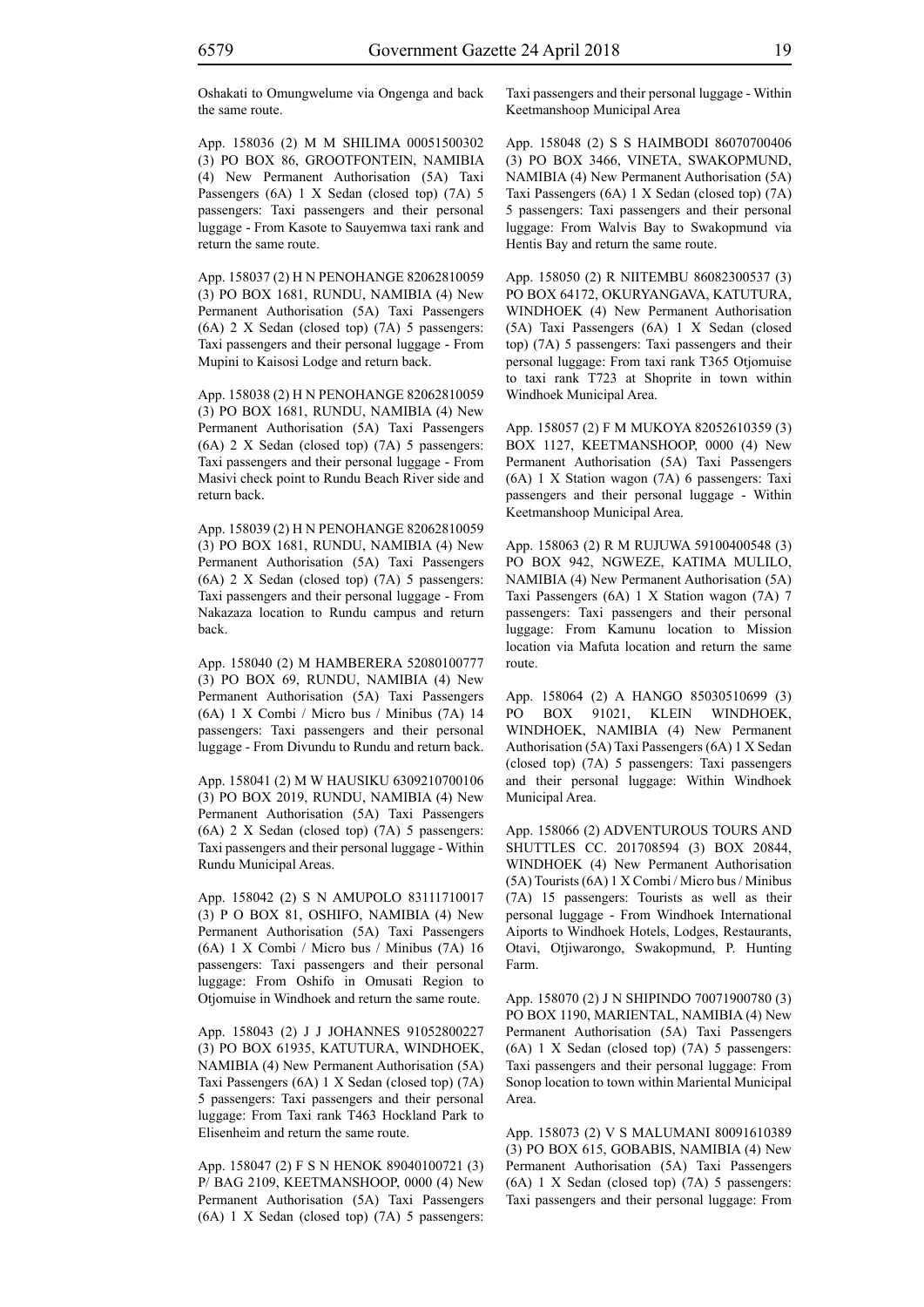the location to town within Gobabis Municipal Area.

App. 158075 (2) P SWARTBOOI 92091900575 (3) PO BOX 615, GOBABIS, NAMIBIA (4) New Permanent Authorisation (5A) Taxi Passengers (6A) 1 X Sedan (closed top) (7A) 5 passengers: Taxi passengers and their personal luggage: From the location to town within Gobabis Municipal Area.

App. 158078 (2) B N LIBETWA 88041900305 (3) PO BOX 513, NGWEZE, KATIMA MULILO, NAMIBIA (4) New Permanent Authorisation (5A) Taxi Passengers (6A) 1 X Sedan (closed top) (7A) 5 passengers: Taxi passengers and their personal luggage: Within Katima Mulilo Municipal Area.

App. 158081 (2) V E JACOBS 86100900076 (3) PO BOX 956, GOBABIS, NAMIBIA (4) New Permanent Authorisation (5A) Taxi Passengers (6A) 1 X Sedan (closed top) (7A) 5 passengers: Taxi passengers and their personal luggage: Within Gobabis Municipal Area.

App. 158082 (2) E KATJIPOTU 78030410158 (3) PO BOX 333, GOBABIS, NAMIBIA (4) New Permanent Authorisation (5A) Taxi Passengers (6A) 1 X Sedan (closed top) (7A) 5 passengers: Taxi passengers and their personal luggage: From Epako location to town within Gobabis Municipal Area.

App. 158086 (2) E I DAVID 84081110042 (3) PO BOX 580, TSUMEB, NAMIBIA (4) New Permanent Authorisation (5A) Taxi Passengers (6A) 1 X Sedan (closed top) (7A) 5 passengers: Taxi passengers and their personal luggage: Within Tsumeb Municipal Area.

App. 158088 (2) W S MASATI 82040210547 (3) PO BOX 538, RUNDU, NAMIBIA (4) New Permanent Authorisation (5A) Taxi Passengers (6A) 1 X Sedan (closed top) (7A) 5 passengers: From Namibia, Caprivi.

App. 158092 (2) E S MATENGU 82020710161 (3) PO BOX 51030, BACHBRECHT, WINDHOEK (4) New Permanent Authorisation (5A) Taxi Passengers (6A) 1 X Sedan (closed top) (7A) 5 passengers: Taxi passengers and their personal luggage: From Pioneerspark to UNAM via town within Windhoek Municipal Area.

App. 158120 (2) R NAIRENGE 46012000154 (3) PO BOX 1988, RUNDU, NAMIBIA (4) New Permanent Authorisation (5A) Taxi Passengers (6A) 1 X Sedan (closed top) (7A) 5 passengers: Taxi passengers and their personal luggage - From Kasote to Sauyemwa and return the same route.

App. 158122 (2) M C VIMONA 85012210085 (3) PO BOX 1581, RUNDU, NAMIBIA (4) New Permanent Authorisation (5A) Taxi Passengers (6A) 1 X Sedan (closed top) (7A) 5 passengers: Taxi passengers and their personal luggage - From Sauyemwa to Kehemu taxi rank and return the same route.

App. 158123 (2) M C VIMONA 85012210085 (3) PO BOX 1581, RUNDU, NAMIBIA (4) New Permanent Authorisation (5A) Taxi Passengers (6A) 1 X Sedan (closed top) (7A) 5 passengers: Taxi passengers and their personal luggage - From Kasote to town at OK Food taxi rank and return the same route.

App. 158124 (2) T K KAMUSHAMBE 740212- 00266 (3) PO BOX 1988, RUNDU, NAMIBIA (4) New Permanent Authorisation (5A) Taxi Passengers (6A) 1 X Sedan (closed top) (7A) 5 passengers: Taxi passengers and their personal luggage - From Kasote to Sauyemwa and return the same route.

App. 158125 (2) L N PAULUS 85090410879 (3) PO BOX 25546, WINDHOEK, NAMIBIA (4) New Permanent Authorisation (5A) Taxi Passengers (6A) 1 X Sedan (closed top) (7A) 5 passengers: Taxi passengers and their personal luggage: From taxi rank T208 Hadino Hishongua to Southern Industry within Windhoek Municipal Area.

App. 158126 (2) K R MURONGA 82030510793 (3) PO BOX 1127, KEETMANSHOOP, 0000 (4) New Permanent Authorisation (5A) Taxi Passengers (6A) 1 X Station wagon (7A) 6 passengers: Taxi passengers and their personal luggage - Within Keetmanshoop Municipal Area

App. 158127 (2) L N SHIMBALI 87031800242 (3) PO BOX 70, ONESI, NAMIBIA (4) New Permanent Authorisation (5A) Passengers (6A) 1 X Combi / Micro bus / Minibus (7A) 16 passengers: Passengers and their personal luggage: From Onesi to Windhoek and return the same route.

App. 158130 (2) J F MBENGE 77070800320 (3) PO BOX 40837, AUSSPANNPLATZ, WIND-HOEK, NAMIBIA (4) New Permanent Authorisation (5A) Taxi Passengers (6A) 1 X Sedan (closed top) (7A) 5 passengers: Taxi passengers and their personal luggage: From taxi rank T207 Goreangab Dam to Wernhil Park taxi rank T710 within Windhoek Municipal Area.

App. 158131 (2) E M KOHMAN 84122210119 (3) BOX 1785, KEETMANSHOOP, 0000 (4) New Permanent Authorisation (5A) Taxi Passengers (6A) 1 X Sedan (closed top) (7A) 5 passengers: Taxi passengers and their personal luggage - Within Keetmanshoop Municipal Area.

App. 158134 (2) J EVELINU 83070710220 (3) PO BOX 243, RUNDU, NAMIBIA, 9000 (4) New Permanent Authorisation (5A) Taxi Passengers (6A) 1 X Sedan (closed top) (7A) 5 passengers: Taxi passengers and their personal luggage - From Katwitwi village to Nkurenkuru and Rupara village and return the same route.

App. 158135 (2) K KRISTIAN 88040900999 (3) BOX 3626, WALVIS BAY, 0000 (4) New Permanent Authorisation (5A) Taxi Passengers (6A) 1 X Sedan (closed top) (7A) 5 passengers: Taxi passengers and their personal luggage - From Walvis Bay to Swakopmund and return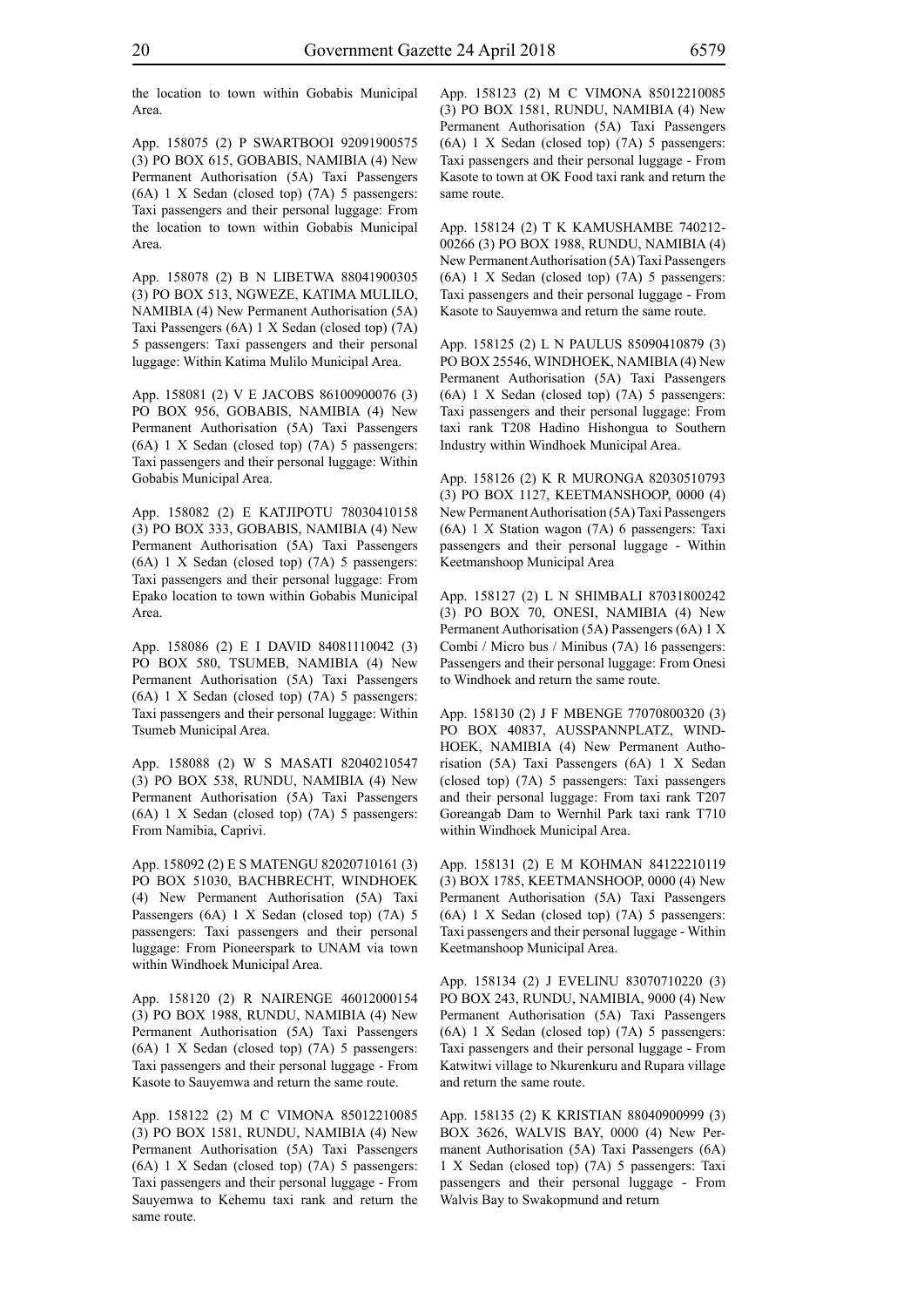App. 158136 (2) J JOJANNES 73102510027 (3) PO BOX 65463, KATUTURA, WINDHOEK, NAMIBIA (4) New Permanent Authorisation (5A) Taxi Passengers (6A) 1 X Sedan (closed top) (7A) 5 passengers: Taxi passengers and their personal luggage: From taxi rank T98 Babylon to Kapps Farm and return the same route.

App. 158137 (2) S K KADHIDHI 72041700505 (3) PO BOX 140, OKAHAO, NAMIBIA (4) New Permanent Authorisation (5A) Taxi Passengers (6A) 1 X Sedan (closed top) (7A) 5 passengers: Taxi passengers and their personal luggage: From Okahao to Nakayale in Outapi and return the same route.

App. 158138 (2) NAMVIC TOURS AND SAFARIS CC 97048 (3) PO BOX 1791, OTJIWARONGO, NAMIBIA (4) New Permanent Authorisation (5A) Tourists (6A) 3 X Station wagon (7A) 10 passengers: (A) Tourists and their personal luggage - From hotels, B&B's guesthouses, lodges in Otjiwarongo on pre-booked tours for a minimum of 3 (three) days to tourists attraction places within Namibia and return to places of embarkation

App. 158140 (2) R FILLEMON 59030601272 (3) PO BOX 60908, KATUTURA, WINDHOEK, NAMIBIA (4) New Permanent Authorisation (5A) Taxi Passengers (6A) 1 X Sedan (closed top) (7A) 5 passengers: Taxi passengers and their personal luggage: From taxi rank T70 Ombili to Maerua Mall within Windhoek Municipal Area.

App. 158141 (2) N NDUMBU 86010900433 (3) PO BOX 1945, RUNDU, NAMIBIA (4) New Permanent Authorisation (5A) Taxi Passengers (6A) 1 X Sedan (closed top) (7A) 5 passengers: Taxi passengers and their personal luggage: From Ndama location to town within Rundu Municipal Area.

App. 158143 (2) M M KANDOMBE 84081910235 (3) PO BOX 3780, RUNDU, NAMIBIA (4) New Permanent Authorisation (5A) Taxi Passengers (6A) 1 X Sedan (closed top) (7A) 5 passengers: Taxi passengers and their personal luggage: From Tuhingireni location to Rundu Army Base and return the same route.

App. 158144 (2) T V SHIFURA 84042910653 (3) PO BOX 86, RUNDU, NAMIBIA (4) New Permanent Authorisation (5A) Taxi Passengers (6A) 2 X Sedan (closed top) (7A) 5 passengers: Taxi passengers and their personal luggage: From Vungu-Vungu to Rundu Senior Secondary School within Rundu Municipal Area.

App. 158145 (2) J P NAKALE 87110700720 (3) PO BOX 5226, TULINAWA, SWAKOPMUND (4) New Permanent Authorisation (5A) Taxi Passengers (6A) 2 X Sedan (closed top) (7A) 5 passengers: Taxi passengers and their personal luggage - Within Swakopmund Municipal Area.

App. 158148 (2) F K SHIHEPO 671111 1017 7 (3) PO BOX 339, OHANGWENA, NAMIBIA (4) New Permanent Authorisation (5A) Taxi Passengers (6A) 1 X Sedan (closed top) (7A) 5 passengers: Taxi passengers and their personal luggage: From Heloa Nafidi to Ohangwena and return the same route.

App. 158149 (2) E C NAOBEB 93010300182 (3) PO BOX 23920, WINDHOEK, NAMIBIA (4) New Permanent Authorisation (5A) Taxi Passengers (6A) 2 X Sedan (closed top) (7A) 5 passengers: Taxi passengers and their personal luggage: From Kleine Kuppe to Wanaheda in Katutura within Windhoek Municipal Area.

App. 158151 (2) D KUUMBWA 79083010155 (3) PO BOX 41676, AUSSPANNPLATZ, WINDHOEK, NAMIBIA (4) New Permanent Authorisation (5A) Taxi Passengers (6A) 2 X Sedan (closed top) (7A) 5 passengers: Taxi passengers and their personal luggage: From Okahandja Park and Babylon to town within Windhoek Municipal Area.

App. 158152 (2) I K KAMBINDA 86050800219 (3) PO BOX 86, RUNDU, NAMIBIA, 9000 (4) New Permanent Authorisation (5A) Taxi Passengers (6A) 2 X Sedan (closed top) (7A) 5 passengers: Taxi passengers and their personal luggage: From Sharukwe to Rundu Campus within Rundu Municipal Area.

App. 158154 (2) E NOMBOGA 82122310316 (3) PO BOX 1717, ONDANGWA, NAMIBIA (4) New Permanent Authorisation (5A) Taxi Passengers (6A) 1 X Sedan (closed top) (7A) 5 passengers: Taxi passengers and their personal luggage: From Ondangwa to Oshakati and return the same route.

App. 158158 (2) D F FERNANDES 82010210166 (3) PO BOX 20764, KATUTURA, WINDHOEK, NAMIBIA (4) New Permanent Authorisation (5A) Taxi Passengers (6A) 1 X Combi / Micro bus / Minibus (7A) 14 passengers: Taxi passengers and their personal luggage: From taxi rank T358 Otjomuise to Wernhil taxi rank T710 within Windhoek Municipal Area.

App. 158160 (2) T M SINVULA 79091510110 (3) PO BOX 251, NGWEZE, KATIMA MULILO, NAMIBIA (4) New Permanent Authorisation (5A) Taxi Passengers (6A) 1 X Station wagon (7A) 7 passengers: Taxi passengers and their personal luggage: Within Katima Mulilo Municipal Area.

App. 158161 (2) B M MUTONGA 80020211848 (3) PO BOX 251, NGWEZE, NAMIBIA (4) New Permanent Authorisation (5A) Taxi Passengers (6A) 1 X Sedan (closed top) (7A) 5 passengers: Taxi passengers and their personal luggage: From Chotto Extantion 7 to town within Katima Mulilo Windhoek Municipal Area.

App. 158164 (2) A S MAGWAZA 77060610308 (3) PO BOX 251, NGWEZE, KATIMA MULILO, NAMIBIA (4) New Permanent Authorisation (5A) Taxi Passengers (6A) 1 X Station wagon (7A) 7 passengers: Taxi passengers and their personal luggage: From New Look Location to town within Katima Mulilo Municipal Area.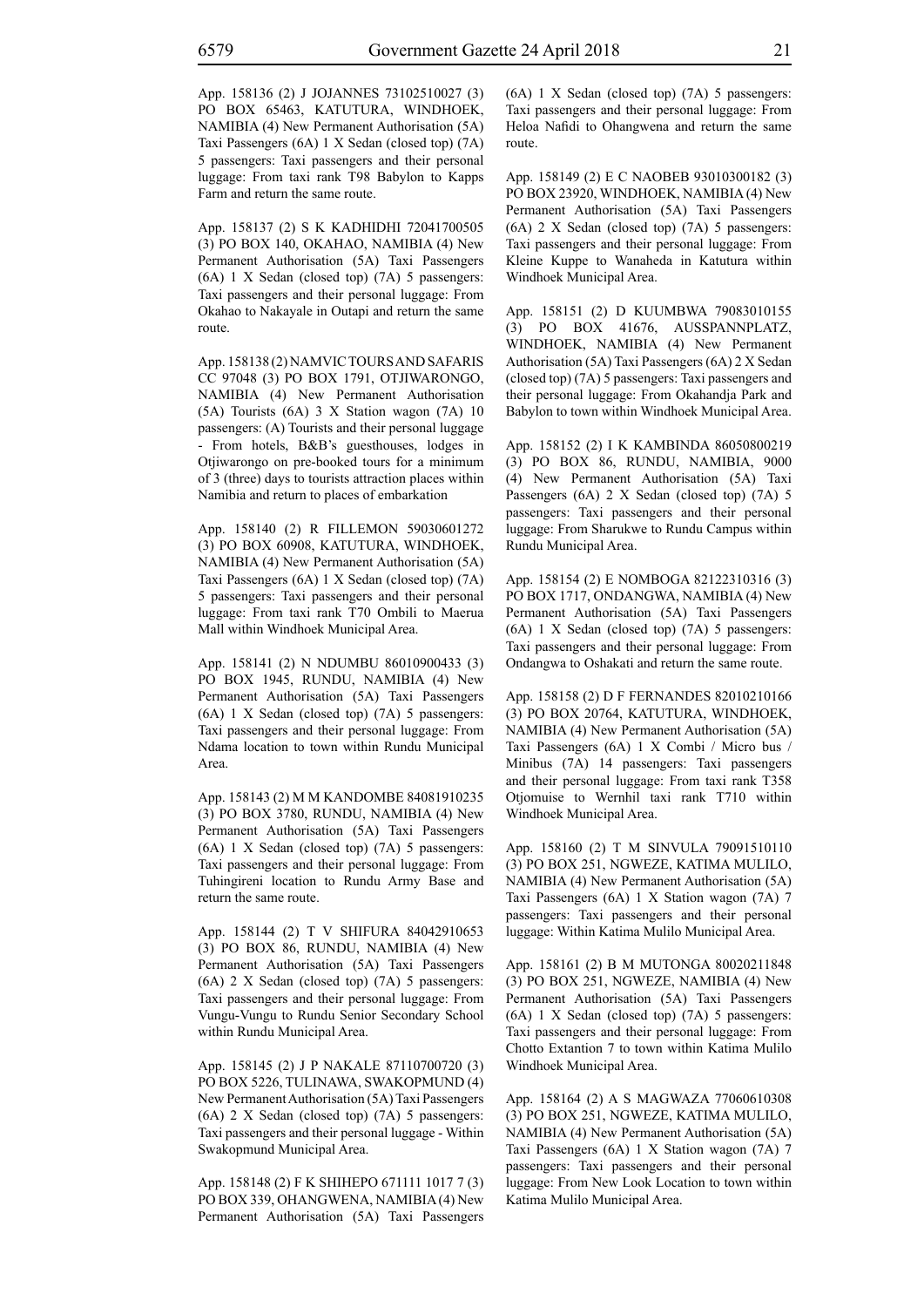App. 158166 (2) E SHAFONDJODI 76082800184 (3) PO BOX 120, SWAKOPMUND, NAMIBIA (4) New Permanent Authorisation (5A) Taxi Passengers (6A) 1 X Sedan (closed top) (7A) 5 passengers: Taxi passengers and their personal luggage: From Swakopmund to Arandis via Walvis Bay and return the same route.

App. 158167 (2) M SHIMBILI 88112900493 (3) PO BOX 61938, KATUTURA, WINDHOEK, NAMIBIA (4) New Permanent Authorisation (5A) Taxi Passengers (6A) 1 X Sedan (closed top) (7A) 5 passengers: Taxi passengers and their personal luggage: From Hakahana to Wernhil Park in town within Windhoek Municipal Area.

App. 158169 (2) M MUPUPA 76121100192 (3) PO BOX 5905, AUSSPANNPLATZ, WINDHOEK, NAMIBIA (4) New Permanent Authorisation (5A) Taxi Passengers (6A) 1 X Sedan (closed top) (7A) 5 passengers: Taxi passengers and their personal luggage:Within Windhoek Municipal Area.

App. 158175 (2) O UUSIKU 76013050015 (3) PO BOX 7289, OTJIWARONGO, NAMIBIA (4) New Permanent Authorisation (5A) Taxi Passengers (6A) 2 X Station wagon (7A) 7 passengers: Taxi passengers and their personal luggage: From Otjiwarongo to Windhoek and return the same route.

App. 158176 (2) E UUSIKU 82111510149 (3) PO BOX 7289, OTJIWARONGO, NAMIBIA (4) New Permanent Authorisation (5A) Taxi Passengers (6A) 2 X Sedan (closed top) (7A) 5 passengers: Taxi passengers and their personal luggage: Within Otjiwarongo Municipal Area.

App. 158179 (2) J S KAVIYU 73120900079 (3) PO BOX 4440, WINDHOEK, NAMIBIA (4) New Permanent Authorisation (5A) Taxi Passengers (6A) 1 X Sedan (closed top) (7A) 5 passengers: Taxi passengers and their personal luggage: From Okuryangava to Khomasdal within Windhoek Municipal Area.

App. 158182 (2) R L HEGA 70071500383 (3) PO BOX 60598, KATUTURA, WINDHOEK, NAMIBIA (4) New Permanent Authorisation (5A) Taxi Passengers (6A) 1 X Sedan (closed top) (7A) 5 passengers: Taxi passengers and their personal luggage: Within Windhoek Municipal Area.

App. 158184 (2) E H NAOBEB 89071400026 (3) PO BOX 23920, DORADO PARK, WINDHOEK, NAMIBIA (4) New Permanent Authorisation (5A) Taxi Passengers (6A) 2 X Sedan (closed top) (7A) 5 passengers: Taxi passengers and their personal luggage: From Katutura to Dorado Park within Otjiwarongo Municipal Area.

App. 158188 (2) O SHIMI 89061300126 (3) PO BOX 7232, OTJIWARONGO, NAMIBIA (4) New Permanent Authorisation (5A) Taxi Passengers (6A) 1 X Sedan (closed top) (7A) 5 passengers: Taxi passengers and their personal luggage: From Orwetoveni location to town Within Otjiwarongo Municipal Area.

App. 158190 (2) G JOHANNES 85080810793 (3) PO BOX 2509, OTJIWARONGO, NAMIBIA (4) New Permanent Authorisation (5A) Taxi Passengers (6A) 1 X Sedan (closed top) (7A) 5 passengers: Taxi passengers and their personal luggage: From Orwetoveni to town Within Otjiwarongo Municipal Area.

App. 158192 (2) I E JAKOBS 89090900144 (3) PRIVATE BAG 2014, MARIENTAL, HOSPITAL, NAMIBIA (4) New Permanent Authorisation (5A) Taxi Passengers (6A) 1 X Sedan (closed top) (7A) 5 passengers: Taxi passengers and their personal luggage: Within Mariental Municipal Area.

App. 158196 (2) N NGHIKUNGU 75121600186 (3) BOX 5424, SWAKOPOMUND, 0000 (4) New Permanent Authorisation (5A) Taxi Passengers (6A) 1 X Sedan (closed top) (7A) 5 passengers: Taxi passengers and their personal luggage - Within Swakopmund Municipal Area.

App. 158197 (2) L A SHILULU 71123000417 (3) BOX 20467, WINDHOEK (4) New Permanent Authorisation (5A) Taxi Passengers (6A) 1 X Combi / Micro bus / Minibus (7A) 16 passengers: Taxi passengers and their personal lugagge: From taxi rank T 103 Havana Katutura to town within Windhoek Municipal Area.

App. 158198 (2) P K MWAYIFANANGE 91092- 000186 (3) PO BOX 61077, KATUTURA, NAMIBIA (4) New Permanent Authorisation (5A) Taxi Passengers (6A) 1 X Sedan (closed top) (7A) 5 passengers: Taxi passengers and their personal lugagge: Within Rundu Municipal Area.

App. 158200 (2) K E MWIYA 86121300442 (3) PO BOX 60671, KATUTURA, WINDHOEK, NAMIBIA (4) New Permanent Authorisation (5A) Taxi Passengers (6A) 1 X Sedan (closed top) (7A) 5 passengers: Taxi passengers and their personal lugagge: From taxi rank T143 to town Checkers within Windhoek Municipal Area.

App. 158201 (2) K E MWIYA 86121300442 (3) PO BOX 60671, KATUTURA, WINDHOEK, NAMIBIA (4) New Permanent Authorisation (5A) Taxi Passengers (6A) 1 X Sedan (closed top) (7A) 5 passengers: Taxi passengers and their personal lugagge: From taxi rank T 143 Katutura to town within Windhoek Municipal Area.

App. 158202 (2) S S HAIMBODI 86070700406 (3) PO BOX 3466, VINETA, SWAKOPMUND, NAMIBIA (4) New Permanent Authorisation (5A) Taxi Passengers (6A) 1 X Sedan (closed top) (7A) 5 passengers: Taxi passengers and their personal lugagge: From Walvis Bay to swakopmund via Henties Bay and return the same route.

App. 158204 (2) M M NGHIFIKWA 94020100055 (3) PO BOX 1816, TSUMEB, NAMIBIA, 9000 (4) New Permanent Authorisation (5A) Taxi Passengers (6A) 1 X Sedan (closed top) (7A) 5 passengers: Taxi passengers and their personal Luggage: Within Tsumeb Municipal Area.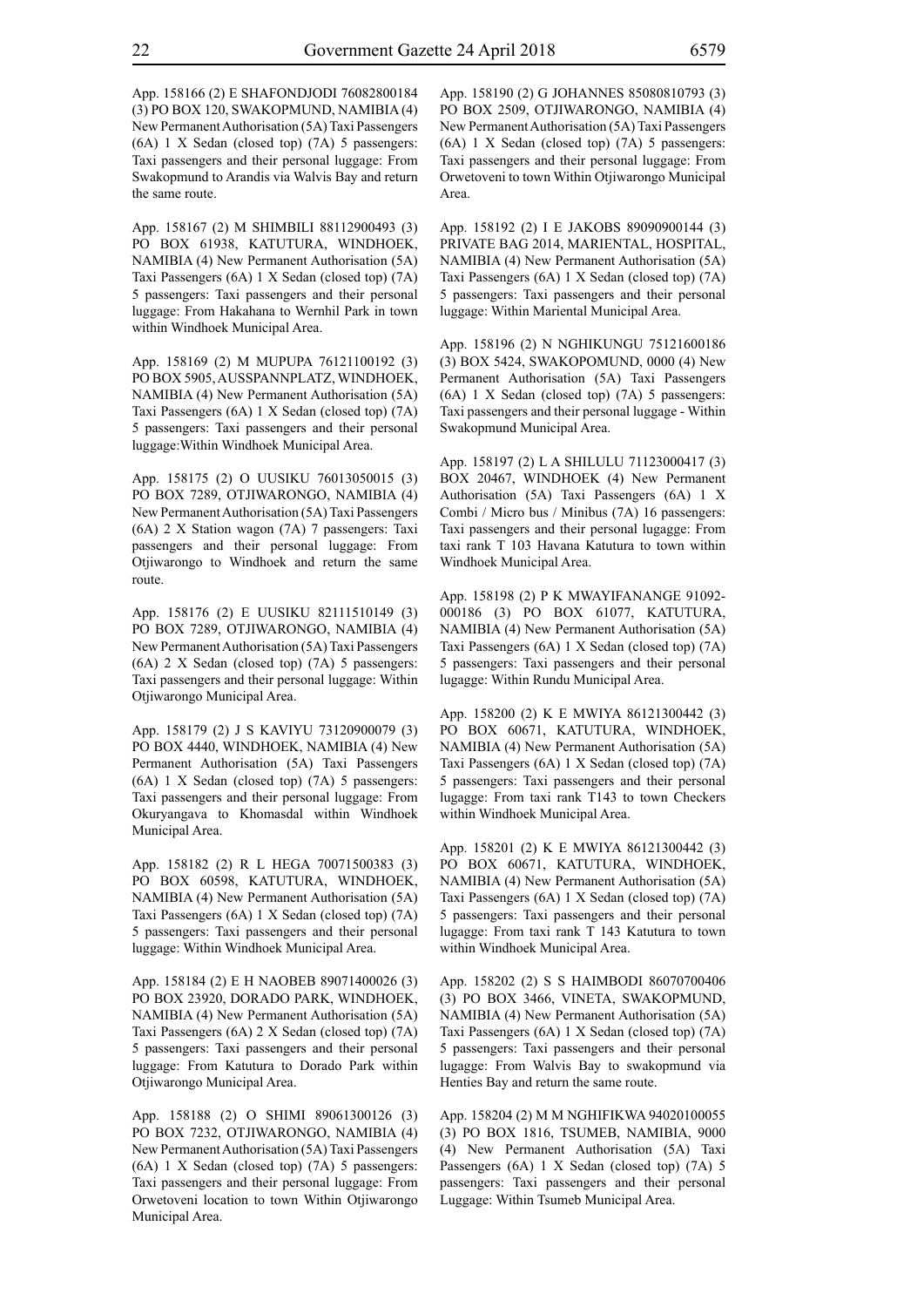App. 158206 (2) S T UUSHONA 68012100606 (3) PO BOX 22790, WINDHOEK, NAMIBIA (4) New Permanent Authorisation (5A) Taxi Passengers (6A) 1 X Sedan (closed top) (7A) 5 passengers: Taxi passengers and their personal luggage: From taxi rank T79 Hakahana in Katutura to town within Windhoek Municipal Area.

App. 158209 (2) J KAYAMBU 80081010567 (3) PO BOX 1141, GOBABIS, NAMIBIA (4) New Permanent Authorisation (5A) Taxi Passengers (6A) 1 X Sedan (closed top) (7A) 5 passengers: Taxi passengers and their personal luggage: From Nossobville location to town within Gobabis Municipal Area.

App. 158211 (2) L S IHALWA 87070900562 (3) PO BOX 1141, GOBABIS, NAMIBIA (4) New Permanent Authorisation (5A) Taxi Passengers (6A) 1 X Sedan (closed top) (7A) 5 passengers: Taxi passengers and their personal luggage: From Nossobville location to town within Gobabis Municipal Area.

App. 158213 (2) L S IHALWA 87070900562 (3) PO BOX 1141, GOBABIS, NAMIBIA (4) New Permanent Authorisation (5A) Taxi Passengers (6A) 1 X Sedan (closed top) (7A) 5 passengers: Taxi passengers and their personal luggage: From Nossobville location to town within Gobabis Municipal Area.

App. 158214 (2) VULKANRUINE TOURS AND TRANSFERS CC. CC20083477 (3) PO BOX 26939, WINDHOEK, NAMIBIA (4) New Permanent Authorisation (5A) Employees (6A) 1 X Combi / Micro bus / Minibus (7A) 15 passengers: Eemployees of Conndor Flugdienst GMB (Condor Airlin) employees and their personal luggage - From Hoses Kutako International Airport to Windhoek, Walvis Bay Airports, Ruacana, Ondangwa, Lüderitz and back the same route.

App. 158215 (2) AFRICA AWAITS HUNTING SAFARIS CC. 88050900037 (3) PO BOX 830, GOBABIS (4) New Permanent Authorisation (5A) Tourists (6A) 1 X Station wagon (7A) 8 passengers: Tourists / Hunting Guests and their personal luggage - From Hosea Kutako International Airport and/or Windhoek to Africa Awaits Lodge, Etosha National Park, Otjiwarongo, Outjo, Swakopmund, Sossusvlei and other different Tourists Attractive destinations within our routes and return the same route.

App. 158219 (2) P T SHIKONGO 77041300099 (3) PO BOX 1344, OTJIWARONGO, NAMIBIA (4) New Permanent Authorisation (5A) Taxi Passengers (6A) 1 X Sedan (closed top) (7A) 5 passengers: Taxi passengers and their personal luggage: Within Otjiwarongo Municipal Area.

App. 158220 (2) D TSHIKONGO 92122501243 (3) PO BOX 1932, GOBABIS, NAMIBIA (4) New Permanent Authorisation (5A) Taxi Passengers (6A) 1 X Sedan (closed top) (7A) 5 passengers: Taxi passengers and their personal luggage - From Epako location to town Within Gobabis Municipal Area.

App. 158221 (2) E KALIUS 80062600109 (3) PO BOX 23940, WINDHOEK, NAMIBIA (4) New Permanent Authorisation (5A) Taxi Passengers (6A) 1 X Sedan (closed top) (7A) 5 passengers: Taxi passengers and their personal luggage - From Hakahana taxi rank T207 to town within Windhoek Municipal Areas.

App. 158224 (2) W SHIFEULWA 720215 0070 5 (3) PO BOX 1724, ONDANGWA, NAMIBIA, 9000 (4) New Permanent Authorisation (5A) Taxi Passengers (6A) 1 X Sedan (closed top) (7A) 5 passengers: Taxi passengers and their personal luggage - From Ondangwa to Onandjokwe and return back.

App. 158226 (2) F N NAIMBALE 86102300181 (3) PO BOX 400, OUTAPI, OMBALLANTU (4) New Permanent Authorisation (5A) Taxi Passengers (6A) 1 X Sedan (closed top) (7A) 5 passengers: Taxi passengers and their personal luggage - From Oshakati to Okalongo and return back the same route.

App. 158231 (2) S MBANDI 79091600071 (3) PO BOX 2756, WALVIS BAY, NAMIBIA, 9000 (4) New Permanent Authorisation (5A) Taxi Passengers (6A) 1 X Sedan (closed top) (7A) 5 passengers: Taxi passengers and their personal luggage - Walvis Bay to Swakopmund and return back.

App. 158234 (2) N J SHAILEMO 94020301247 (3) PO BOX 1141, GOBABIS, NAMIBIA, 9000 (4) New Permanent Authorisation (5A) Taxi Passengers (6A) 1 X Sedan (closed top) (7A) 5 passengers: Taxi passengers and their personal luggage - Within Gobabis Municipal Areas.

App. 158236 (2) G JOHANNES 85080810793 (3) PO BOX 2509, OTJIWARONGO, NAMIBIA (4) New Permanent Authorisation (5A) Taxi Passengers (6A) 1 X Sedan (closed top) (7A) 5 passengers: Taxi passengers and their personal luggage - From Orwetoveni lacation to town Within Otjiwarongo Municipal Area.

App. 158238 (2) I I NASHILONGO 77081500137 (3) PO BOX 30669, WINDHOEK, NAMIBIA (4) New Permanent Authorisation (5A) Taxi Passengers (6A) 1 X Combi / Micro bus / Minibus (7A) 5 passengers: Taxi passengers and their personal luggage - From Greenwell Matongo in Katutura to town Within Windhoek Municipal Area.

App. 158241 (2) A JASON 67122100154 (3) PO BOX 1724, ONDANGWA, NAMIBIA (4) New Permanent Authorisation (5A) Taxi Passengers (6A) 1 X Sedan (closed top) (7A) 5 passengers: Taxi passengers and their personal luggage - From Oshakati to Ondangwa and return the same route.

App. 158245 (2) L M SHAANIKA 88080800437 (3) PO BOX 24711, WINDHOEK, NAMIBIA (4) New Permanent Authorisation (5A) Taxi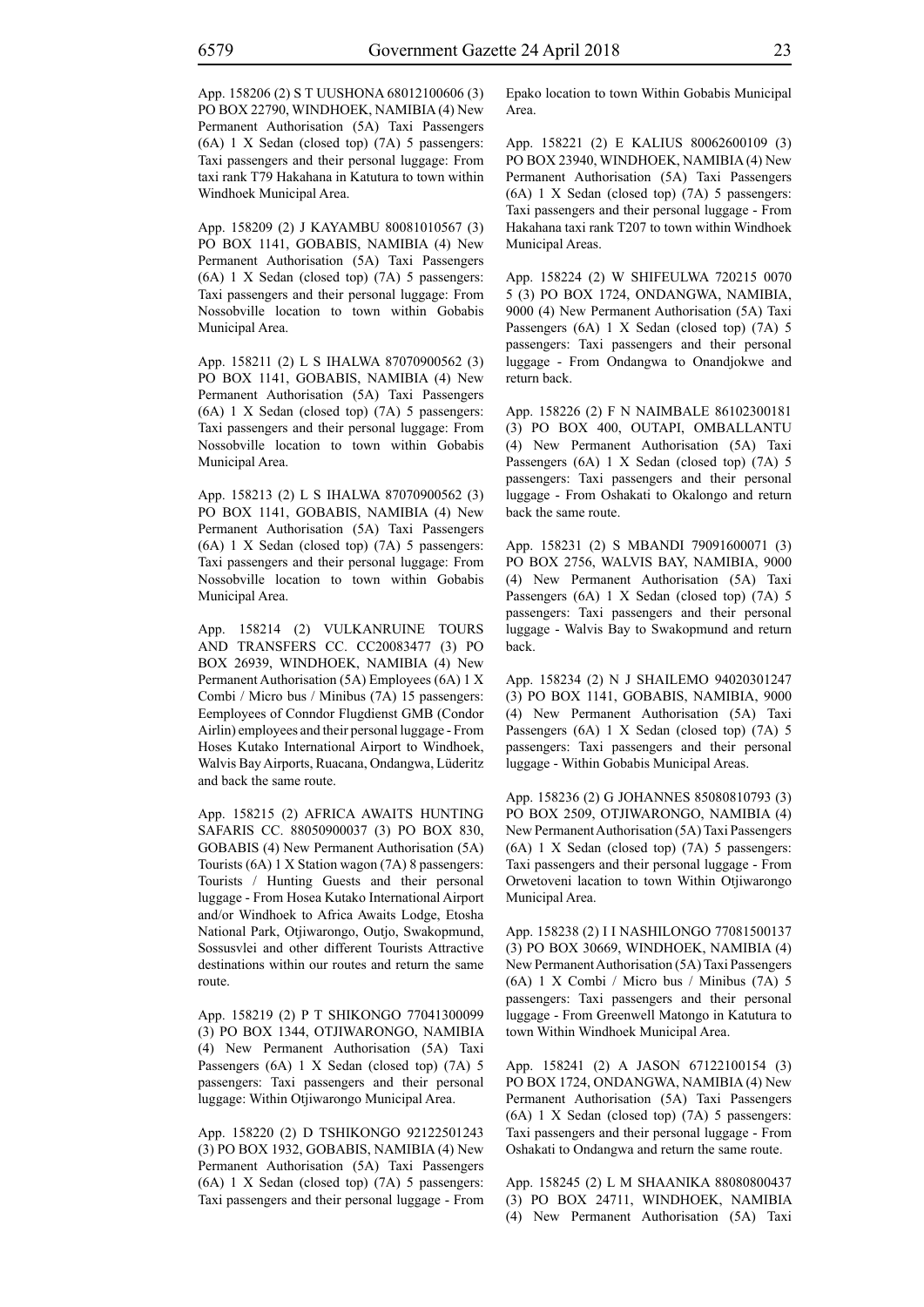Passengers (6A) 1 X Sedan (closed top) (7A) 5 passengers: Taxi passengers and their personal luggage - From taxi rank T297 Wanaheda to town Within Windhoek Municipal Areas.

App. 158248 (2) POWERSHINE TRADING CC 201303369 (3) PO BOX 41518, AUSS-PANNPLATZ, WINDHOEK, NAMIBIA (4) New Permanent Authorisation (5A) Taxi Passengers (6A) 1 X Combi / Micro bus / Minibus (7A) 26 passengers: Taxi passengers and their personal luggage - From Windhoek to Oshakati and return the same route.

App. 158250 (2) J NDJODHI 86090901113 (3) PO BOX 60983, KATUTURA, WINDHOEK, NAMIBIA (4) New Permanent Authorisation (5A) Taxi Passengers (6A) 1 X Sedan (closed top) (7A) 5 passengers: Taxi passengers and their personal luggage - From taxi rank T27 Khomasdal to town within Windhoek Municipal Area.

App. 158252 (2) J N NDEVAHOMA 81030610118 (3) PO BOX 8362, BATCHBRETCH, WIND-HOEK, NAMIBIA (4) New Permanent Authorisation (5A) Taxi Passengers (6A) 1 X Station wagon (7A) 8 passengers: Taxi passengers and their personal luggage - From Okongo to Eenhana and return the same route.

App. 158255 (2) D SHINANA 92090401281 (3) PO BOX 98604, PELICAN SQAURE, WIND-HOEK, NAMIBIA (4) New Permanent Authorisation (5A) Taxi Passengers (6A) 1 X Sedan (closed top) (7A) 5 passengers: Taxi passengers and their personal luggage - Within Windhoek Municipal Area.

App. 158258 (2) R J ASHIPALA 89092900303 (3) PO BOX 27815, WINDHOEK, NAMIBIA (4) New Permanent Authorisation (5A) Taxi Passengers (6A) 1 X Sedan (closed top) (7A) 5 passengers: Taxi passengers and their personal luggage - From taxi rank T656 Windhoek North to town Within Windhoek Municipal Area.

App. 158261 (2) B N NAKAPALA 68011800892 (3) PO BOX 66, WALVIS BAY, NAMIBIA, 9000 (4) New Permanent Authorisation (5A) Taxi Passengers (6A) 1 X Bus (single deck) (7A) 28 passengers: Taxi passengers and their personal luggage - Kashamane Border post to Walvis Bay and return back the same routes.

App. 158263 (2) B N NAKAPALA 68011800892 (3) PO BOX 66, WALVIS BAY, NAMIBIA, 9000 (4) New Permanent Authorisation (5A) Taxi Passengers (6A) 1 X Bus (single deck) (7A) 28 passengers: Taxi passengers and their personal luggage - From Kashamane Border Post to Walvis Bay and return back the same route.

App. 158265 (2) J N TJINOYA 67061700084 (3) PO BOX 587, RUNDU, NAMIBIA, 9000 (4) New Permanent Authorisation (5A) Taxi Passengers (6A) 1 X Sedan (closed top) (7A) 5 passengers: Taxi passengers and their personal luggage - From Ndama to Kayirayira and return.

App. 158266 (2) A M NDARA 92101501066 (3) PO BOX 6047, NKURE-NKURU, RUNDU (4) New Permanent Authorisation (5A) Taxi Passengers (6A) 1 X Sedan (closed top) (7A) 5 passengers: Taxi passengers and their personal luggage - Within Nkure-Nkuru Municipal Areas.

App. 158267 (2) H H HAINGURA 87041200388 (3) PO BOX 6226, NKURENKURU, RUNDU (4) New Permanent Authorisation (5A) Taxi Passengers (6A) 1 X Sedan (closed top) (7A) 5 passengers: Taxi passengers and their personal luggage - Within 70 Radius connecting villages near Nkure-Nkuru town.

App. 158268 (2) P NDONDI 91032200138 (3) PO BOX 6068, NKURENKURU, OKAVANGO, 9000 (4) New Permanent Authorisation (5A) Taxi Passengers (6A) 1 X Sedan (closed top) (7A) 5 passengers: Taxi passengers and their personal luggage - Within Nkure-Nkuru Municipal Areas.

App. 158269 (2) S T NDONDI 85121211732 (3) PO BOX 6088, NKURE-NKURU, NAMIBIA (4) New Permanent Authorisation (5A) Taxi Passengers (6A) 1 X Station wagon (7A) 5 passengers: Taxi passengers and their personal luggage - Within 196 Radius linking nearest to Nkure-Nkuru town.

App. 158270 (2) P NDONDI 91032200138 (3) PO BOX 6068, NKURENKURU, OKAVANGO, 9000 (4) New Permanent Authorisation (5A) Taxi Passengers (6A) 1 X Sedan (closed top) (7A) 5 passengers: Taxi passengers and their personal luggage - Within 65 kilometer radius linking nearest Nkure-Nkuru Municipal Areas.

App. 158271 (2) F K MPASI 78101200126 (3) PO BOX 6047, NKURE-NKURU, RUNDU, 9000 (4) New Permanent Authorisation (5A) Taxi Passengers (6A) 1 X Sedan (closed top) (7A) 5 passengers: Taxi passengers and their personal luggage - Within Nkure-Nkuru Municipal Areas.

App. 158273 (2) A K SAKATJANA 89101000632 (3) PO BOX 6144, NKURE-NKURU, RUNDU, 9000 (4) New Permanent Authorisation (5A) Taxi Passengers (6A) 1 X Station wagon (7A) 7 passengers: Taxi passengers and their personal luggage - Within 70 radius linking to nearest Village council.

App. 158274 (2) S E MIZI 81021510211 (3) PO BOX 6144, NKURENKURU, NAMIBIA, 9000 (4) New Permanent Authorisation (5A) Taxi Passengers (6A) 2 X Sedan (closed top) (7A) 5 passengers: Taxi passengers and their personal luggage - Within Nkure-Nkuru Municipal Areas.

App. 158276 (2) S E MIZI 81021510211 (3) PO BOX 6144, NKURENKURU, NAMIBIA, 9000 (4) New Permanent Authorisation (5A) Taxi Passengers (6A) 1 X Sedan (closed top) (7A) 5 passengers: Taxi passengers and their personal luggage - Within Nkure-Nkuru Municipal Areas.

App. 158277 (2) R NAMBASE 61020800216 (3) PO BOX 6144, NKURENKURU, RUNDU (4)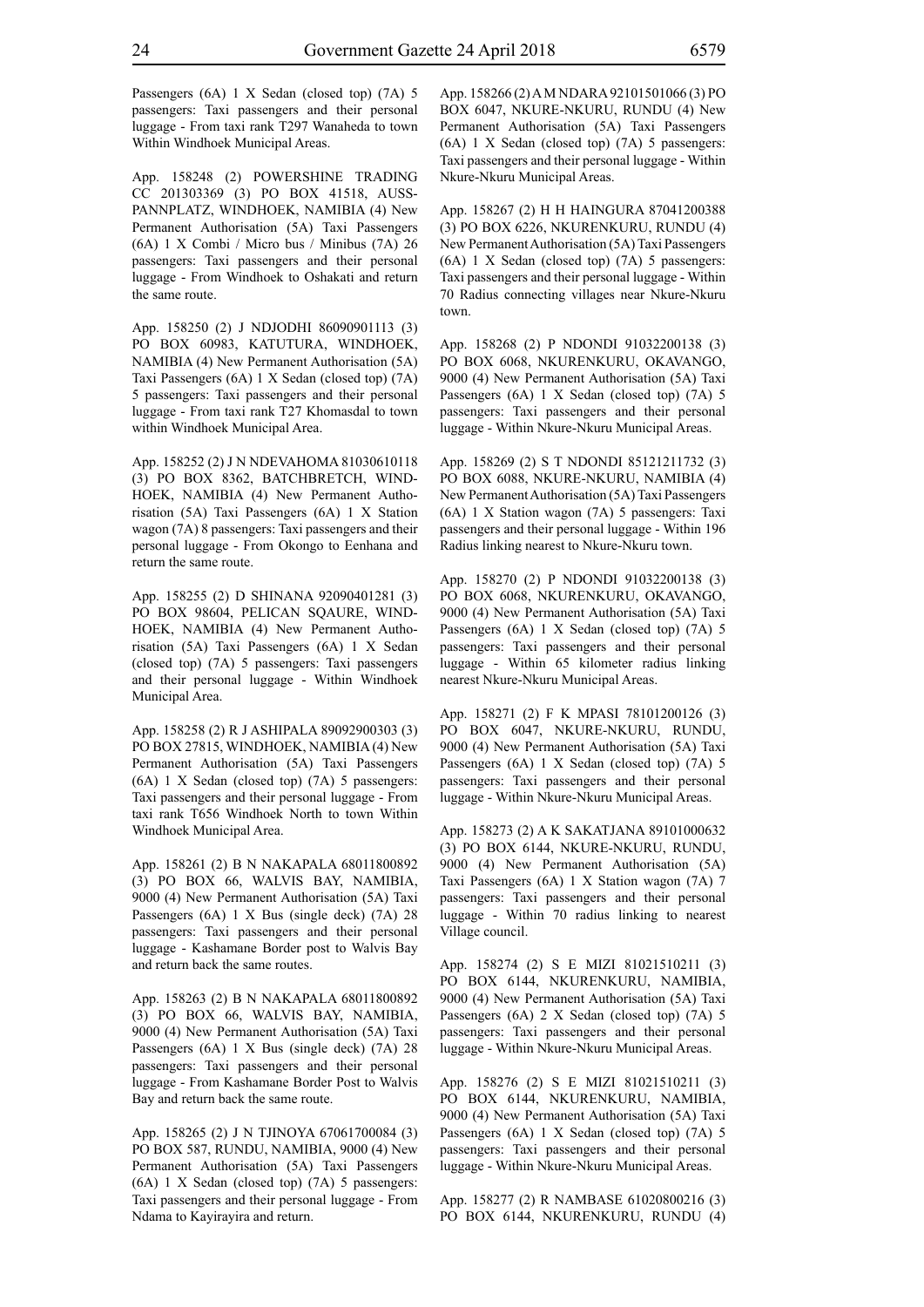New Permanent Authorisation (5A) Taxi Passengers (6A) 1 X Sedan (closed top) (7A) 5 passengers: Taxi passengers and their personal luggage - Within Nkure-Nkuru Municipal Areas.

App. 158278 (2) M N JONAS 84072010685 (3) PO BOX 6128, NKURENKURU, RUNDU (4) New Permanent Authorisation (5A) Taxi Passengers (6A) 1 X Sedan (closed top) (7A) 5 passengers: Taxi passengers and their personal luggage - Within Nkure-Nkuru Municipal Areas.

App. 158279 (2) M N JONAS 84072010685 (3) PO BOX 6128, NKURENKURU, RUNDU (4) New Permanent Authorisation (5A) Taxi Passengers (6A) 1 X Sedan (closed top) (7A) 5 passengers: Taxi passengers and their personal luggage - Within 70 Radius linking to the nearest village council.

App. 158281 (2) WELAMA LUSINA N 81091510768 (3) PO BOX 64892, GOREAGAB, WINDHOEK, 9000 (4) New Permanent Authorisation (5A) Taxi Passengers (6A) 1 X Sedan (closed top) (7A) 5 passengers: Passengers and their luggage - From taxi rank T 27 Town and Within Windhoek Municipal Area.

App. 158282 (2) L K KANANA 85123010041 (3) PO BOX 1950, ONDANGWA, NAMIBIA, 9000 (4) New Permanent Authorisation (5A) Taxi Passengers (6A) 1 X Sedan (closed top) (7A) 5 passengers: Passengers and their luggage - From Eenhana to Ondangwa and return back the same route.

App. 158284 (2) J NIIKESHO 65050400430 (3) PO BOX 86894, EROS, WINDHOEK, NAMIBIA (4) New Permanent Authorisation (5A) Taxi Passengers (6A) 1 X Bus (single deck) (7A) 5 passengers: Passengers and their luggage - From Windhoek to Rundu and return back the same route.

App. 158285 (2) P K SILYATA 90080600360 (3) PO BOX 6101, NKURENKURU, RUNDU (4) New Permanent Authorisation (5A) Taxi Passengers (6A) 1 X Sedan (closed top) (7A) 5 passengers: Taxi passengers and their personal luggage - Within Nkure-Nkuru Municipal Areas.

App. 158289 (2) N B MULUNGA 93082601545 (3) PRIVATE BAG 1070, NEWCOWBOY, 9000 (4) New Permanent Authorisation (5A) Taxi Passengers (6A) 1 X Sedan (closed top) (7A) 5 passengers: Passengers and their luggage - From taxi rank 2 to Wanela Border post and back.

App. 158291 (2) A M KABUKU 89111800046 (3) PO BOX 1513, NGWEZE, KATIMA MULILO, 9000 (4) New Permanent Authorisation (5A) Taxi Passengers (6A) 1 X Station wagon (7A) 8 passengers: Passengers and their luggage - From Katima Mulilo to Ngoma and return back.

App. 158293 (2) J NIIKESHO 65050400430 (3) PO BOX 86894, EROS, WINDHOEK, NAMIBIA (4) New Permanent Authorisation (5A) Taxi Passengers (6A) 1 X Bus (single deck) (7A) 27 passengers: Passengers and their luggage - Windhoek to Katima Mulilo and return back the same route.

App. 158294 (2) A J JANSEN 82062810598 (3) PO BOX 3296, REHOBOTH, NAMIBIA (4) New Permanent Authorisation (5A) Taxi Passengers (6A) 1 X Combi / Micro bus / Minibus (7A) 16 passengers: Passengers and their luggage - From Walvis Bay to Rehoboth and return.

App. 158296 (2) R F ALUMAS 59110600396 (3) PO BOX 1344, OTJIWARONGO, NAMIBIA (4) New Permanent Authorisation (5A) Taxi Passengers (6A) 1 X Sedan (closed top) (7A) 5 passengers: Passengers and their luggage - Within Otjiwarongo Municipal Area.

App. 158298 (2) P G LEONARD 83081111064 (3) PO BOX 659, MARIENTAL, NAMIBIA, 9000 (4) New Permanent Authorisation (5A) Taxi Passengers (6A) 1 X Sedan (closed top) (7A) 5 passengers: Passengers and their luggage - Within Mariental Municipal Area.

App. 158300 (2) P K KAROMO 77070700334 (3) PO BOX 4917, WALVIS BAY, NAMIBIA (4) New Permanent Authorisation (5A) Taxi Passengers (6A) 1 X Sedan (closed top) (7A) 5 passengers: Passengers and their luggage - Within Walvis Bay Municipal Area.

App. 158302 (2) J NIIKESHO 65050400430 (3) PO BOX 86894, EROS, WINDHOEK, NAMIBIA (4) New Permanent Authorisation (5A) Taxi Passengers (6A) 1 X Bus (single deck) (7A) 23 passengers: Passengers and their luggage - From to Oshakati and return back the same route.

App. 158304 (2) A M KABUKU 89111800046 (3) PO BOX 1513, NGWEZE, KATIMA MULILO, 9000 (4) New Permanent Authorisation (5A) Taxi Passengers (6A) 1 X Station wagon (7A) 8 passengers: Passengers and their luggage - From Ngoma to Katima Mulilo Ngoma Border.

App. 158308 (2) Z U P NEKONGO 71040500307 (3) PO BOX 95124, KATUTURA, WINDHOEK (4) New Permanent Authorisation (5A) Taxi Passengers (6A) 1 X Combi / Micro bus / Minibus (7A) 16 passengers: Passengers and their luggage - From Border to Borders South Africa to Namibia.

App. 158310 (2) C KAVERE 80090710525 (3) PO BOX 90, OKAHANDJA, NAMIBIA, 9000 (4) New Permanent Authorisation (5A) Taxi Passengers (6A) 1 X Sedan (closed top) (7A) 5 passengers: Passengers and their luggage - Within Okahandja Municipal Area.

App. 158313 (2) A T KOITI 91082900516 (3) PO BOX 24093, WINDHOEK, NAMIBIA, 9000 (4) New Permanent Authorisation (5A) Taxi Passengers (6A) 1 X Sedan (closed top) (7A) 5 passengers: Passengers and their luggage - From taxi rank T 89 to Town and Within Windhoek Municipal Area.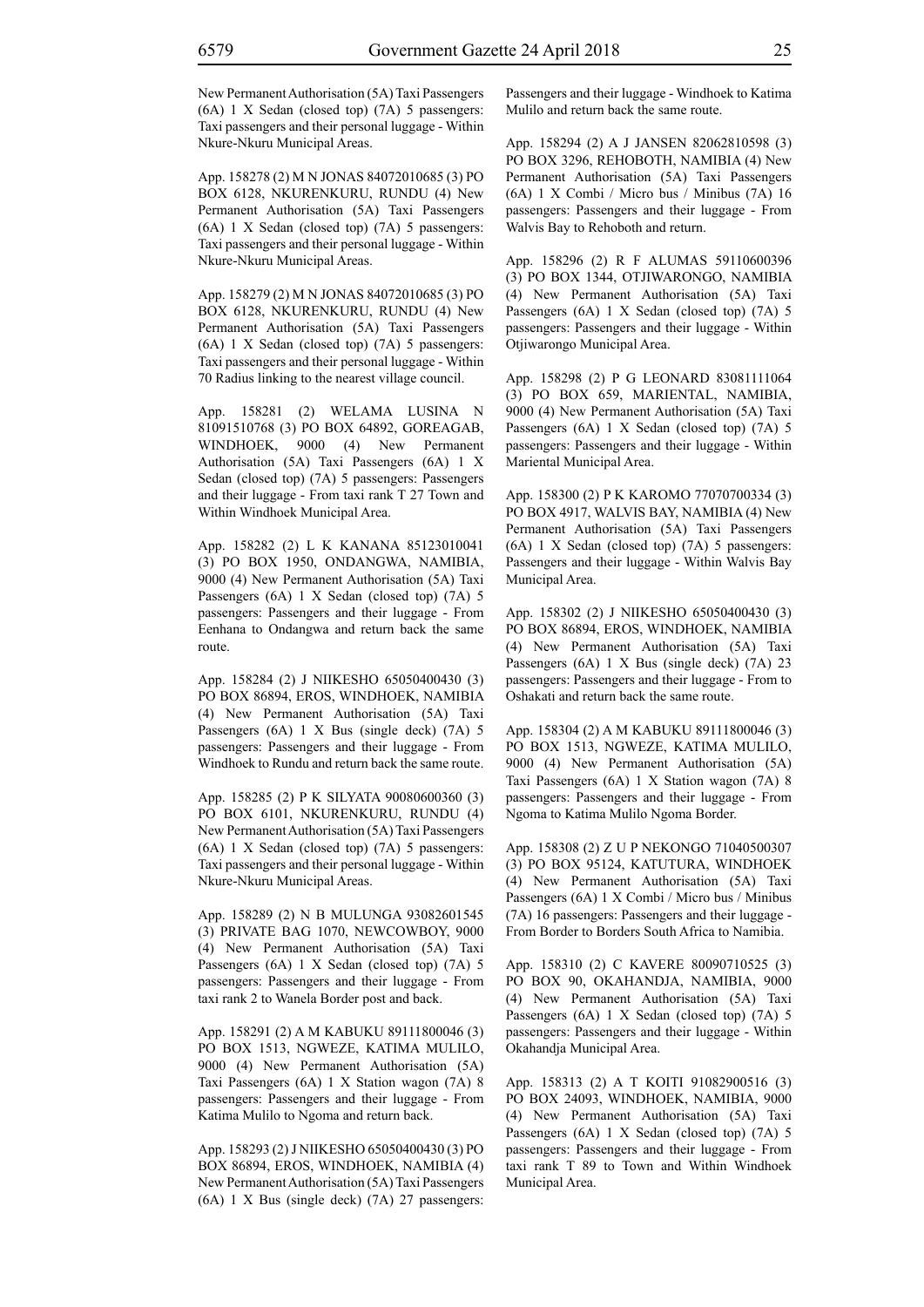App. 158317 (2) E LEONARD 66081100758 (3) PO BOX 60984, KATUTURA, WINDHOEK (4) New Permanent Authorisation (5A) Taxi Passengers (6A) 1 X Sedan (closed top) (7A) 5 passengers: Passengers and their luggage - Within Windhoek Municipal Area.

App. 158319 (2) J K KANYANGA 82091010642 (3) PO BOX 4, RUNDU, NAMIBIA, 9000 (4) New Permanent Authorisation (5A) Taxi Passengers (6A) 1 X Sedan (closed top) (7A) 5 passengers: Passengers and their luggage - From Shikanduko to Rundu ansd return back the same route.

App. 158322 (2) A I KASERA 69072910060 (3) PO BOX 24339, WINDHOEK, NAMIBIA (4) New Permanent Authorisation (5A) Tourists (6A) 3 X Sedan (closed top) (7A) 5 passengers: Tourists From Kalaharie Sands Hotel Windhoek to Hotels, Lodges, B&B or the Hosea Kutako Airport International Airport to places situated within Namibia as pre-booked and return.

App. 158323 (2) L P AUGUSTINUS 90032800649 (3) PO BOX 14112, OUTAPI, NAMIBIA, 9000 (4) New Permanent Authorisation (5A) Taxi Passengers (6A) 1 X Sedan (closed top) (7A) 5 passengers: Passengers and their luggage - From Outapi to Oshakati and return.

App. 158325 (2) M NAMBOGA 76111600265 (3) PO BOX 63222, WANAHEDA, WINDHOEK (4) New Permanent Authorisation (5A) Taxi Passengers (6A) 1 X Sedan (closed top) (7A) 5 passengers: Passengers and their luggage - From taxi rank No. T 207 to Goreangab Dam taxi rank T730 and Within Windhoek Municipal Area.

App. 158328 (2) N N TEOFILUS 89102000431 (3) PO BOX 2320, ONDANGWA, NAMIBIA, 9000 (4) New Permanent Authorisation (5A) Taxi Passengers (6A) 1 X Sedan (closed top) (7A) 5 passengers: Passengers and their luggage - Within Ondangwa Municipal Area.

App. 158331 (2) J S KAINDUME 93040800132 (3) PO BOX 2320, ONDANGWA, NAMIBIA, 9000 (4) New Permanent Authorisation (5A) Taxi Passengers (6A) 1 X Sedan (closed top) (7A) 5 passengers: Passengers and their luggage - Within Ondangwa Municipal Area.

App. 158334 (2) MACON TRANSPORT NAMIBIA (PTY) LTD CC20180065 (3) PO BOX 91179, KLEIN WINDHOEK, WINDHOEK, NAMIBIA (4) New Permanent Authorisation (5A) Passengers (6A) 1 X Bus (double deck) (7A) 48 passengers: Passengers and their luggage - From Windhoek to Oshikango via Otjiwarongo and Ondangwa and return back.

App. 158336 (2) MACON TRANSPORT NAMIBIA (PTY) LTD CC20180065 (3) PO BOX 91179, KLEIN WINDHOEK, WINDHOEK, NAMIBIA (4) New Permanent Authorisation (5A) Passengers (6A) 1 X Bus (double deck) (7A) 48 passengers: Passengers and their luggage - From Windhoek to Vioolsdrif via Lüderitz and keetmanshoop and return back.

App. 158337 (2) MACON TRANSPORT NAMIBIA (PTY) LTD CC20180065 (3) PO BOX 91179, KLEIN WINDHOEK, WINDHOEK, NAMIBIA (4) New Permanent Authorisation (5A) Taxi Passengers (6A) 1 X Bus (double deck) (7A) 48 passengers: Passengers and their luggage - From Windhoek to Katima Mulilo via Rundu and Grootfontein and return back.

App. 158338 (2) MACON TRANSPORT NAMIBIA (PTY) LTD CC20180065 (3) PO BOX 91179, KLEIN WINDHOEK, WINDHOEK, NAMIBIA (4) New Permanent Authorisation (5A) Taxi Passengers (6A) 1 X Bus (double deck) (7A) 48 passengers: Passengers and their luggage - From Windhoek to Oshakati via Tsumeb and Ongwediva and return back.

App. 158339 (2) MACON TRANSPORT NAMIBIA (PTY) LTD CC20180065 (3) PO BOX 91179, KLEIN WINDHOEK, WINDHOEK, NAMIBIA (4) New Permanent Authorisation (5A) Taxi Passengers (6A) 1 X Bus (double deck) (7A) 48 passengers: Passengers and their luggage - From Windhoek to TransKalahari Border control Namibia via Buitepos and return.

App. 158340 (2) MACON TRANSPORT NAMIBIA (PTY) LTD CC20180065 (3) PO BOX 91179, KLEIN WINDHOEK, WINDHOEK, NAMIBIA (4) New Permanent Authorisation (5A) Taxi Passengers (6A) 1 X Bus (double deck) (7A) 48 passengers: Passengers and their luggage - From Windhoek to Walvis Bay via Swakopmund and return back.

App. 158342 (2) T NGHIYOLWA 93070600077 (3) PO BOX 23584, WINDHOEK, NAMIBIA, 9000 (4) New Permanent Authorisation (5A) Taxi Passengers (6A) 1 X Sedan (closed top) (7A) 5 passengers: Taxi Passengers and their personal luggage - From taxi rank No. 7 Omafo to Oshikango and return.

App. 158343 (2) V S SIMBUNDU 81091210616 (3) PO BOX 1213, RUNDU, NAMIBIA (4) New Permanent Authorisation (5A) Taxi Passengers (6A) 1 X Station wagon (7A) 7 passengers: Taxi passengers and their personal luggage - Within 70 Radius linking to to the village councils.

App. 158344 (2) L N NEUMBO 85031810416 (3) PO BOX 15178, OSHAKATI, NAMIBIA, 9000 (4) New Permanent Authorisation (5A) Taxi Passengers (6A) 1 X Sedan (closed top) (7A) 5 passengers: Taxi Passengers and their personal luggage - From taxi rank No. 18 Oshakati to Okalongo and return back the same route.

App. 158346 (2) D M KAVAVHU 83092310896 (3) PO BOX 6081, NKURENKURU, KAVANGO, 9000 (4) New Permanent Authorisation (5A) Taxi Passengers (6A) 1 X Sedan (closed top) (7A) 5 passengers: Taxi passengers and their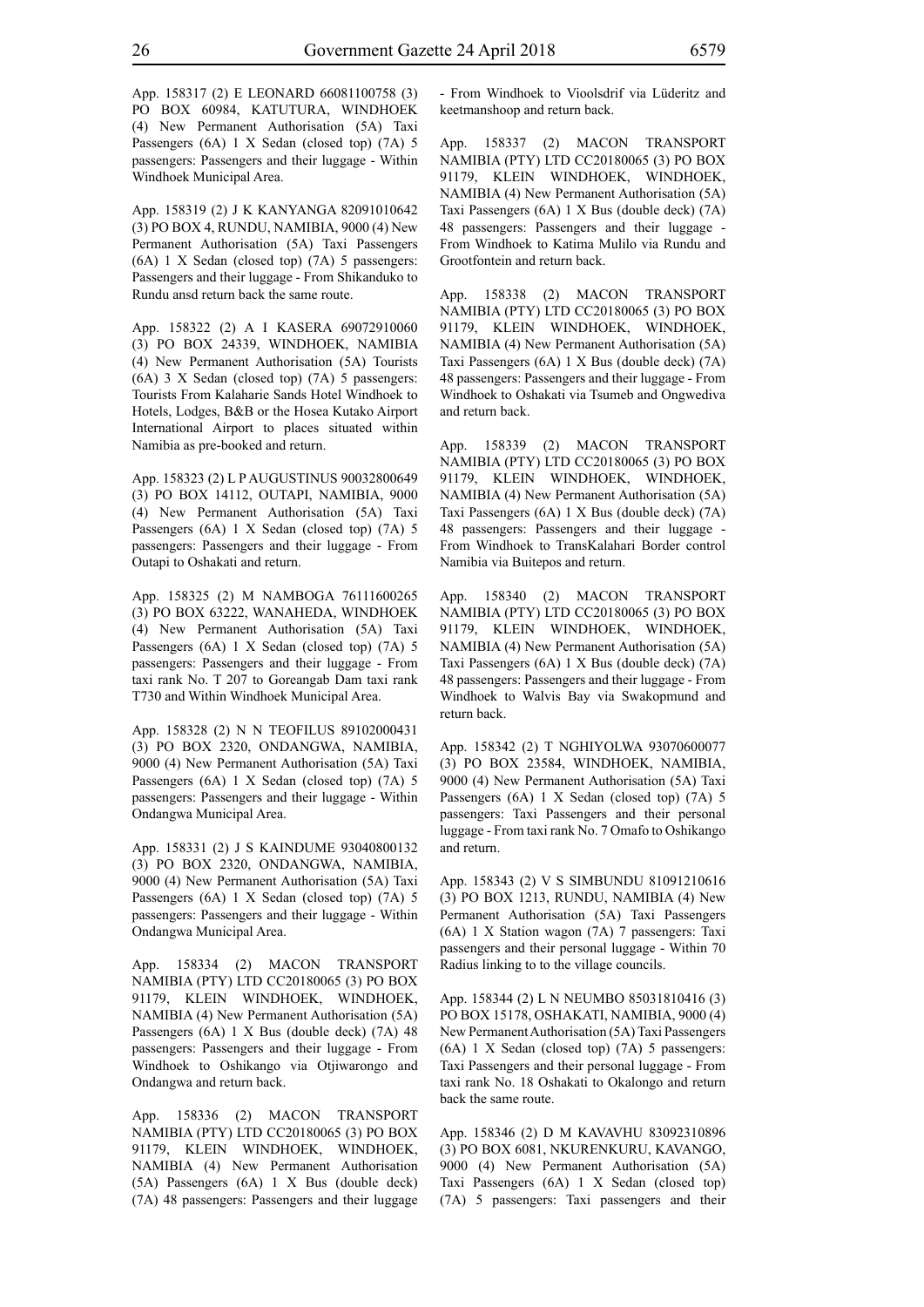personal luggage - Within 70 Radius,Nkure-Nkuru Municipal Areas.

App. 158347 (2) R NEUMBO 77082400470 (3) PO BOX 23584, WINDHOEK, NAMIBIA, 9000 (4) New Permanent Authorisation (5A) Taxi Passengers (6A) 1 X Sedan (closed top) (7A) 5 passengers: Taxi Passengers and their personal luggage - From Oupati taxi rank 12 to Omafo and return back the same route.

App. 158348 (2) W K SITEKETA 72051210039 (3) PO BOX 6031, NKURENKURU, RUNDU (4) New Permanent Authorisation (5A) Taxi Passengers (6A) 1 X Sedan (closed top) (7A) 5 passengers: Taxi passengers and their personal luggage - Within Nkuure-Nkuru Municipal Areas.

App. 158349 (2) T M RUBEN 95072100065 (3) PO BOX 50629, BACHBRECHT, WINDHOEK, 9000 (4) New Permanent Authorisation (5A) Taxi Passengers (6A) 1 X Sedan (closed top) (7A) 5 passengers: Taxi Passengers and their personal luggage - From taxi rank T80 to City Centre and from City Centre to taxi rank T80.

App. 158350 (2) J K KASERA 75040410476 (3) PO BOX 973, RUNDU, NANIBIA (4) New Permanent Authorisation (5A) Taxi Passengers (6A) 1 X Sedan (closed top) (7A) 5 passengers: Taxi passengers and their personal luggage - Within Nkure-Nkuru Municipal Areas.

App. 158352 (2) T M RUBEN 95072100065 (3) PO BOX 50629, BACHBRECHT, WINDHOEK, 9000 (4) New Permanent Authorisation (5A) Taxi Passengers (6A) 1 X Sedan (closed top) (7A) 5 passengers: Taxi Passengers and their personal luggage - From taxi rank 28 to City Centre and back to taxi rank 80.

App. 158353 (2) E J M HAKKO 90012800325 (3) PRIVATE BAG 2033, ONDANGWA, 0000 (4) New Permanent Authorisation (5A) Passengers (6A) 2 X Bus (double deck) (7A) 62 passengers: Passenger and their personal luggage - From Windhoek (designated Bus Stop by the Municipality) to Walvis Bay (designated Bus Stop by the Municipality) via Swakopmud and return.

App. 158355 (2) E J M HAKKO 90012800325 (3) PRIVATE BAG 2033, ONDANGWA, 0000 (4) New Permanent Authorisation (5A) Passengers (6A) 2 X Bus (double deck) (7A) 62 passengers: Passenges and their personal luggage - From Windhoek (designated Bus Stop by the Municipality) to Oshakati (designated Bus Stop by the Municipality) via Ondangwa and return.

App. 158357 (2) A K KALIKI 78080400164 (3) PO BOX 6030, NKURE-NKURU, RUNDU (4) New Permanent Authorisation (5A) Taxi Passengers (6A) 1 X Station wagon (7A) 7 passengers: Taxi passengers and their personal luggage - Within 200 Radius linking to nearest town surrounding Nkure-Nkuru.

App. 158358 (2) A K FIYU 89042001267 (3) PO BOX 6230, NKURE-NKURU, RUNDU (4) New Permanent Authorisation (5A) Taxi Passengers (6A) 1 X Sedan (closed top) (7A) 5 passengers: Taxi passengers and their personal luggage - Within Nkure-Nkuru Municipal Areas.

App. 158359 (2) I H NDATIPO 88030500815 (3) PO BOX 62013, KATUTURA, WINDHOEK (4) New Permanent Authorisation (5A) Taxi Passengers (6A) 1 X Sedan (closed top) (7A) 5 passengers: Taxi passengers and their personal luggage: From taxi rank T409 Rocky Crest to town within Windhoek Municipal Area.

App. 158360 (2) S MPINGANA 73112800362 (3) PO BOX 20467, WINDHOEK, NAMIBIA (4) New Permanent Authorisation (5A) Taxi Passengers (6A) 1 X Sedan (closed top) (7A) 5 passengers: Taxi passengers and their personal luggage - From Freedom Land T28 to town at Ausspannplatz and return back.

App. 158363 (2) S KANYETU 85040810857 (3) PO BOX 691, RUNDU, NAMIBIA (4) New Permanent Authorisation (5A) Taxi Passengers (6A) 1 X Sedan (closed top) (7A) 5 passengers: Taxi passengers and their personal luggage - From Oshatotwa to Calai and return the same route.

App. 158364 (2) G M D KHEMDEB 8711050036 (3) BOX 497, OMARURU (4) New Permanent Authorisation (5A) Taxi Passengers (6A) 1 X Sedan (closed top) (7A) 5 passengers: Taxi passengers and their personal luggage - Wtihin Omaruru Municipal Area.

App. 158365 (2) E N NGHILIWA 86040700394 (3) PO BOX 130256, EENHANA, NAMIBIA (4) New Permanent Authorisation (5A) Taxi Passengers (6A) 1 X Combi / Micro bus / Minibus (7A) 16 passengers: Taxi passengers and their personal luggage - From Eenhana to Groot-Aub in Windhoek and return the same route.

App. 158368 (2) M N UUGWANGA 91100200495 (3) PO BOX 9269, EROS, WINDHOEK, NAMIBIA (4) New Permanent Authorisation (5A) Taxi Passengers (6A) 1 X Sedan (closed top) (7A) 5 passengers: Taxi passengers and their personal luggage - From Ludwingsdorf in klein Windhoek to tax rank T482 Pioneerspark via town within Windhoek Municipal Area.

App. 158370 (2) M - J KERAMIN 84022210346 (3) BOX 144, GIBEON (4) New Permanent Authorisation (5A) Taxi Passengers (6A) 1 X Combi / Micro bus / Minibus (7A) 16 passengers: Taxi passengers and their personal luggage - From Keetmanshoop to Windhoek and back the same route.

App. 158371 (2) R M LIBANDA 74031300301 (3) BOX 710, NGWEZE, KATIMA MULILO (4) New Permanent Authorisation (5A) Taxi Passengers (6A) 1 X Station wagon (7A) 8 passengers: Taxi passengers and their personal luggage - From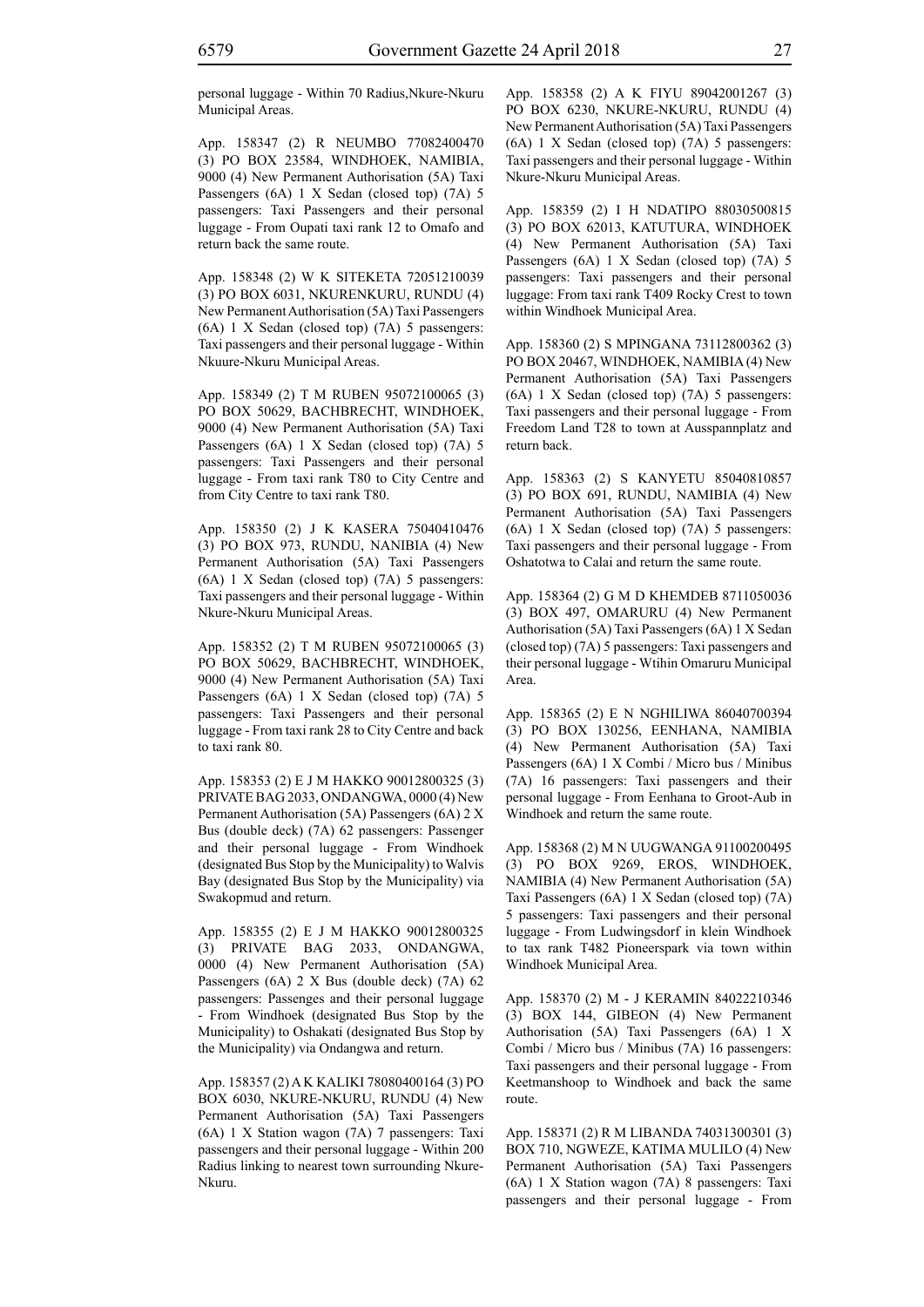Katima Mulilo to Makanga a distance of 60KM and return the same route.

App. 158374 (2) J KAHILI 64011500380 (3) PO BOX 52, KEETMANSHOOP, NAMIBIA (4) New Permanent Authorisation (5A) Taxi Passengers (6A) 1 X Sedan (closed top) (7A) 5 passengers: Taxi passengers and their personal luggage - Within Keetmanshoop Municipal Areas.

App. 158375 (2) F K MENGELA 7006020117 (3) PO BOX 2613, OTJIWARONGO, NAMIBIA (4) New Permanent Authorisation (5A) Taxi Passengers (6A) 1 X Station wagon (7A) 7 passengers: Taxi passengers and their personal luggage - Within Otjiwarongo Municipal Area.

App. 158378 (2) T KWEDHI 78032800190 (3) BOX 1976, ONDANGWA, NAMIBIA, 9000 (4) New Permanent Authorisation (5A) Taxi Passengers (6A) 1 X Station wagon (7A) 7 passengers: Taxi passengers and their personal luggage - From Onkumbula via Onyuulaye to Ondangwa and return the same route.

App. 158380 (2) P SWARTBOOI 92091900575 (3) PO BOX 615, GOBABIS, NAMIBIA (4) New Permanent Authorisation (5A) Taxi Passengers (6A) 1 X Sedan (closed top) (7A) 5 passengers: Taxi passengers and their personal luggage: From the location to town within Gobabis Municipal Area.

App. 158381 (2) I M MALUMANI 87090100286 (3) PO BOX 615, WINDHOEK, NAMIBIA (4) New Permanent Authorisation (5A) Taxi Passengers (6A) 1 X Sedan (closed top) (7A) 5 passengers: Taxi passengers and their personal luggage: From the location to town within Gobabis Municipal Area.

App. 158383 (2) B.E ANGULA 76122400556 (3) P.O BOX 61725, KATUTURA, WINDHOEK, NAMIBIA (4) New Permanent Authorisation (5A) Taxi Passengers (6A) 1 X Sedan (closed top) (7A) 5 passengers: Taxi passengers and their personal luggage: From Oshakati to Outapi via Oshikuku and return the same route.

App. 158385 (2) J K NDJAMBA 71080700099 (3) BOX 2015, RUNDU, 90000 (4) New Permanent Authorisation (5A) Passengers (6A) 2 X Station wagon (7A) 7 passengers: Passenger and their personal luggage - From Rundu to Divundu and return

App. 158386 (2) I M NAKANYALA 82030611050 (3) PO BOX 1961, ONDANGWA, NAMIBIA (4) New Permanent Authorisation (5A) Taxi Passengers (6A) 1 X Sedan (closed top) (7A) 5 passengers: Taxi passengers and their personal luggage: From Oshakati to Ondangwa via Ongwediva and return the same route.

App. 158388 (2) J N KALAMBI 86040700637 (3) PO BOX 50741, BACHBRENCHT, WINDHOEK, NAMIBIA (4) New Permanent Authorisation (5A) Taxi Passengers (6A) 1 X Sedan (closed top) (7A) 5 passengers: Taxi passengers and their personal luggage: From taxi rank T115 Hakahana in Katutura to town taxi rank T718 within Windhoek Municipal Area.

App. 158389 (2) W U SHIMBAMBA 94021700455 (3) PO BOX 23875, WINDHOEK, NAMIBIA (4) New Permanent Authorisation (5A) Taxi Passengers (6A) 1 X Sedan (closed top) (7A) 5 passengers: Taxi passengers and their personal luggage: From Havana and Goreangab Dam in Katutura to town within Windhoek Municipal Area.

App. 158392 (2) T I IIYAMBO 74092410018 (3) PO BOX 1662, WINDHOEK, NAMIBIA (4) New Permanent Authorisation (5A) Taxi Passengers (6A) 1 X Sedan (closed top) (7A) 5 passengers: Taxi passengers and their personal luggage: Within Windhoek Municipal Area.

App. 158394 (2) R SHIVOLO 74102100350 (3) PO BOX 1662, WINDHOEK, NAMIBIA (4) New Permanent Authorisation (5A) Taxi Passengers (6A) 1 X Sedan (closed top) (7A) 5 passengers: Taxi passengers and their personal luggage:Within Windhoek Municipal Area.

App. 158395 (2) S NTINDA 78071010227 (3) PO BOX 65164, WINDHOEK, NAMIBIA, 9000 (4) New Permanent Authorisation (5A) Passengers (6A) 1 X Combi / Micro bus / Minibus (7A) 23 passengers: Taxi passengers and their personal luggage: Windhoek to Eenhana and return the same route.

App. 158399 (2) P MUKOYA 70060510366 (3) PO BOX 943, KINGSPARK, RUNDU, NAMIBIA (4) New Permanent Authorisation (5A) Taxi Passengers (6A) 1 X Sedan (closed top) (7A) 5 passengers: Taxi passengers and their personal luggage: From Sinkondo to Army base via Sauyemwa Mupini and Kasote and return the same route.

App. 158401 (2) B MUKOYA 73102600565 (3) PO BOX 943, RUNDU, NAMIBIA (4) New Permanent Authorisation (5A) Taxi Passengers (6A) 1 X Sedan (closed top) (7A) 5 passengers: Taxi passengers and their personal luggage: From Kayengona to Army base via Vungu-Vungu and Kaisosi and return the same route.

App. 158402 (2) E N ABISAI 87091201159 (3) PO BOX 63074, WANAHEDA, WINDHOEK, NAMIBIA (4) New Permanent Authorisation (5A) Taxi Passengers (6A) 1 X Sedan (closed top) (7A) 5 passengers: Taxi passengers and their personal luggage: From Wanaheda taxi rank T53 to town within Windhoek Municipal Area.

App. 158405 (2) P D KLAZEN 89081900269 (3) PO BOX 1094, KEETMANSHOOP, NAMIBIA (4) New Permanent Authorisation (5A) Taxi Passengers (6A) 1 X Sedan (closed top) (7A) 15 passengers: Taxi passengers and their personal luggage: From Keetmanshoop to Karasburg and return the same route.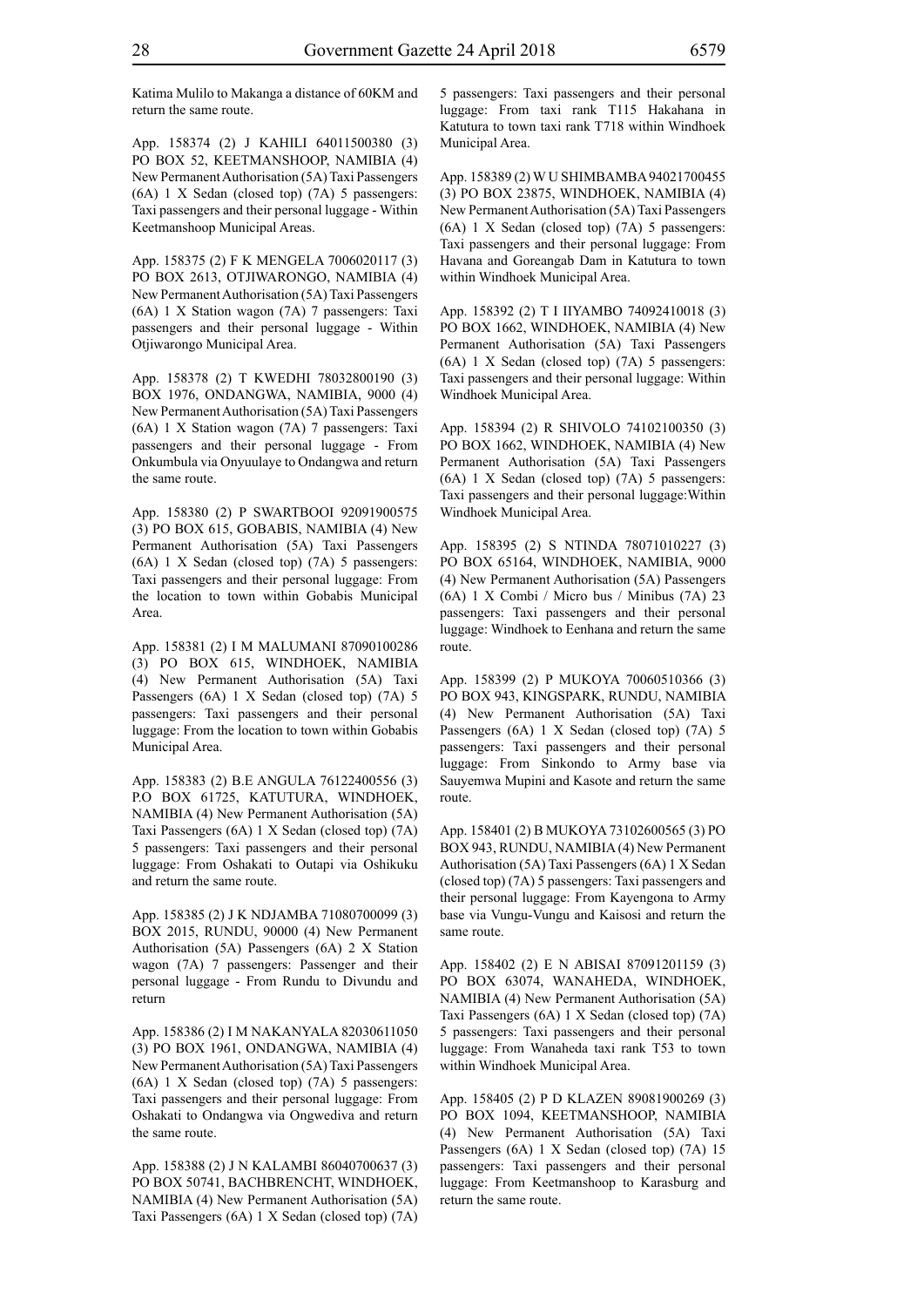App. 158406 (2) K AMADHILA 78011700170 (3) PO BOX 31125, WINDHOEK, NAMIBIA (4) New Permanent Authorisation (5A) Taxi Passengers (6A) 1 X Sedan (closed top) (7A) 5 passengers: Taxi passengers and their personal luggage: From taxi rank T207 Goreangab Dam to taxi rank T603 Eros park via town within Windhoek Municipal Area.

App. 158407 (2) NEW HORIZONS TOURS & SAFARIS CC. 2011299 (3) PO BOX 50058, BACHRECHT, WINDHOEK, NAMIBIA (4) New Permanent Authorisation (5A) Tourists (6A) 1 X Combi / Micro bus / Minibus (7A) 14 passengers: Tourists and their personal luggagge - From the Hosea Kutako International Airport and /or Windhoek to places within Windhoek Municipal Area Gusts housese, Lohges, Hotels, (B&B), Etosha National Park, Swakopmund, Twyfelfontein, Sossvlei, Fish River and back the same route.

App. 158408 (2) E N ABISAI 87091201159 (3) PO BOX 63074, WANAHEDA, WINDHOEK, NAMIBIA (4) New Permanent Authorisation (5A) Taxi Passengers (6A) 1 X Sedan (closed top) (7A) 5 passengers: Taxi passengers and their personal luggage: From taxi rank T53 Wanaheda to town within Windhoek Municipal Area.

App. 158410 (2) T KATANGOLO 70051700085 (3) PO BOX 19572, OMUTHIYA, NAMIBIA (4) New Permanent Authorisation (5A) Taxi Passengers (6A) 1 X Station wagon (7A) 7 passengers: Taxi passengers and their personal luggage: From Omuthiya to Ondangwa and return the same route.

App. 158411 (2) K AMADHILA 78011700170 (3) PO BOX 31125, WINDHOEK, NAMIBIA (4) New Permanent Authorisation (5A) Taxi Passengers (6A) 1 X Combi / Micro bus / Minibus (7A) 16 passengers: Taxi passengers and their personal luggage: From taxi rank T57 Okuryangava to taxi rank T562 Olympia within Windhoek Municipal Area.

App. 158412 (2) NEW HORIZONS TOURS & SAFARIS CC. 2011299 (3) PO BOX 50058, BACHRECHT, WINDHOEK, NAMIBIA (4) New Permanent Authorisation (5A) Tourists (6A) 1 X Sedan (closed top) (7A) 5 passengers: Tourists and their personal luggagge - From the Hosea Kutako International Airport and /or Windhoek to places within Windhoek Municipal Area Gusts housese, Lohges, Hotels, (B&B), Etosha National Park, Swakopmund, Twyfelfontein, Sossusvlei, Fish River and back the same route.

App. 158415 (2) M J NALISA 80080 51085 7 (3) PO BOX 2244, NGWEZE, KATIMA MULILO, NAMIBIA (4) New Permanent Authorisation (5A) Taxi Passengers (6A) 1 X Sedan (closed top) (7A) 5 passengers: Taxi passengers and their personal luggage: Within Katima Mulilo Municipal Area.

App. 158425 (2) L PETRUS 92122600225 (3) BOX 1127, KEETMANSHOOP (4) New Permanent Authorisation (5A) Taxi Passengers (6A) 1 X Sedan (closed top) (7A) 5 passengers: Taxi passengers and their personal luggage - Within Keetmanshoop Municipal Area.

App. 158426 (2) F H KANYETU 8512210565 (3) BOX 1071, LÜDERITZ (4) New Permanent Authorisation (5A) Taxi Passengers (6A) 1 X Sedan (closed top) (7A) 5 passengers: Taxi passengers and their personal luggage - Within Rundu Municipal Area.

App. 158427 (2) K NKANDI 76091900501 (3) PO BOX 299, WINDHOEK, NAMIBIA (4) New Permanent Authorisation (5A) Taxi Passengers (6A) 1 X Sedan (closed top) (7A) 5 passengers: Taxi passengers and their personal luggage: From taxi rank T207 Goreangab Dam to Wernhil Park in town within Windhoek Municipal Area.

App. 158428 (2) T ILONGA 84100710380 (3) PO BOX 6256, AUSSPANNPLATZ, WINDHOEK, NAMIBIA (4) New Permanent Authorisation (5A) Taxi Passengers (6A) 1 X Sedan (closed top) (7A) 5 passengers: Taxi passengers and their personal luggage: From taxi rank T207 Goreangab Dam to Wernhil Park in town within Windhoek Municipal Area.

App. 158430 (2) T P SHILUMBU 75092300329 (3) PO BOX 878, TSUMEB, NAMIBIA (4) New Permanent Authorisation (5A) Taxi Passengers (6A) 1 X Combi / Micro bus / Minibus (7A) 16 passengers: Passengers and their personal luggage: From Tsumeb to Ondangwa and return the same.

App. 158431 (2) N SALMO 88112700656 (3) PO BOX 1724, ONDANGWA, NAMIBIA (4) New Permanent Authorisation (5A) Taxi Passengers (6A) 1 X Sedan (closed top) (7A) 5 passengers: Taxi passengers and their personal luggage: From Omwandi to Onandjokwe Hospital and return the same route.

App. 158432 (2) A M N NAANDA 81062910354 (3) PO BOX 8551, WINDHOEK, NAMIBIA (4) New Permanent Authorisation (5A) Taxi Passengers (6A) 1 X Station wagon (7A) 8 passengers: Taxi passengers and their personal luggage: From taxi rank Okahandja Park to town within Windhoek Municipal Area.

App. 158434 (2) N SHILUNGA 76063000364 (3) PO BOX 60292, KATUTURA, WINDHOEK, NAMIBIA (4) New Permanent Authorisation (5A) Taxi Passengers (6A) 1 X Sedan (closed top) (7A) 5 passengers: Taxi passengers and their personal luggage: From Katutura to Cimbebasia to town within Windhoek Municipal Area.

App. 158439 (2) P T LUKAS 82050310196 (3) PO BOX 7392, WALVIS BAY, NAMIBIA (4) New Permanent Authorisation (5A) Taxi Passengers (6A) 1 X Bus (single deck) (7A) 23 passengers: Taxi passengers and their personal luggage: From Walvis Bay to Engela and return back the same route.

App. 158442 (2) M ARMAS 86090100277 (3) PO BOX 3986, WALVIS BAY, NAMIBIA (4) New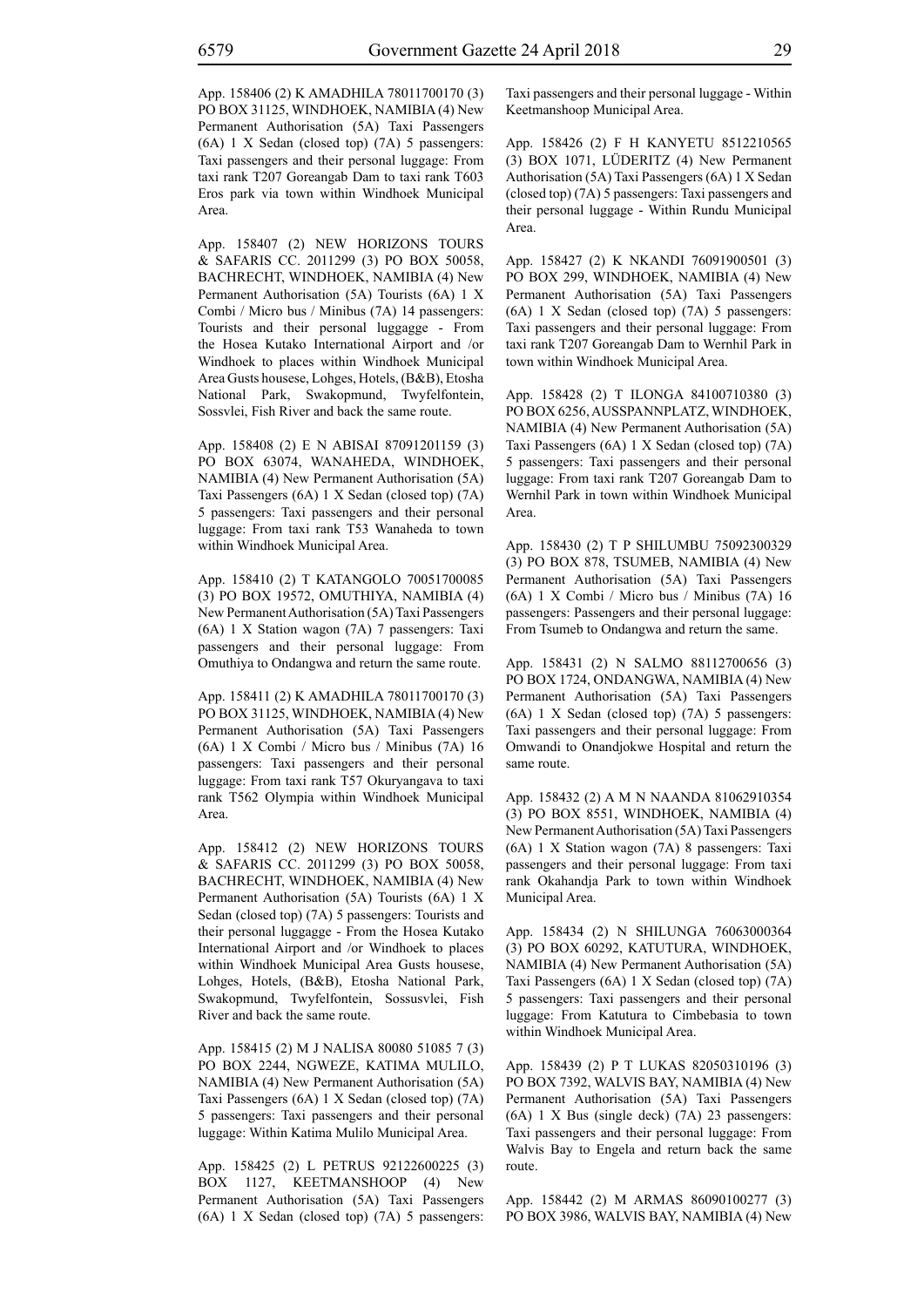Permanent Authorisation (5A) Passengers (6A) 1 X Bus (single deck) (7A) 28 passengers: Taxi passengers and their personal luggage: From Walvis Bay to Oshikango and return the same route.

App. 158449 (2) A SHININGAYAMWE 73060- 800502 (3) BOX 10, OMBALANTU, NAMIBIA (4) New Permanent Authorisation (5A) Taxi Passengers (6A) 1 X Station wagon (7A) 7 passengers: Taxi passengers and their personal luggage: From Ruacana to Outapi via Oshakati, Okalongo and Oshikango and return the same route.

App. 158451 (2) M N KAPUTA 71030301476 (3) PO BOX 3428, ONGWEDIVA, NAMIBIA (4) New Permanent Authorisation (5A) Taxi Passengers (6A) 1 X Combi / Micro bus / Minibus (7A) 16 passengers: Taxi passengers and their personal luggage: From Outapi to Windhoek and return the same route.

App. 158454 (2) PANDENI AND SONS IN-VESTMENT CC 20113580 (3) PO BOX 40669, AUSSPANNPLATZ, WINDHOEK, NAMIBIA (4) New Permanent Authorisation (5A) Taxi Passengers (6A) 1 X Station wagon (7A) 7 passengers: Taxi passengers and their personal luggage: From Katutura East to town at Wernhil within Windhoek Municipal Area.

App. 158456 (2) J S MUNGABWA 93090200686 (3) PO BOX 40368, AUSSPANNPLATZ, WINDHOEK, NAMIBIA (4) New Permanent Authorisation (5A) Taxi Passengers (6A) 1 X Sedan (closed top) (7A) 5 passengers: Taxi passengers and their personal luggage: Within Windhoek Municipal Area.

App. 158458 (2) L E HAWAES 79120410317 (3) BOX 370, OKAHANDJA (4) New Permanent Authorisation (5A) Taxi Passengers (6A) 1 X Sedan (closed top) (7A) 5 passengers: Taxi passengers and their personal luggage - From 5 Dollar location the new Mall Within Okahandja Municipal Area.

App. 158459 (2) E ANGULA 5211210000317 (3) BOX 245, ONDANGWA (4) Conversion (5A) Passengers (6A) 1 X Combi / Micro bus / Minibus (7A) 16 passengers: Taxi passengers and their luggage - From Oshakati to Ruacana via Omungwelume / Okalongo and back the same route.

App. 158460 (2) S NDJAMBA 78082600268 (3) PO BOX 370, OKAHANDJA, NAMIBIA (4) New Permanent Authorisation (5A) Taxi Passengers (6A) 1 X Sedan (closed top) (7A) 5 passengers: Taxi passengers and their personal luggage - Within Okahandja Municipal Area.

App. 158462 (2) A AWENE 63060500932 (3) PO BOX 906, ONDANGWA, NAMIBIA (4) New Permanent Authorisation (5A) Taxi Passengers (6A) 1 X Combi / Micro bus / Minibus (7A) 16 passengers: Taxi passengers and their personal luggage - From Oshakati to Walvis Bay and return the same route.

App. 158463 (2) H S SHIPOPA 78111210310 (3) PO BOX 48, RUNDU, NAMIBIA (4) New Permanent Authorisation (5A) Taxi Passengers (6A) 2 X Sedan (closed top) (7A) 5 passengers: Taxi passengers and their personal luggage - From Kehemu to Tutungeni location via Kaisosi within Rundu Municipal Area.

App. 158467 (2) P KALWENYA 94020400512 (3) PO BOX 1726, OTJIWARONGO, NAMIBIA, 9000 (4) New Permanent Authorisation (5A) Taxi Passengers (6A) 1 X Sedan (closed top) (7A) 5 passengers: Taxi passengers and their personal luggage - Within Otjiwarongo Municipal Area.

App. 158468 (2) J SIMUNINGENI 820430 1031 7 (3) PO BOX 20577, WINDHOEK, NAMIBIA, 9000 (4) New Permanent Authorisation (5A) Taxi Passengers (6A) 1 X Sedan (closed top) (7A) 5 passengers: Taxi passengers and their personal luggage - Within Wndhoek Municipal Area.

App. 158469 (2) N J KANYEMBA 93010400977 (3) PO BOX 1726, OTJIWARONGO, NAMIBIA, 9000 (4) New Permanent Authorisation (5A) Taxi Passengers (6A) 1 X Sedan (closed top) (7A) 5 passengers: Taxi passengers and their personal luggage - Within Otjiwarongo Municipal Area.

App. 158471 (2) M M LIKORO 84040210247 (3) PO BOX 1257, WINDHOEK, NAMIBIA, 9000 (4) New Permanent Authorisation (5A) Taxi Passengers (6A) 1 X Combi / Micro bus / Minibus (7A) 16 passengers: Taxi passengers and their personal luggage - From Rundu Bus stop in Kavango East to Rosh Pinah in Karas Region and return back the same route.

App. 158473 (2) K K KWAZWELA 850525 1106 7 (3) PRIVATE BAG 496, KATIMA MULILO, NAMIBIA, 9000 (4) New Permanent Authorisation (5A) Taxi Passengers (6A) 1 X Sedan (closed top) (7A) 5 passengers: Taxi passengers and their personal luggage - Within Katima Mulilo Municipal Area.

App. 158475 (2) M MUNGHONO 80022200169 (3) PO BOX 3, ONGHA, NAMIBIA, 9000 (4) New Permanent Authorisation (5A) Taxi Passengers (6A) 1 X Sedan (closed top) (7A) 5 passengers: Taxi passengers and their personal luggage - From Oshikango to Ondangwa and return back the same route.

App. 158478 (2) A K KAPEMBE 72101310198 (3) PO BOX 65010, KATUTURA, WINDHOEK, 9000 (4) New Permanent Authorisation (5A) Taxi Passengers (6A) 1 X Station wagon (7A) 8 passengers: Taxi passengers and their personal luggage - From Windhoek to Okahandja and return.

App. 158480 (2) S NTINDA 78071010227 (3) PO BOX 65164, WINDHOEK, NAMIBIA, 9000 (4) New Permanent Authorisation (5A) Taxi Passengers (6A) 1 X Sedan (closed top) (7A) 5 passengers: Taxi passengers and their personal luggage - From Havana to Town and within Windhoek Municipal Area.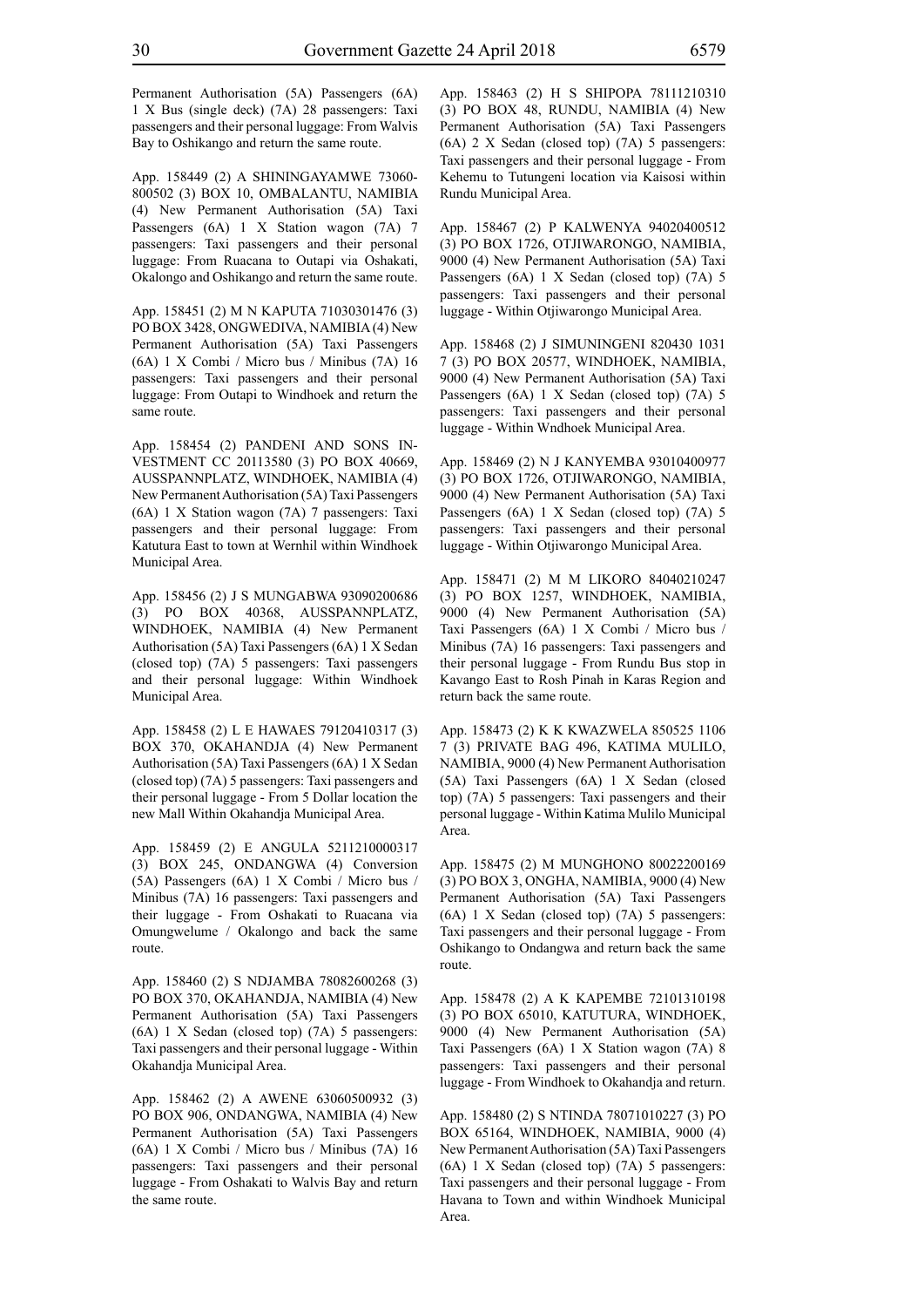App. 158483 (2) M N SIMWANZA 76092200228 (3) PO BOX 24690, WINDHOEK, NAMIBIA (4) New Permanent Authorisation (5A) Taxi Passengers (6A) 1 X Sedan (closed top) (7A) 5 passengers: Taxi passengers and their personal luggage - From Rocky Crest to CBD via town and Within Okahandja Municipal Area.

App. 158496 (2) F U N AFTER SCHOOL CARE CENTRE CC CC201601960 (3) PO BOX 2769, WINDHOEK, NAMIBIA, 9000 (4) New Permanent Authorisation (5A) Taxi Passengers (6A) 1 X Combi / Micro bus / Minibus (7A) 10 passengers: School children and their personal luggage - From Pionespark primary school, Suiderlof primary school DHP to All Nations Christian school.

App. 158499 (2) I MAHASE 55081800643 (3) PO BOX 1132, LÜDERITZ, NAMIBIA, 9000 (4) New Permanent Authorisation (5A) Taxi Passengers (6A) 2 X Combi / Micro bus / Minibus (7A) 16 passengers: Taxi passengers and their personal luggage - From Lüderitz to Windhoek and back the same route.

App. 158500 (2) F JOSEF 89070800241 (3) PO BOX 63192, KATUTURA, WINDHOEK (4) New Permanent Authorisation (5A) Taxi Passengers (6A) 1 X Sedan (closed top) (7A) 5 passengers: Taxi passengers and their personal luggage - From Taxi rank T461 Hockland Park to Ludwigsdort and Avis.

App. 158503 (2) J T MUNDJEBELA 87040200473 (3) PO BOX 61935, KATUTURA, WINDHOEK, 9000 (4) New Permanent Authorisation (5A) Taxi Passengers (6A) 1 X Sedan (closed top) (7A) 5 passengers: Taxi passengers and their personal luggage - From Taxi rank No. 776 to Okapuka.

App. 158505 (2) E GURIRAS 63051300152 (3) PO BOX 615, OKAHANDJA, NAMIBIA, 9000 (4) New Permanent Authorisation (5A) Taxi Passengers (6A) 1 X Sedan (closed top) (7A) 5 passengers: Taxi passengers and their personal luggage - Within Okahandja Municipal Area.

App. 158508 (2) S K NENDONGO 78120600339 (3) PO BOX 3895, ONGWEDIVA, NAMIBIA, 9000 (4) New Permanent Authorisation (5A) Taxi Passengers (6A) 1 X Sedan (closed top) (7A) 5 passengers: Taxi passengers and their personal luggage - From Ekuku location to Mweshipandeka High School in Ongwediva.

App. 158512 (2) M H S EMVULA 76070300319 (3) PO BOX 61984, KATUTURA, WINDHOEK (4) New Permanent Authorisation (5A) Taxi Passengers (6A) 1 X Sedan (closed top) (7A) 5 passengers: Taxi passengers and their personal luggage - From Windhoek Katutura to Town.

App. 158514 (2) K JULIUS 66120600159 (3) PO BOX 1347, ORANDJEMUND, NAMIBIA, 9000 (4) New Permanent Authorisation (5A) Taxi Passengers (6A) 1 X Combi / Micro bus / Minibus (7A) 14 passengers: Taxi passengers and their personal luggage - From Orandjemund to Windhoek and return back the same route.

App. 158515 (2) I DAWID 94031900392 (3) PO BOX 97, HOSEA KUTAKO AIRPORT COMPANY, NAMIBIA, 9000 (4) New Permanent Authorisation (5A) Taxi Passengers (6A) 1 X Station wagon (7A) 7 passengers: Taxi passengers and their personal luggage - From Ruacana to Opuwo and back the same route.

App. 158516 (2) B N KAPALU 84102910573 (3) PO BOX 755, RUNDU, NAMIBIA (4) New Permanent Authorisation (5A) Taxi Passengers (6A) 1 X Sedan (closed top) (7A) 5 passengers: Taxi passengers and their personal luggage - From City Centre to Sauyemwa and return the same route.

App. 158517 (2) A N KASHINYENGWA 85090- 110468 (3) PO BOX 002, ONAWA, OUTAPI, 9000 (4) New Permanent Authorisation (5A) Taxi Passengers (6A) 1 X Sedan (closed top) (7A) 5 passengers: Taxi passengers and their personal luggage - From Onesi to Outapi and back the same route.

App. 158519 (2) W H MIKA 74041200555 (3) PO BOX 23355, WINDHOEK, NAMIBIA, 9000 (4) New Permanent Authorisation (5A) Taxi Passengers (6A) 1 X Sedan (closed top) (7A) 5 passengers: Taxi passengers and their personal luggage - From Havana to Town.

App. 158521 (2) E ANGULA 75102310127 (3) PO BOX 11041, OSHAKATI, NAMIBIA, 9000 (4) New Permanent Authorisation (5A) Taxi Passengers (6A) 1 X Combi / Micro bus / Minibus (7A) 16 passengers: Taxi passengers and their personal luggage - From Okaleke to Windhoek and back the same route.

App. 158524 (2) MOPANE VILLAGE SHUTTLE AND TOURS CC CC201310686 (3) PO BOX 679, OUTJO, NAMIBIA, 9000 (4) New Permanent Authorisation (5A) Taxi Passengers (6A) 1 X Pickup (7A) 9 passengers: Tourists as well as their personal luggage - From Mopane Village Logde to Etosha National Park and return back to Mopane Village Lodge.

App. 158527 (2) MOPANE VILLAGE SHUTTLE AND TOURS CC CC201310686 (3) PO BOX 679, OUTJO, NAMIBIA, 9000 (4) New Permanent Authorisation (5A) Taxi Passengers (6A) 1 X Pickup (7A) 9 passengers: Tourists as well as their personal luggage - From Mopane Village to Etosha National Park and return back to Mopane Village.

App. 158528 (2) H A AMUYAGELE 79011600223 (3) PO BOX 1971, TSUMEB, NAMIBIA (4) New Permanent Authorisation (5A) Taxi Passengers (6A) 1 X Sedan (closed top) (7A) 5 passengers: Taxi passengers and their personal luggage: Within Tsumeb Municipal Area.

App. 158530 (2) G JOSEPH 7212200000281 (3) PO BOX 2440, WALVIS BAY, NAMIBIA (4) New Permanent Authorisation (5A) Taxi Passengers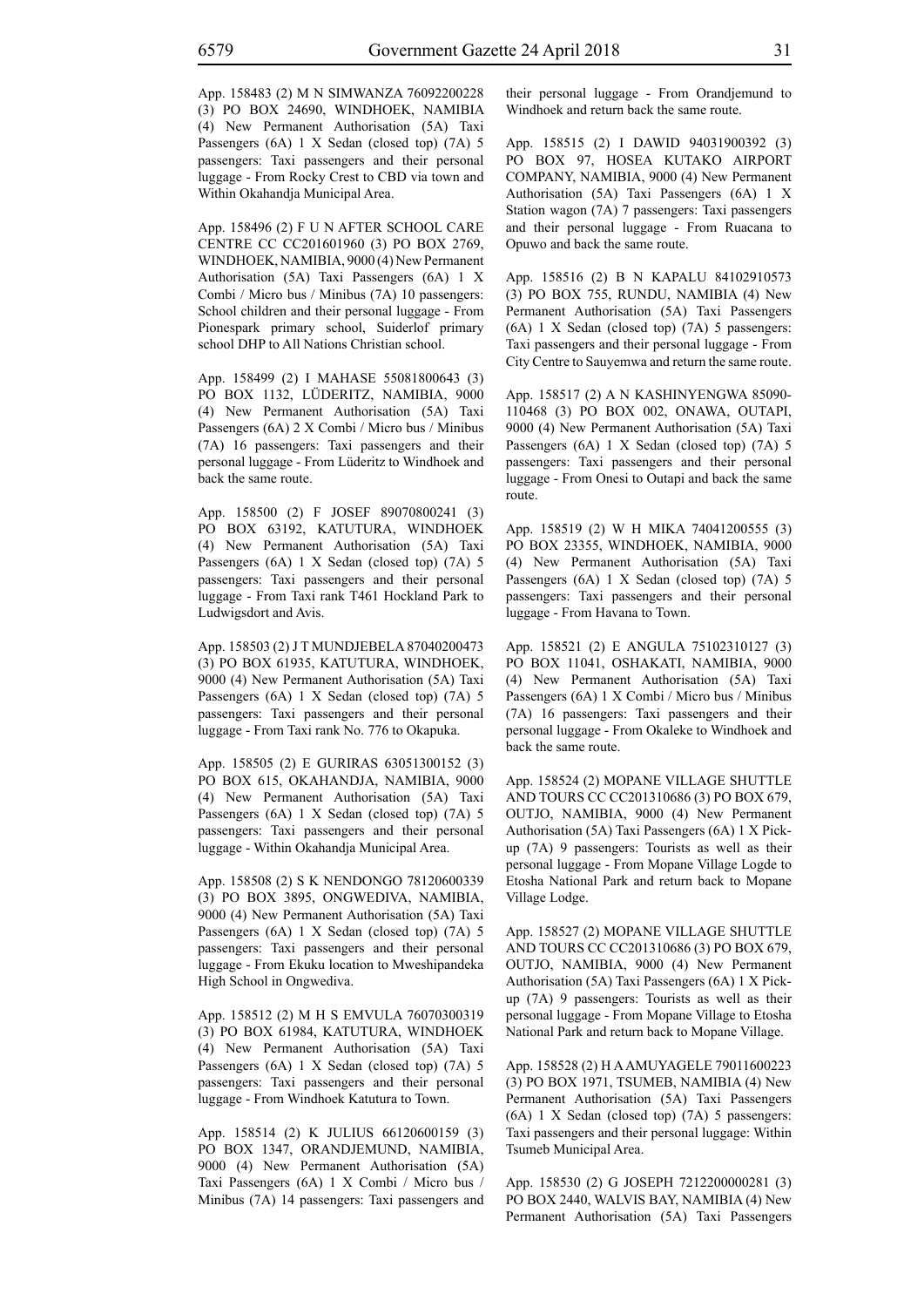(6A) 1 X Sedan (closed top) (7A) 5 passengers: Taxi passengers and their personal lugagge: From Walvis Bay to Swakopmund and return the same route.

App. 158531 (2) J T N H NGHITETE 89062700438 (3) PO BOX 25947, WINDHOEK, NAMIBIA (4) New Permanent Authorisation (5A) Taxi Passengers (6A) 1 X Sedan (closed top) (7A) 5 passengers: Taxi passengers and their personal lugagge: From town at Wernhil Park to Katutura Wanaheda Within Windhoek Municipal Area.

App. 158535 (2) AFRICA COMMERCIAL VEHICLES PROPRIETARY LTD 20121116 (3) PO BOX 9788, WINDHOEK, NAMIBIA (4) New Permanent Authorisation (5A) Tourists (6A) 2 X Combi / Micro bus / Minibus (7A) 23 passengers: Tourists and their personal luggage: From Hosea Kutako International Airport/Windhoek to Hotels, Lodges, and other tourist destinations and towns such as Oshakati, Katima Mulilo, Gobabis, Keetmanshoop, Lüderitz, Swakopmund and Walvis Bay and return the same route.

App. 158537 (2) G JOSEPH 7212200000281 (3) PO BOX 2440, WALVIS BAY, NAMIBIA (4) New Permanent Authorisation (5A) Taxi Passengers (6A) 1 X Station wagon (7A) 7 passengers: Taxi passengers and their personal lugagge: From Walvis Bay to Windhoek and return the same route.

App. 158538 (2) A UUDHILA 93061500219 (3) PO BOX 7857, OKURYANGAVA, KATUTURA, WINDHOEK (4) New Permanent Authorisation (5A) Taxi Passengers (6A) 1 X Sedan (closed top) (7A) 5 passengers: Taxi passengers and their personal luggage: From Okuryangava to Klein Windhoek within Windhoek Municipal Area.

App. 158540 (2) E N IYAMBO 89050600697 (3) PO BOX 27394, WINDHOEK, NAMIBIA (4) New Permanent Authorisation (5A) Taxi Passengers (6A) 1 X Sedan (closed top) (7A) 5 passengers: Taxi passengers and their personal lugagge: From Otjomuise 8 Delaan taxi rank T365 to Grove Mall Shopping centre and return the same route.

App. 158542 (2) J EPHRAIM 72071300114 (3) PO BOX 13150, EENHANA, NAMIBIA (4) New Permanent Authorisation (5A) Taxi Passengers (6A) 1 X Station wagon (7A) 7 passengers: Taxi passengers and their personal lugagge: From Eenhana to Ongwediva via Ondangwa and retun the same route.

App. 158545 (2) L O IITA 5702050000639 (3) PRIVATE BAG 524, OUTAPI, NAMIBIA (4) New Permanent Authorisation (5A) Taxi Passengers (6A) 1 X Station wagon (7A) 7 passengers: Taxi passengers and their personal lugagge: Within Oshakati Municipal Area.

App. 158547 (2) M H S EMVULA 76070300319 (3) PO BOX 61984, KATUTURA, WINDHOEK (4) New Permanent Authorisation (5A) Taxi Passengers (6A) 1 X Sedan (closed top) (7A) 5 passengers: Taxi passengers and their personal lugagge: From Katutura to town and within Windhoek Municipal Area.

App. 158551 (2) FURAHA TOURS AND SAFARIS CC. 20121889 (3) PO BOX 5006, WINDHOEK, NAMIBIA, 9000 (4) New Permanent Authorisation (5A) Taxi Passengers (6A) 1 X Sedan (closed top) (7A) 5 passengers: Tourists and their personal luggage - From Windhoek to Swakopmund, Walvis Bay, Okahandja, Otjiwarongo, Outjo, Opuwo, Tsumeb, Rundu and Katima and to pre-booked placse situated in Nambia and return.

App. 158557 (2) R WAKAPASA 60111201810 (3) BOX 176, RUACANA, 0000 (4) New Permanent Authorisation (5A) Taxi Passengers (6A) 1 X Station wagon (7A) 7 passengers: Taxi passengers and their personal luggage - From Ruacana to Opuwo and return.

App. 158559 (2) B N KAPALU 84102910573 (3) PO BOX 755, RUNDU, NAMIBIA (4) New Permanent Authorisation (5A) Taxi Passengers (6A) 1 X Sedan (closed top) (7A) 5 passengers: Taxi passengers and their personal luggage - From City Centre to Kaisosi and return the same route.

App. 158560 (2) B N KAPALU 84102910573 (3) PO BOX 755, RUNDU, NAMIBIA (4) New Permanent Authorisation (5A) Taxi Passengers (6A) 1 X Sedan (closed top) (7A) 5 passengers: Taxi passengers and their personal luggage - From City Centre to Rainball Tutungeni and return the same route.

App. 158561 (2) B N KAPALU 84102910573 (3) PO BOX 755, RUNDU, NAMIBIA (4) New Permanent Authorisation (5A) Taxi Passengers (6A) 1 X Sedan (closed top) (5B) Taxi Passengers (6B) 1 X Sedan (closed top) (7B) 5 passengers: From Namibia, Caprivi.

App. 158562 (2) L TJOMBE 80031610293 (3) BOX 196, RUACANA, 0000 (4) New Permanent Authorisation (5A) Taxi Passengers (6A) 1 X Station wagon (7A) 7 passengers: Taxi passengers and their personal luggage - Within Ruacana and Opuwo Municipal Area.

App. 158563 (2) D LILENGA 72100200461 (3) PO BOX 727, RUNDU, NAMIBIA (4) New Permanent Authorisation (5A) Taxi Passengers (6A) 2 X Bus (single deck) (7A) 23 passengers: Taxi passengers and their personal luggage - From Rundu to Noordoewer and return the same route.

App. 158565 (2) A A SIMSON 88011600532 (3) BOX 176, RUACANA, 0000 (4) New Permanent Authorisation (5A) Taxi Passengers (6A) 1 X Station wagon (7A) 7 passengers: Taxi passengers and their personal luggage - Within Ruacana and Otapi Municipal Area

App. 158567 (2) E D ADAMS 79051700075 (3) PO BOX 8549, NARRAVILE, WALVIS BAY, NAMIBIA (4) New Permanent Authorisation (5A) Taxi Passengers (6A) 1 X Sedan (closed top) (7A) 5 passengers: Taxi passengers and their personal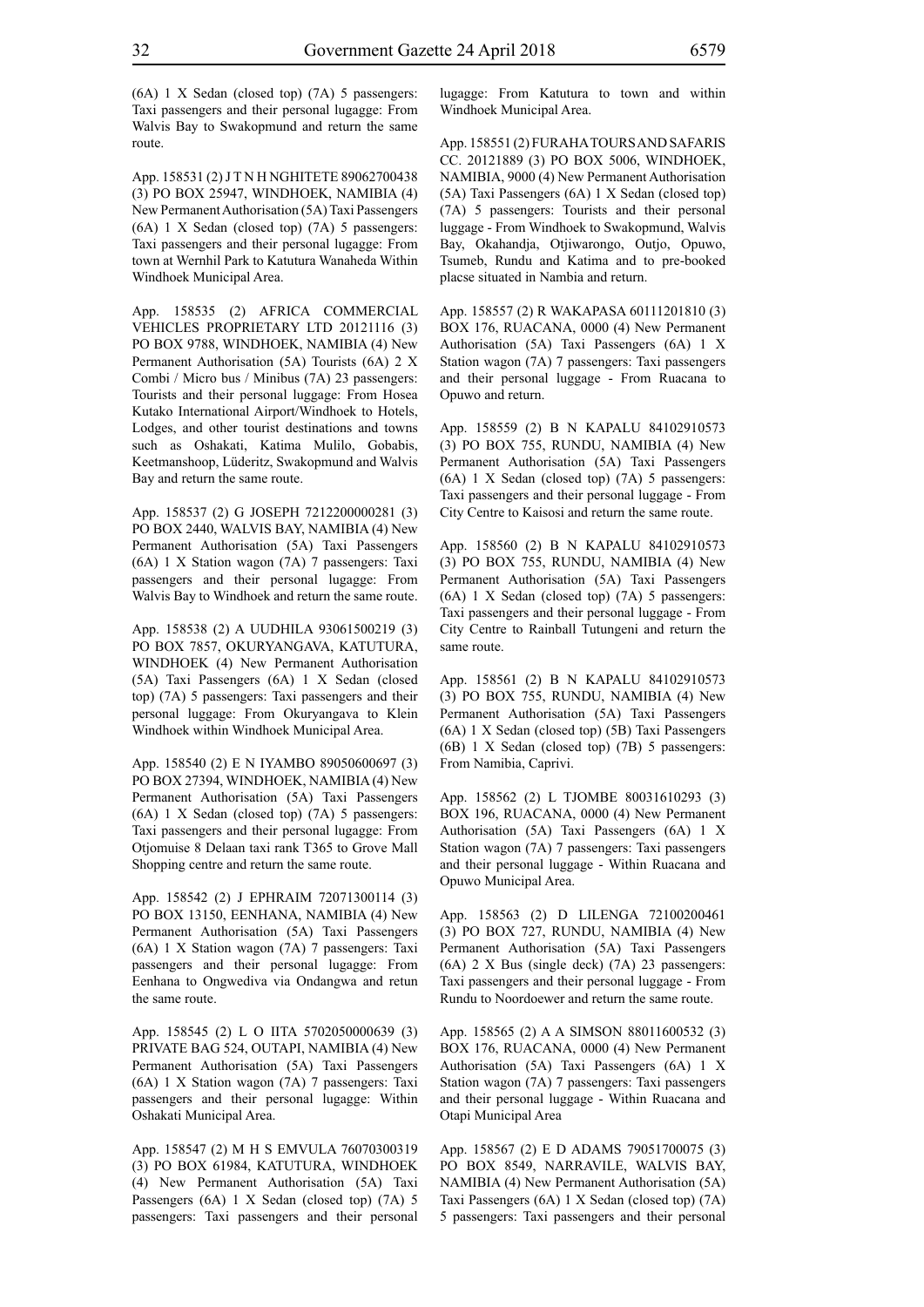luggage: From Walvis Bay to Swakopmund and return the same route.

App. 158568 (2) L HEITA 73062300426 (3) PO BOX 892, OSHAKATI, NAMIBIA (4) New Permanent Authorisation (5A) Taxi Passengers (6A) 1 X Sedan (closed top) (7A) 5 passengers: Taxi passengers and their personal luggage - From Oshikango to Omungwelume and return the same route.

App. 158569 (2) J K HAWANGA 83060611467 (3) PO BOX 1361, RUNDU, NAMIBIA (4) New Permanent Authorisation (5A) Taxi Passengers (6A) 1 X Station wagon (7A) 7 passengers: Taxi passengers and their personal luggage - From Mariental to Hardap and return the same route.

App. 158570 (2) J K HAWANGA 83060611467 (3) PO BOX 1361, RUNDU, NAMIBIA (4) New Permanent Authorisation (5A) Taxi Passengers (6A) 1 X Sedan (closed top) (7A) 5 passengers: Taxi passengers and their personal luggage - Within Mariental Municipal Areas.

App. 158571 (2) S S HAIMBODI 86070700406 (3) PO BOX 3466, VINETA, SWAKOPMUND, NAMIBIA (4) New Permanent Authorisation (5A) Taxi Passengers (6A) 1 X Sedan (closed top) (7A) 5 passengers: Passengers and their personal luggage: From Walvis Bay to Arandis via Swakopmund and return the same route.

App. 158572 (2) J K HAWANGA 83060611467 (3) PO BOX 1361, RUNDU, NAMIBIA (4) New Permanent Authorisation (5A) Taxi Passengers (6A) 1 X Combi / Micro bus / Minibus (7A) 16 passengers: Taxi passengers and their personal luggage - From Rundu to Aussenker and return the same route.

App. 158576 (2) DREAM DAYS TRAVEL AND TOURS CC 201616240 (3) PO BOX 27988, WINDHOEK, NAMIBIA (4) New Permanent Authorisation (5A) Tourists (6A) 1 X Station wagon (7A) 7 passengers: Tourists and their personal luggage: From Hosea Kutako International Airtport to Hotels, Guest Houses, Hunting Farms, Cast Farms, and Pre-Booked places and any other tourist attractive destinations in Windhoek, Walvis Bay, Swakopmund, Rundu, Katima Mulilo, Ruacana, Sossusvlei, Skeleton coast, Etosha National Park, Marienatl and Henties Bay and return the same route.

App. 158580 (2) SMART CAB AIRPORT TRANSFER & TOURS CC. 201704116 (3) PO BOX 20433, WINDHOEK, NAMIBIA (4) New Permanent Authorisation (5A) Tourists (6A) 1 X Sedan (closed top) (7A) 5 passengers: Tourists and their personal luggage: From Hosea Kutako International Airport to Hotels, B&B, Guest Houses, Lodges and any other attractive destinations in Windhoek, Etosha National Park, Fish River Canyon and Sossusvlei and return the same route

App. 158583 (2) H MATHEUS 73062300094 (3) PO BOX 120, GROOTFONTEIN, NAMIBIA (4) New Permanent Authorisation (5A) Taxi Passengers (6A) 1 X Sedan (closed top) (7A) 5 passengers: Taxi passengers and their personal luggage: From taxi rank T2 Shoprite in town to Otjomuise 7 and 8 DeLaan within Windhoek Municipal Area.

App. 158585 (2) J N SHATIPAMBA 79061410304 (3) PO BOX 62013, KATUTURA, WINDHOEK, NAMIBIA (4) New Permanent Authorisation (5A) Taxi Passengers (6A) 1 X Sedan (closed top) (7A) 5 passengers: Taxi passengers and their personal luggage: From taxi rank T2 Shoprite to Otjomuise 7&8 DeLaan within Windhoek Municipal Area.

App. 158588 (2) T H INDONGO 81090910029 (3) PO BOX 3164, ONGWEDIVA, NAMIBIA (4) New Permanent Authorisation (5A) Taxi Passengers (6A) 1 X Station wagon (7A) 7 passengers: Taxi passengers and their personal luggage: From Oshakati to Rundu via Onhuno and back the same route.

App. 158590 (2) M N HEITA 80072010398 (3) PO BOX 95266, SOWETO, NAMIBIA (4) New Permanent Authorisation (5A) Taxi Passengers (6A) 2 X Sedan (closed top) (7A) 5 passengers: Taxi passengers and their luggage- from Ondangwa, Onhuno, Eenhan to Oshikango.

App. 158592 (2) D M SIBANDA 88112801185 (3) PO BOX 345, KATIMA MULILO, NAMIBIA, 9000 (4) New Permanent Authorisation (5A) Taxi Passengers (6A) 1 X Sedan (closed top) (7A) 5 passengers: Passengers and their luggage - Within Katima Mulilo Municipal Area.

App. 158594 (2) G L BEZUIDENHOUDT 760- 80310392 (3) PO BOX 4474, REHOBOTH, NAMIBIA, 9000 (4) New Permanent Authorisation (5A) Taxi Passengers (6A) 1 X Combi / Micro bus / Minibus (7A) 14 passengers: Passengers and their luggage - From Keetmanshoop Municipal Rank to Windhoek Rhino Park and back the same route.

App. 158598 (2) O ONESMUS 84100710585 (3) PO BOX 4303, WINDHOEK, NAMIBIA (4) New Permanent Authorisation (5A) Taxi Passengers (6A) 1 X Sedan (closed top) (7A) 5 passengers: Passengers and their luggage - From Goreangab Dam taxi rank T209 to IUM Dorado taxi rank and return back the same route.

App. 158600 (2) S HANGO 73050700246 (3) PO BOX 3673, WINDHOEK, NAMIBIA (4) New Permanent Authorisation (5A) Taxi Passengers (6A) 1 X Station wagon (7A) 7 passengers: Taxi passengers and their personal luggage: From taxi rank T80 Okuryangava to Cimbebasia taxi rank T518 within Windhoek Municipal Area.

App. 158603 (2) J NIIKESHO 65050400430 (3) PO BOX 86894, EROS, WINDHOEK, NAMIBIA (4) New Permanent Authorisation (5A) Passengers (6A) 1 X Combi / Micro bus / Minibus (7A) 16 passengers: Taxi passengers and their personal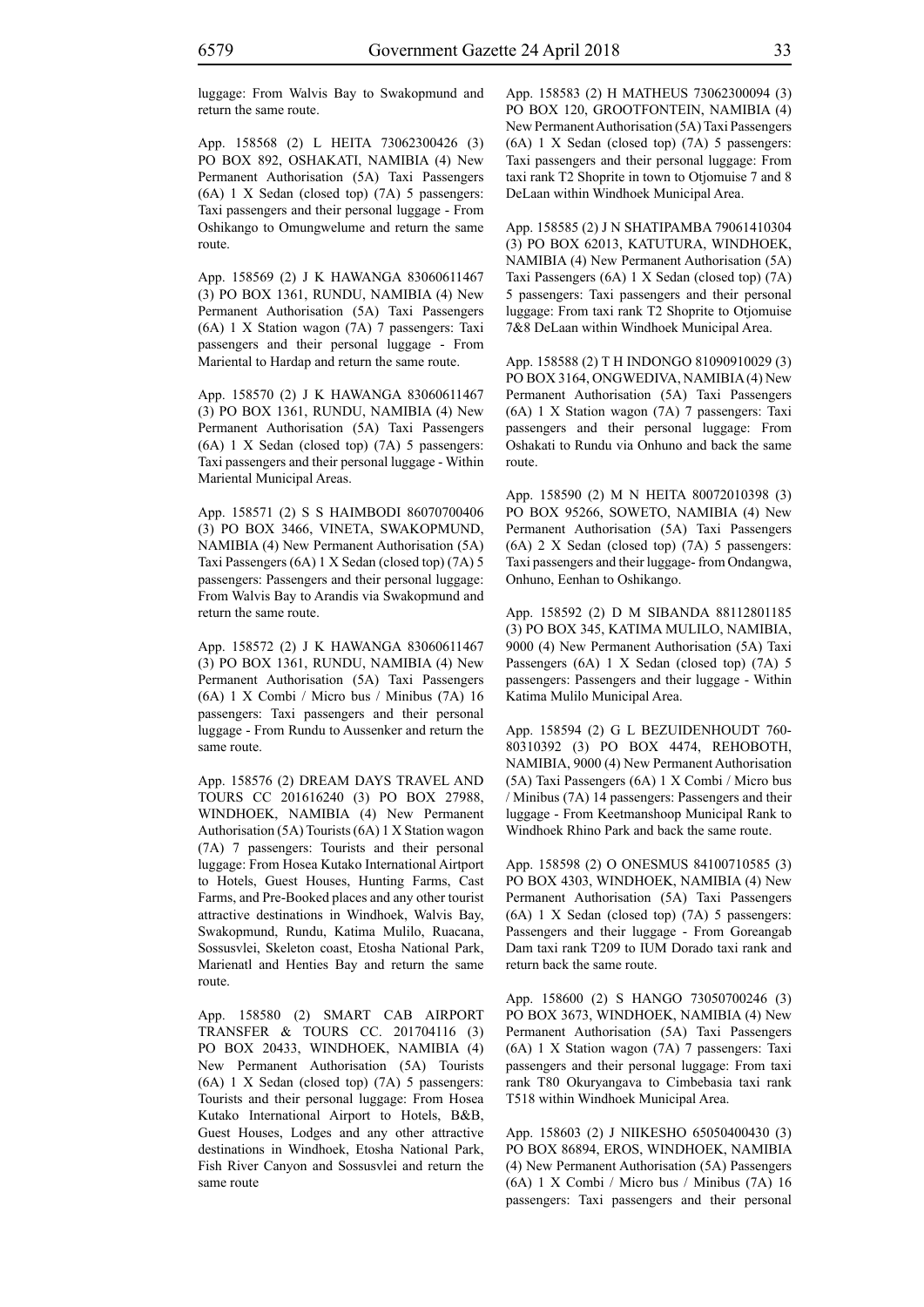luggage: From Aucor Namibia (Northen Industry to Elisenhem Estate via Monte Cristo Road in Windhoek and return same route.

App. 158605 (2) GOROGA SHUTTLE CLOSE CORPORATION TOUR. 201705806 (3) BOX 50288, BACHBRECHT, WINDHOEK (4) New Permanent Authorisation (5A) Tourists (6A) 1 X Station wagon (7A) 6 passengers: Tourist and their personal luggage: From the Hosea Kutako International Airport to Hostels, Lodges, Guest Houses and Tourist Attractive destinantions in Windhoek, Okhandja and Rehoboth and retun the same route.

App. 158607 (2) MELILA TRANSPORTATION COSULTANCY. CC201306545 (3) PO BOX 98837, PELICAN SQUARE, NAMIBIA (4) New Permanent Authorisation (5A) Taxi Passengers (6A) 1 X Sedan (closed top) (7A) 5 passengers: Taxi passengers and their personal luggage: From Hochland Park taxi rank T464 to Klein Windhoek taxi rank T7612 Within Windhoek Municipal Area.

App. 158609 (2) MELILA TRANSPORTATION COSULTANCY. CC201306545 (3) PO BOX 98837, PELICAN SQUARE, NAMIBIA (4) New Permanent Authorisation (5A) Taxi Passengers (6A) 1 X Sedan (closed top) (7A) 5 passengers: Taxi passengers and their personal luggage: From taxi rank T401 Rocky Crest to Klein Windhoek taxi rank T7623 within Windhoek Municipal Area.

App. 158612 (2) L H HANDUMBO 77040910144 (3) PO BOX 20853, WINDHOEK, NAMIBIA (4) New Permanent Authorisation (5A) Taxi Passengers (6A) 1 X Sedan (closed top) (7A) 5 passengers: Taxi passengers and their personal luggage: From town to Otjomuise within Windhoek Municipal Area.

App. 158615 (2) T S AWENE 82010410580 (3) PO BOX 1070, ONDANGWA, NAMIBIA (4) New Permanent Authorisation (5A) Taxi Passengers (6A) 1 X Sedan (closed top) (7A) 5 passengers: Taxi passengers and their personal luggage: From Omuntele to Ondangwa via Onyanya and Onathinge and return the same route.

App. 158618 (2) S KANYETU 85040810857 (3) PO BOX 691, RUNDU, NAMIBIA (4) New Permanent Authorisation (5A) Taxi Passengers (6A) 1 X Station wagon (7A) 7 passengers: Taxi passengers and their personal luggage - From Divundu taxi rank to Muhembo taxi rank and return back the same route.

App. 158619 (2) S KANYETU 85040810857 (3) PO BOX 691, RUNDU, NAMIBIA (4) New Permanent Authorisation (5A) Taxi Passengers (6A) 1 X Station wagon (7A) 7 passengers: Taxi passengers and their personal luggage - From Masivi taxi rank to MPE 20 taxi rank and return back the same route.

App. 157401 Permit 19937/1 (2) F N HAING-HUMBI 44071000015 (3) PO BOX 443, OHAN-GWENA, NAMIBIA (4) Change Route, Particulars etc. (5A) Taxi Passengers (6A) 2 X Sedan (closed top) (5B) Taxi Passengers (6B) 2 X Sedan (closed top) (5C) Taxi Passengers (6C) 2 X Sedan (closed top) (5D) Taxi Passengers (6D) 2 X Sedan (closed top) (5E) Taxi Passengers (6E) 2 X Sedan (closed top) (5F) Taxi Passengers (6F) 2 X Sedan (closed top) (5G) Taxi Passengers (6G) 2 X Hatch back (5H) Taxi Passengers (6H) 2 X Hatch back (5I) Taxi Passengers (6I) 2 X Hatch back (5J) Taxi Passengers (6J) 2 X Hatch back (5K) Taxi Passengers (6K) 2 X Hatch back (5L) Taxi Passengers (6L) 2 X Hatch back (7A) 5 passengers: Taxi passengers and their personal luggage - From Eenhana to Okongo, Ondangwa, Oshikango and back the same route. (7B) 5 passengers: Passengers and their luggage - Within Ondangwa and Eenhana Municipal Areas. (7C) 5 passengers: Passenger and their personal luggage - From Ondangwa to Oshikango (7D) 5 passengers: Taxi passengers and their personal luggage - Within Ohangwena Municipal Area. (7E) 5 passengers: Passengers and their luggage - Within Ohangwena and Eenhana Municipal Areas. (7F) 5 passengers: Passenger and their personal luggage - Within Ohangwena area.

App. 157401 Permit 15522/2 (2) F N HAIN-GHUMBI 44071000015 (3) PO BOX 443, OHAN-GWENA, NAMIBIA (4) Change Route, Particulars etc. (5A) Taxi Passengers (6A) 2 X Sedan (closed top) (5B) Taxi Passengers (6B) 2 X Sedan (closed top) (5C) Taxi Passengers (6C) 2 X Sedan (closed top) (5D) Taxi Passengers (6D) 2 X Sedan (closed top) (5E) Taxi Passengers (6E) 2 X Sedan (closed top) (5F) Taxi Passengers (6F) 2 X Sedan (closed top) (5G) Taxi Passengers (6G) 2 X Hatch back (5H) Taxi Passengers (6H) 2 X Hatch back (5I) Taxi Passengers (6I) 2 X Hatch back (5J) Taxi Passengers (6J) 2 X Hatch back (5K) Taxi Passengers (6K) 2 X Hatch back (5L) Taxi Passengers (6L) 2 X Hatch back (7A) 5 passengers: Taxi passengers and their personal luggage - From Eenhana to Okongo, Ondangwa, Oshikango and back the same route. (7B) 5 passengers: Passengers and their luggage - Within Ondangwa and Eenhana Municipal Areas. (7C) 5 passengers: Passenger and their personal luggage - From Ondangwa to Oshikango (7D) 5 passengers: Taxi passengers and their personal luggage - Within Ohangwena Municipal Area. (7E) 5 passengers: Passengers and their luggage - Within Ohangwena and Eenhana Municipal Areas. (7F) 5 passengers: Passenger and their personal luggage - Within Ohangwena area.

App. 157401 Permit 9882/5 (2) F N HAINGHUMBI 44071000015 (3) PO BOX 443, OHANGWENA, NAMIBIA (4) Change Route, Particulars etc. (5A) Taxi Passengers (6A) 2 X Sedan (closed top) (5B) Taxi Passengers (6B) 2 X Sedan (closed top) (5C) Taxi Passengers (6C) 2 X Sedan (closed top) (5D) Taxi Passengers (6D) 2 X Sedan (closed top) (5E) Taxi Passengers (6E) 2 X Sedan (closed top) (5F) Taxi Passengers (6F) 2 X Sedan (closed top) (5G) Taxi Passengers (6G) 2 X Hatch back (5H) Taxi Passengers (6H) 2 X Hatch back (5I) Taxi Passengers (6I) 2 X Hatch back (5J) Taxi Passengers (6J) 2 X Hatch back (5K) Taxi Passengers (6K) 2 X Hatch back (5L) Taxi Passengers (6L) 2 X Hatch back (7A) 5 passengers: Taxi passengers and their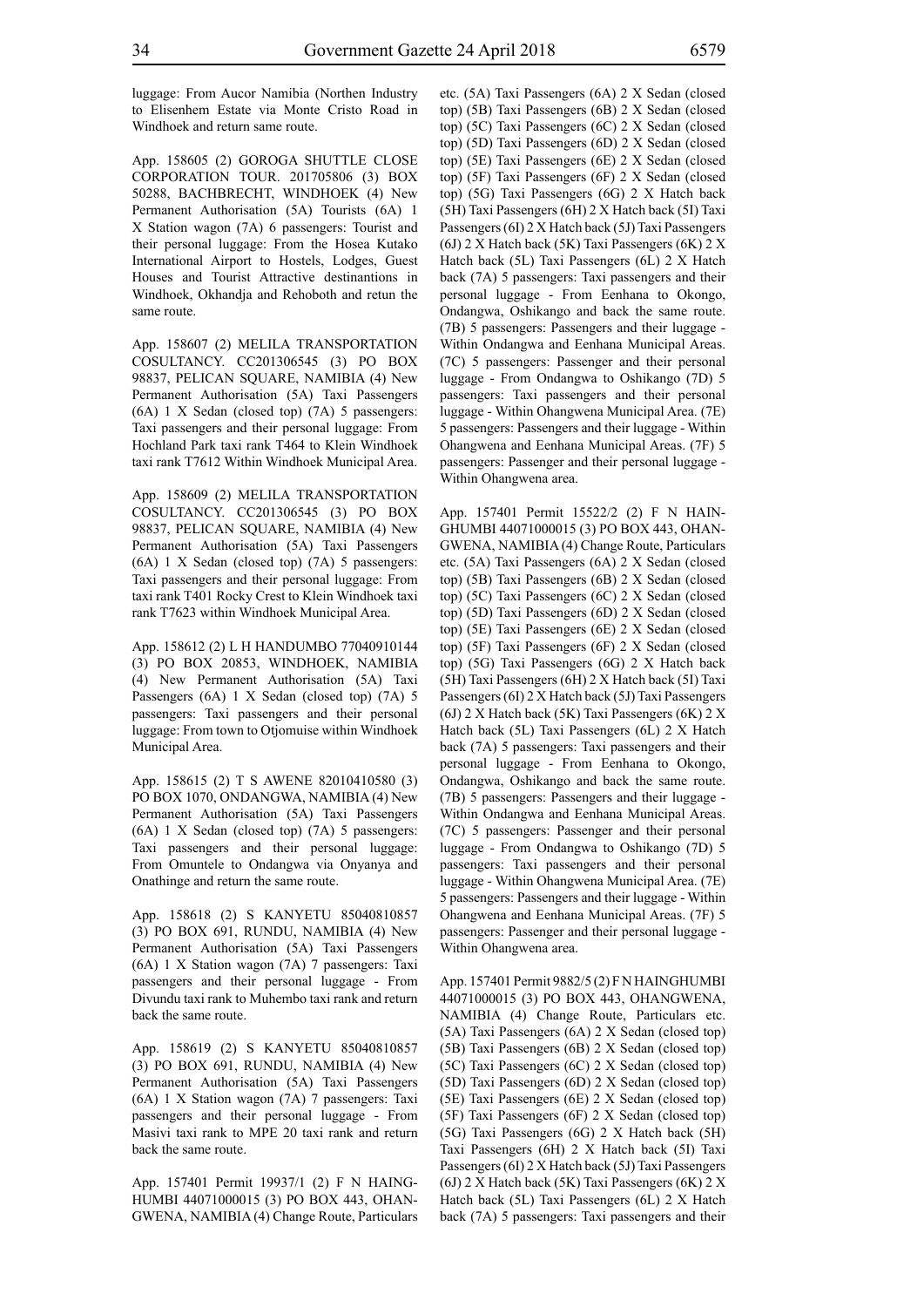personal luggage - From Eenhana to Okongo, Ondangwa, Oshikango and back the same route. (7B) 5 passengers: Passengers and their luggage - Within Ondangwa and Eenhana Municipal Areas. (7C) 5 passengers: Passenger and their personal luggage - From Ondangwa to Oshikango (7D) 5 passengers: Taxi passengers and their personal luggage - Within Ohangwena Municipal Area. (7E) 5 passengers: Passengers and their luggage - Within Ohangwena and Eenhana Municipal Areas. (7F) 5 passengers: Passenger and their personal luggage - Within Ohangwena area.

App. 157401 Permit 2801/6 (2) F N HAINGHUMBI 44071000015 (3) PO BOX 443, OHANGWENA, NAMIBIA (4) Change Route, Particulars etc. (5A) Taxi Passengers (6A) 2 X Sedan (closed top) (5B) Taxi Passengers (6B) 2 X Sedan (closed top) (5C) Taxi Passengers (6C) 2 X Sedan (closed top) (5D) Taxi Passengers (6D) 2 X Sedan (closed top) (5E) Taxi Passengers (6E) 2 X Sedan (closed top) (5F) Taxi Passengers (6F) 2 X Sedan (closed top) (5G) Taxi Passengers (6G) 2 X Hatch back (5H) Taxi Passengers (6H) 2 X Hatch back (5I) Taxi Passengers (6I) 2 X Hatch back (5J) Taxi Passengers (6J) 2 X Hatch back (5K) Taxi Passengers (6K) 2 X Hatch back (5L) Taxi Passengers (6L) 2 X Hatch back (7A) 5 passengers: Taxi passengers and their personal luggage - From Eenhana to Okongo, Ondangwa, Oshikango and back the same route. (7B) 5 passengers: Passengers and their luggage - Within Ondangwa and Eenhana Municipal Areas. (7C) 5 passengers: Passenger and their personal luggage - From Ondangwa to Oshikango (7D) 5 passengers: Taxi passengers and their personal luggage - Within Ohangwena Municipal Area. (7E) 5 passengers: Passengers and their luggage - Within Ohangwena and Eenhana Municipal Areas. (7F) 5 passengers: Passenger and their personal luggage - Within Ohangwena area.

App. 157449 Permit 8472/6 (2) L KAMENYE to D N IMENE 85040610114 (3) PO BOX 7898, KATUTURA, WINDHOEK, NAMIBIA (4) Transfer of Authorisation (5A) Taxi Passengers (6A) 1 X Sedan (closed top) (7A) 5 passengers: Tax-passengers and their personal luggage - Within Windhoek Municipal Area.

App. 157474 Permit 2721/7 (2) D NUULE to F W TSHEEHAMANDJE 84111510051 (3) PO BOX 62533, KATUTURA, WINDHOEK, NAMIBIA (4) Transfer of Authorisation (5A) Taxi Passengers (6A) 1 X Sedan (closed top) (7A) 5 passengers: Within Windhoek Municipal Area.

App. 157496 Permit 3582/8 (2) S E ELIA to M SAKARIA 78020110046 (3) BOX 95434, SOWETO, 0000 (4) Transfer of Authorisation (5A) Taxi Passengers (6A) 2 X Sedan (closed top) (5B) Taxi Passengers (6B) 2 X Sedan (closed top) (7A) 5 passengers: Within Windhoek Municipal Area. (7B) 5 passengers: Passengers and their personal luggage - From tax rank 78 Okuryangava Katutura within Windhoek Municipal Area.

App. 157496 Permit 54157/0 (2) S E ELIA to M SAKARIA 78020110046 (3) BOX 95434, SOWETO, 0000 (4) Transfer of Authorisation (5A) Taxi Passengers (6A) 2 X Sedan (closed top) (5B) Taxi Passengers (6B) 2 X Sedan (closed top) (7A) 5 passengers: Within Windhoek Municipal Area. (7B) 5 passengers: Passengers and their personal luggage - From tax rank 78 Okuryangava Katutura within Windhoek Municipal Area.

App. 157519 Permit 52976/3 (2) U GOSEB 50081810075 (3) PO BOX 1402, GOBABIS, NAMIBIA (4) Change Route, Particulars etc. (5A) Taxi Passengers (6A) 1 X Hatch back (7A) 5 passengers: Taxi Passengers and their personal luggage - Within Gobabis Municipal Area.

App. 157520 Permit 57491/1 (2) U GOSEB 50081810075 (3) PO BOX 1402, GOBABIS, NAMIBIA (4) Change Route, Particulars etc. (5A) Taxi Passengers (6A) 1 X Sedan (closed top) (7A) 5 passengers: Taxi Passengers and their personal luggage - Within Gobabis Municipal Area.

App. 157576 Permit 31176/0 (2) K IIYAMBO to H N N AMAKALI 63082801137 (3) BOX 63031, WANAHENA, 0000 (4) Transfer of Authorisation (5A) Passengers (6A) 1 X Bus (single deck) (7A) 28 passengers: Passenger and their personal luggage - From Walvis Bay to Oranjemund, Oshikango to Oranjemund and Oshikango to Walvis Bay.

App. 157668 Permit 67300/0 (2) M JOUBERT 201702114 (3) PO BOX 9018, WALVIS BAY (4) Change Route, Particulars etc. (5A) Tourists (6A) 1 X Combi / Micro bus / Minibus (5B) Tourists (6B) 1 X Combi / Micro bus / Minibus (7A) 14 passengers: TOURISTS as well as their personal luggage on pre-booked tours - From Walvis Bay/Rooikop Airport and/or Windhoek/ Hosea Kutako International Airport to different Tourist destinations in the Repblic of Namibia and return. (7B) 14 passengers: Tourists as well as their personal effects-From Walvis Bay Airport to Lodges, Hotels, B&B's, Guesthouses within Walvis Bay and Swakopmund and return subject to:

App. 157758 Permit 56338/2 (2) E M UUSHONA to F W TSHEEHAMANDJE 84111510051 (3) PO BOX 62533, KATUTURA, WINDHOEK, NAMIBIA (4) Transfer of Authorisation (5A) Taxi Passengers (6A) 1 X Sedan (closed top) (7A) 5 passengers: Taxi passengers and their personal luggage - From Goreangab Dam taxi rank 82 within Windhoek Municipal Area

App. 157764 Permit 54456/2 (2) S KASITA to M K SHUUYA 85102810472 (3) PO BOX 8704, BACHBRECHT, WINDHOEK, NAMIBIA (4) Transfer of Authorisation (5A) Taxi Passengers (6A) 1 X Hatch back (7A) 5 passengers: Taxi passengers and their personal luggage - From taxi rank 33 at Otjomuise to Wernil Park taxi rank and within Windhoek Municipal Area and return.

App. 157806 Permit 10647/6 (2) B H AVULA to K A AVULA 73040800302 (3) PO BOX 1295, OUTAPI, NAMIBIA (4) Transfer of Authorisation (5A) Taxi Passengers (6A) 1 X Station wagon (7A)